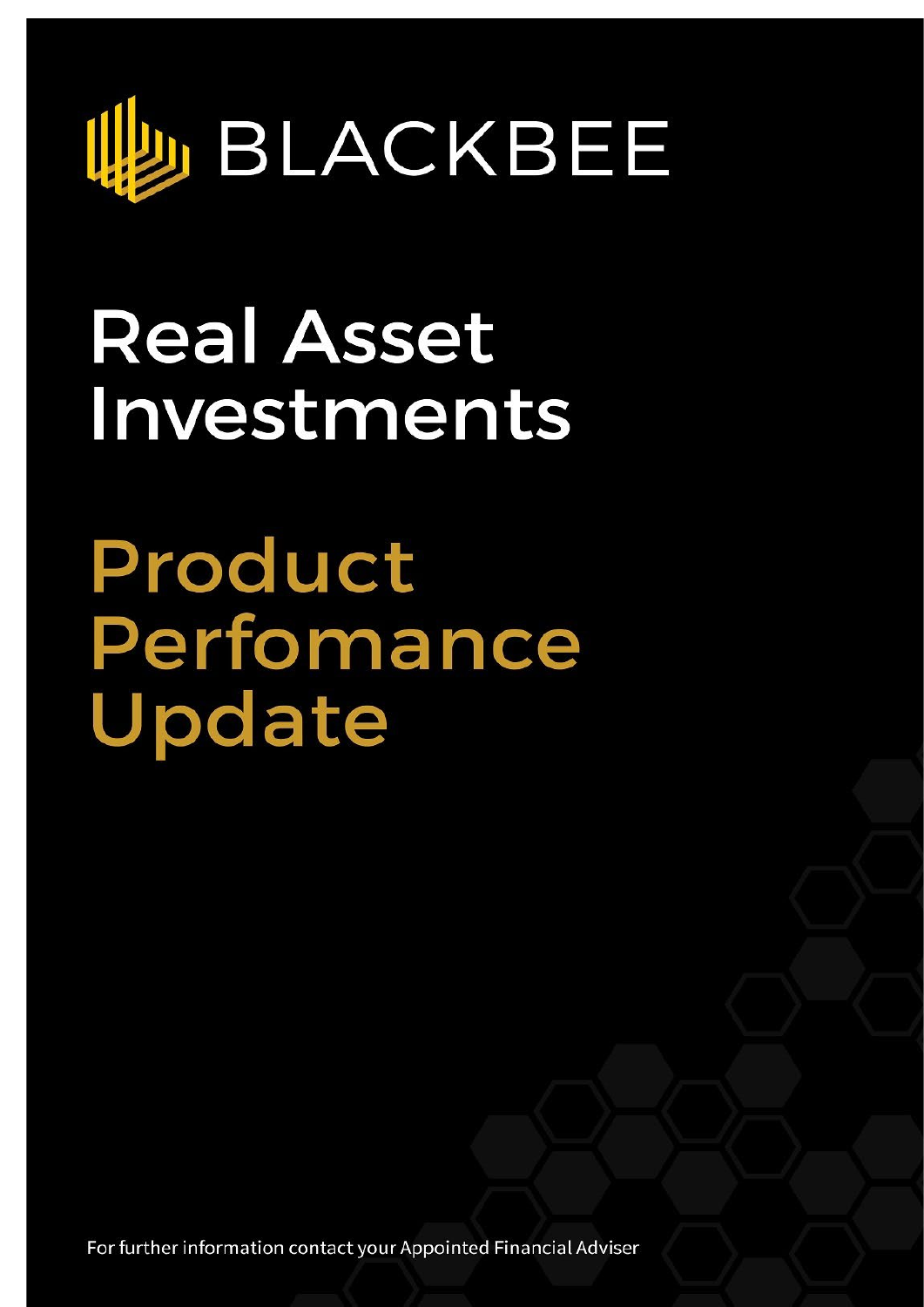About this Report<br>The Product Performance Update is published on a monthly basis and contains information about all the 'live' products produced by BlackBee Investments or those we are providing administrative services on.

| Arena 6.5% 2022 (Series 2) Growth Option                          |  |
|-------------------------------------------------------------------|--|
| Arena 6.5% 2022 (Series 2) Income Option                          |  |
| Blackbee Healthcare Bond - Growth Option                          |  |
| Blackbee Healthcare Bond - Income Option                          |  |
| Blackbee Healthcare Bond II - Growth Option                       |  |
| Blackbee Healthcare Bond II - Income Option                       |  |
| Blackbee Healthcare Bond III - Growth Option                      |  |
| Blackbee Healthcare Bond III - Income Option                      |  |
| Blackbee Healthcare Bond IV - Growth Option                       |  |
| Blackbee Healthcare Bond IV - Income Option                       |  |
| Blackrock Office Bond II                                          |  |
| Blackrock: A Dublin Property Investment Portfolio - Growth Option |  |
| Blackrock: A Dublin Property Investment Portfolio - Income Option |  |
| Broomhill Office Bond 2021                                        |  |
| City Quarter II Bond 2020 - Growth Option                         |  |
| City Quarter II Bond 2020 - Income Option                         |  |
| City Quarter III Bond 2020 - Growth Option                        |  |
| City Quarter III Bond 2020 - Income Option                        |  |
| Ditchley Group (Conna) Secured Note 2022 Growth                   |  |
| Ditchley Group (Conna) Secured Note 2022 Income                   |  |
| Ditchley Group (Cramers Court) Series II Note 2021 Growth         |  |
| Ditchley Group (Cramers Court) Series II Note 2021 Income         |  |
| Ditchley Group (Strathmore) Series 1 Note 2022 Growth             |  |
| Ditchley Group (Strathmore) Series 1 Note 2022 Income             |  |
| Ditchley Group Note (Conna Unsecured) 2022                        |  |
| Ditchley Group Series II Note 2021 (Tranche 2) - Growth Option    |  |
| Ditchley Group Series II Note 2021 (Tranche 2) - Income Option    |  |
| Ditchley Group Series III Millrace Note 2021 - Growth Option      |  |
| Ditchley Group Series III Millrace Note 2021 - Income Option      |  |
|                                                                   |  |
| Ditchley Group Series IV Millrace Note 2021 - Growth Option       |  |
| Ditchley Group Series IV Millrace Note 2021 - Income Option       |  |
| Ditchley Group Series V Deerpark Note 2021 - Growth Option        |  |
| Ditchley Group Series V Deerpark Note 2021 - Income Option        |  |
| Ditchley Group Series VI Deerpark Note 2021 - Growth Option       |  |
| Ditchley Group Series VI Deerpark Note 2021 - Income Option       |  |
| Emporium 7.5% 2020 (Growth Option)                                |  |
| Emporium 7.5% 2020 (Income Option)                                |  |
| Mulranny Park Bond 6.5% 2021 - Growth Option                      |  |
| Mulranny Park Bond 6.5% 2021 - Income Option                      |  |
| Nursing Home Bond I 2022 - Growth Option                          |  |
| Nursing Home Bond I 2022 - Income Option                          |  |
| Nursing Home Bond II 2022 - Growth Option                         |  |
| Nursing Home Bond II 2022 - Income Option                         |  |
| Parkgate Office Bond                                              |  |
| Talacare Note 2022                                                |  |
|                                                                   |  |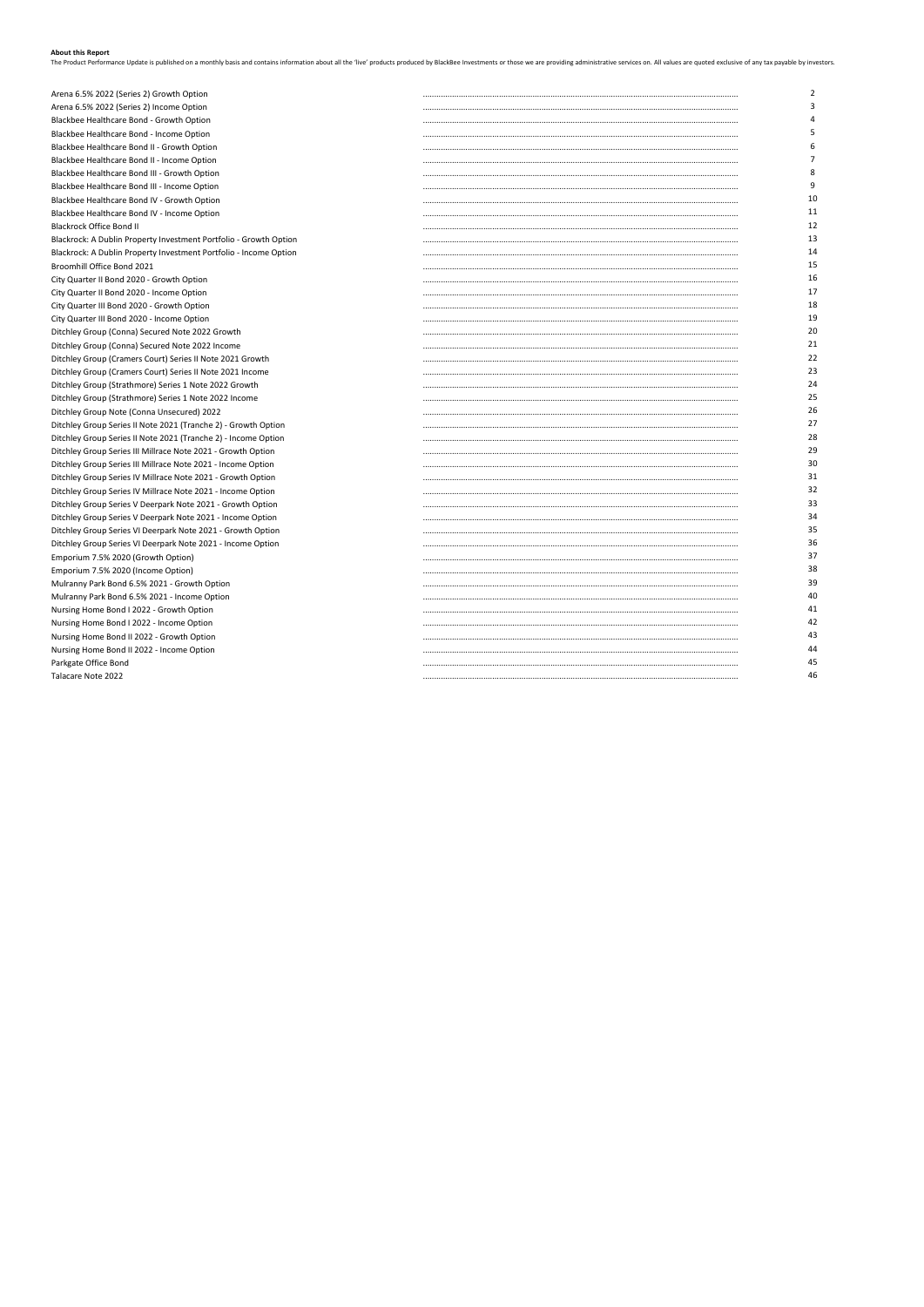

#### **Arena 6.5% 2022 (Series 2) Income Option**

#### **Product Overview**

The Arena 6.5% 2022 (Series 2) - Income Option is arranged and managed by BlackBee Investments. The Bond is secured by an unencumbered First Legal Charge over the Wind Turbines and all associated Leases and Contracts of Ash Renewables No 5 Ltd & Ash Renewables No 6 Ltd. The Arena 6.5% 2022 (Series 2) - Income Option provides for an annual return of 6.5% after each Event Date paid annually and full return of capital on Maturity Date.

| <b>Underlying Exposure:</b><br><b>Investment Term:</b> | <b>Real Asset</b><br>5 years & 3 months | *Event Dates as per brochure:<br>29-Sep-18 | <b>Coupon Rate:</b><br>6.50% |    | <b>Coupon Paid:</b><br>6.50% |
|--------------------------------------------------------|-----------------------------------------|--------------------------------------------|------------------------------|----|------------------------------|
| Return:                                                | 6.5% coupon paid annually               | 29-Sep-19                                  | 6.50%                        | и  | 6.50%                        |
| Security:                                              | Unencumbered first legal charge         | 29-Sep-20                                  | 6.50%                        | им | 6.50%                        |
| <b>Start Date:</b>                                     | 29-Sep-17                               | 29-Sep-21                                  | 6.50%                        |    |                              |
| <b>Maturity Date:</b>                                  | 29-Dec-22                               | 29-Sep-22                                  | 6.50%                        |    |                              |
|                                                        |                                         | 29-Dec-22                                  | 3.25%                        |    |                              |

## \*\*Please note Event dates are subject to change due to the execution of the final legal and associated documentation.

me payments & the maturity date will be effective from the dates outlined in the contract note issued at close, which may differ to those on the broc

| <b>Performance Update</b> | <b>Last Performance Update:</b> | 30-Sep-21 |
|---------------------------|---------------------------------|-----------|
|                           | <b>Next Performance Update:</b> | 29-Dec-22 |
| This product has matured. |                                 |           |

#### ales Process

 As previously communicated in product performance updates, Arena Capital Partners ("Arena") sought to capitalise on strong market demand for large renewable asset portfolios. Arena had accumulated a portfolio of 109 wind turbines, of which BlackBee investors in Arena 6.5% 2022 (Series 2) had first legal charge over two turbines in Ballymagerny and Gortagammon, Northern Ireland. A portfolio sale was determined as the optimal method of redeeming existing loans on the turbines, including the two under Arena 6.5% 2022 (Series 2). Arena engaged a leading corporate advisory firm with prior experience of transactions involving portfolios of comparable assets and sales to institutional buyers. The transaction was performed over a two-stage process. 40 parties were approached with an investment teaser document

21 parties signed a non-disclosure agreement ("NDA")

#### 7 parties submitted bids at phase 1

In January 2021, 3 parties moved forward to phase 2. This was based on bidders that were offering the highest level of deal execution certainty, a review of the funding structure and being commercially firm of valuation inputs to the financial model. In March 2021, one party was granted exclusivity.

## Financial Performance

Financial performance of the turbines was behind original forecasts resulting mainly from lower power output levels. This was caused by technical issues with gear boxes and lower than anticipated wind energy. Ballymagerney turbine was shut down in December 2017 for gearbox refurbishment and became operational again in May 2018. The Gortagammon turbine was shut down in June 2019 for gearbox refurbishment and became operational again in March 2020. As outlined in original investment memorandum, Arena maintained and subsequently exercised the right to service interest payments with group resources.

#### Repowering Sites

The sites of both turbines have been identified as having repowering potential. Repowering is the process of taking down an existing turbine (Endurance X35) and replacing it with a larger turbine (EWT DW54 250kW). This increases power output and also site value. There is a capital expenditure of c. £1.08m required to repower each site to attain this additional value. The estimated additional value attributable to repowering these sites has been estimated at £1,273,571. The repowering premium is a calculation that contains a number of estimates including the price of electricity, the time repowering takes place, inflation and the cost of repowering. Arena have agreed to prepay this £1,273,571 premium to Arena 6.5% 2022 (Series 2) investors in Q3 2021. The sites are scheduled to be repowered within the next 9 - 18 months. Following Arena's Amendment Accreditation Application ("Repowering Application") submission to Ofgem (UK Electricity Regulator), the repowering premium payment trigger event will be determined as the earliest of;

Receipt by Arena or the purchaser of written confirmation that the repowering application has been reviewed and reapproved by Ofgem or;

Written evidence from Arena or purchaser of resumption of NIROCs (Renewables obligation certificates issued by Ofgem under NIRO). During Ofgem's review period of the repowering application, the NIROCs are suspended.

#### Investment Position at Redemption – Q3 2021

Once repowering event takes place, the purchaser and Arena will recalculate the actual premium using the same valuation methodology as valuing the original turbine. If the actual premium is higher than the estimated premium, Arena will subsequently pay this additional premium to Investors. As part of the terms of redemption, the above has been legally agreed and will be governed by and construed in accordance with the laws of Northern Ireland.

The value of the two turbines, including the repowering premium of £1,273,270 prepaid by Arena, was insufficient to fully redeem the bond's notional amount. BlackBee engaged a leading legal advisor to assist in extracting maximum value for the bond's maturity amount. The intention was to receive full notional redemption, 2021 interest amount and an additional full year's coupon. This was not feasible based on the value on the purchaser was attributing the Underlying Assets and the maximum amount that the promoters were able to contribute. The alternative to rejecting the above redemption amount was a risk that the two turbines under Series 2 were excluded from the overall wind turbine portfolio sale. Investors in Arena 6.5% 2022 (Series 2) would have ownership of two turbines with an additional financing required to avail of repowering uplift. The value of the turbines would likely have been lower than the purchaser's price and Arena pre-paid repowering premium.

86.5% of total notional is returned in 2021.

Including previous years' interest received, this translates to a 6% total return for investors over the investment term.

| <b>Valuation:</b><br>Encashment value:                                                                                                                                                                                                                                                                   | $\Rightarrow$ 100%<br>n/a  |                               | This is the expected return of the initial investment amount at maturity.<br>This product is illiquid and there is no early encashment possible |  |  |  |
|----------------------------------------------------------------------------------------------------------------------------------------------------------------------------------------------------------------------------------------------------------------------------------------------------------|----------------------------|-------------------------------|-------------------------------------------------------------------------------------------------------------------------------------------------|--|--|--|
| <b>Product Name</b><br>Arena 6.5% 2022 (Series 2) Income Option                                                                                                                                                                                                                                          | Identifier<br>XS1662401402 | <b>Starting Price</b><br>1.00 | <b>Current Price</b><br>1.00                                                                                                                    |  |  |  |
| Warning: The Value of your investment may go down as well as up.                                                                                                                                                                                                                                         |                            |                               |                                                                                                                                                 |  |  |  |
|                                                                                                                                                                                                                                                                                                          |                            |                               | Warning: If you cash in your investment before maturity date you may lose some or all of the money you invest.                                  |  |  |  |
| Warning: Any encashment values provided are indicative only and subject to change in line with market conditions. BlackBee Investments Limited does not warrant or provides no guarantee<br>that any indicative encashment value provided on this report are or will be available at the time of trading |                            |                               |                                                                                                                                                 |  |  |  |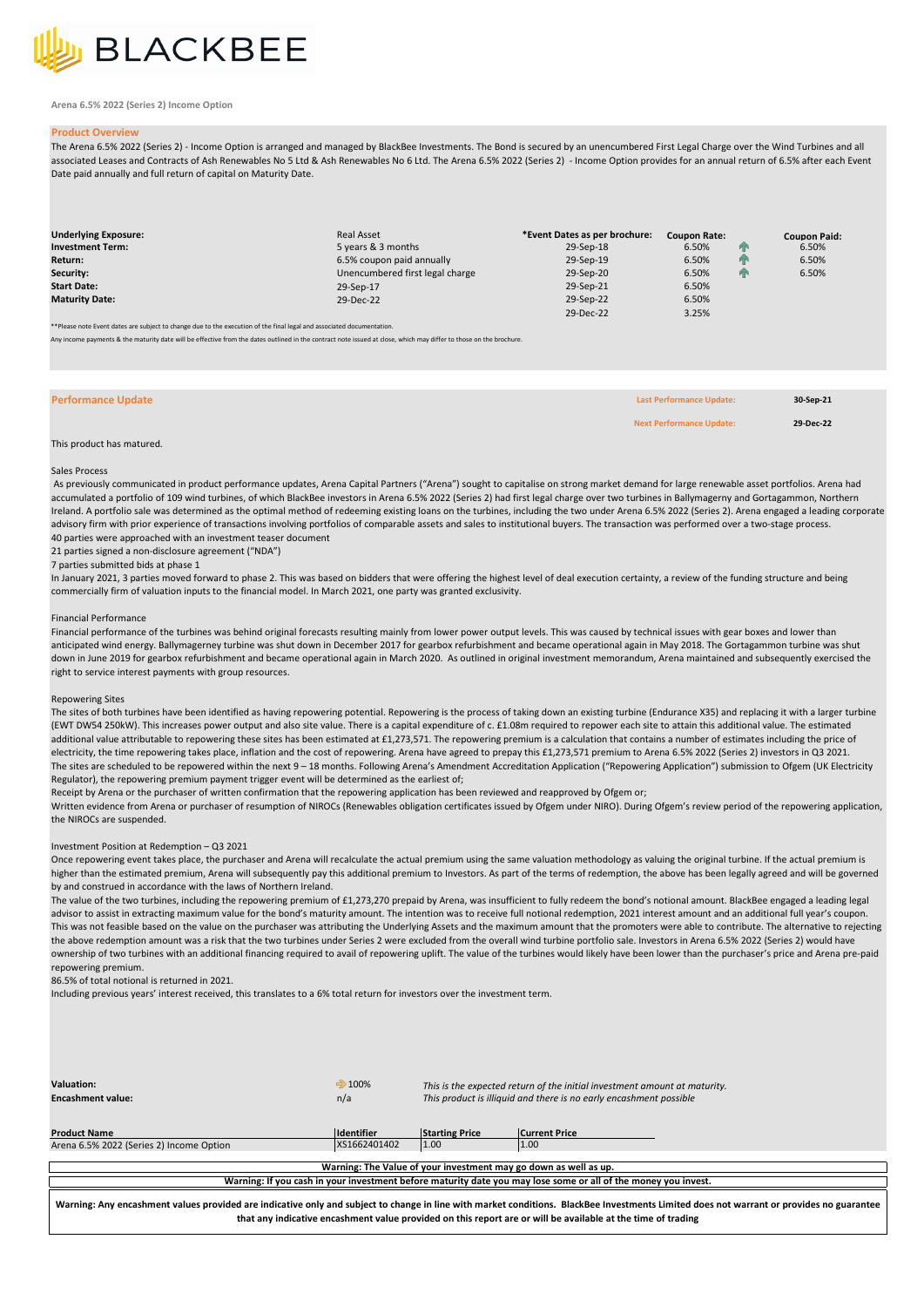

**Arena 6.5% 2022 (Series 2) Growth Option**

# **Product Overview**

The Arena 6.5% 2022 (Series 2) - Growth Option is arranged and managed by BlackBee Investments. The Bond is secured by an unencumbered First Legal Charge over the two Wind Turbines and all associated Leases and Contracts of Ash Renewables No 5 Ltd & Ash Renewables No 6 Ltd. The Arena 6.5% 2022 (Series 2) - Growth Option provides for a once off payment of 35.75% (6.5% accrued annually) and full return of capital on Maturity Date.

| <b>Underlying Exposure:</b><br><b>Investment Term:</b> | <b>Real Asset</b><br>5 years & 3 months | *Event Dates as Per Brochure:<br>29-Sep-18 | <b>Coupon Rate:</b><br>6.50% | им | <b>Coupon Accrued:</b><br>6.50% |
|--------------------------------------------------------|-----------------------------------------|--------------------------------------------|------------------------------|----|---------------------------------|
| Return:                                                | 6.5% coupon accrued annually            | 29-Sep-19                                  | 6.50%                        | ИΝ | 6.50%                           |
| Security:                                              | Unencumbered First Legal Charge         | 29-Sep-20                                  | 6.50%                        | ИΝ | 6.50%                           |
| <b>Start Date:</b>                                     | 29-Sep-17                               | 29-Sep-21                                  | 6.50%                        |    |                                 |
| <b>Maturity Date:</b>                                  | 29-Dec-22                               | 29-Sep-22                                  | 6.50%                        |    |                                 |
|                                                        |                                         | 29-Dec-22                                  | 3.25%                        |    |                                 |

\*Please note Event dates are subject to change due to the execution of the final legal and associated documentation.

ants & the maturity date will be effective from the dates outlined in the contract note issued at close, which may differ to those on the broch

| <b>Performance Update</b> | <b>Last Performance Update:</b> | 30-Sep-21 |
|---------------------------|---------------------------------|-----------|
|                           | <b>Next Performance Update:</b> | 29-Dec-22 |
| This product has matured. |                                 |           |

## Sales Process

 As previously communicated in product performance updates, Arena Capital Partners ("Arena") sought to capitalise on strong market demand for large renewable asset portfolios. Arena had accumulated a portfolio of 109 wind turbines, of which BlackBee investors in Arena 6.5% 2022 (Series 2) had first legal charge over two turbines in Ballymagerny and Gortagammon, Northern Ireland. A portfolio sale was determined as the optimal method of redeeming existing loans on the turbines, including the two under Arena 6.5% 2022 (Series 2). Arena engaged a leading corporate advisory firm with prior experience of transactions involving portfolios of comparable assets and sales to institutional buyers. The transaction was performed over a two-stage process. 40 parties were approached with an investment teaser document

21 parties signed a non-disclosure agreement ("NDA")

7 parties submitted bids at phase 1

In January 2021, 3 parties moved forward to phase 2. This was based on bidders that were offering the highest level of deal execution certainty, a review of the funding structure and being commercially firm of valuation inputs to the financial model. In March 2021, one party was granted exclusivity.

### Financial Performance

Financial performance of the turbines was behind original forecasts resulting mainly from lower power output levels. This was caused by technical issues with gear boxes and lower than anticipated wind energy. Ballymagerney turbine was shut down in December 2017 for gearbox refurbishment and became operational again in May 2018. The Gortagammon turbine was shut down in June 2019 for gearbox refurbishment and became operational again in March 2020. As outlined in original investment memorandum, Arena maintained and subsequently exercised the right to service interest payments with group resources.

#### Repowering Sites

The sites of both turbines have been identified as having repowering potential. Repowering is the process of taking down an existing turbine (Endurance X35) and replacing it with a larger turbine (EWT DW54 250kW). This increases power output and also site value. There is a capital expenditure of c. £1.08m required to repower each site to attain this additional value. The estimated additional value attributable to repowering these sites has been estimated at £1,273,571. The repowering premium is a calculation that contains a number of estimates including the price of electricity, the time repowering takes place, inflation and the cost of repowering. Arena have agreed to prepay this £1,273,571 premium to Arena 6.5% 2022 (Series 2) investors in Q3 2021. The sites are scheduled to be repowered within the next 9 - 18 months. Following Arena's Amendment Accreditation Application ("Repowering Application") submission to Ofgem (UK Electricity Regulator), the repowering premium payment trigger event will be determined as the earliest of;

Receipt by Arena or the purchaser of written confirmation that the repowering application has been reviewed and reapproved by Ofgem or;

Written evidence from Arena or purchaser of resumption of NIROCs (Renewables obligation certificates issued by Ofgem under NIRO). During Ofgem's review period of the repowering application, the NIROCs are suspended.

#### Investment Position at Redemption – Q3 2021

Once repowering event takes place, the purchaser and Arena will recalculate the actual premium using the same valuation methodology as valuing the original turbine. If the actual premium is higher than the estimated premium, Arena will subsequently pay this additional premium to Investors. As part of the terms of redemption, the above has been legally agreed and will be governed by and construed in accordance with the laws of Northern Ireland.

The value of the two turbines, including the repowering premium of £1,273,270 prepaid by Arena, was insufficient to fully redeem the bond's notional amount. BlackBee engaged a leading legal advisor to assist in extracting maximum value for the bond's maturity amount. The intention was to receive full notional redemption, 2021 interest amount and an additional full year's coupon. This was not feasible based on the value on the purchaser was attributing the Underlying Assets and the maximum amount that the promoters were able to contribute. The alternative to rejecting the above redemption amount was a risk that the two turbines under Series 2 were excluded from the overall wind turbine portfolio sale. Investors in Arena 6.5% 2022 (Series 2) would have ownership of two turbines with an additional financing required to avail of repowering uplift. The value of the turbines would likely have been lower than the purchaser's price and Arena pre-paid repowering premium.

86.5% of total notional is returned in 2021.

Including previous years' interest received, this translates to a 6% total return for investors over the investment term.

| <b>Valuation:</b><br><b>Encashment value:</b>                                                                  | $\Rightarrow$ 100%<br>n/a |                       | This is the expected return of the initial investment amount at maturity.<br>This product is illiquid and there is no early encashment possible |  |  |
|----------------------------------------------------------------------------------------------------------------|---------------------------|-----------------------|-------------------------------------------------------------------------------------------------------------------------------------------------|--|--|
| <b>Product Name</b>                                                                                            | Identifier                | <b>Starting Price</b> | <b>Current Price</b>                                                                                                                            |  |  |
| Arena 6.5% 2022 (Series 2) Growth Option                                                                       | XS1662401741              | 1.00                  | 1.195 (Including accrued income to date)                                                                                                        |  |  |
|                                                                                                                |                           |                       |                                                                                                                                                 |  |  |
| Warning: The Value of your investment may go down as well as up.                                               |                           |                       |                                                                                                                                                 |  |  |
| Warning: If you cash in your investment before maturity date you may lose some or all of the money you invest. |                           |                       |                                                                                                                                                 |  |  |
|                                                                                                                |                           |                       |                                                                                                                                                 |  |  |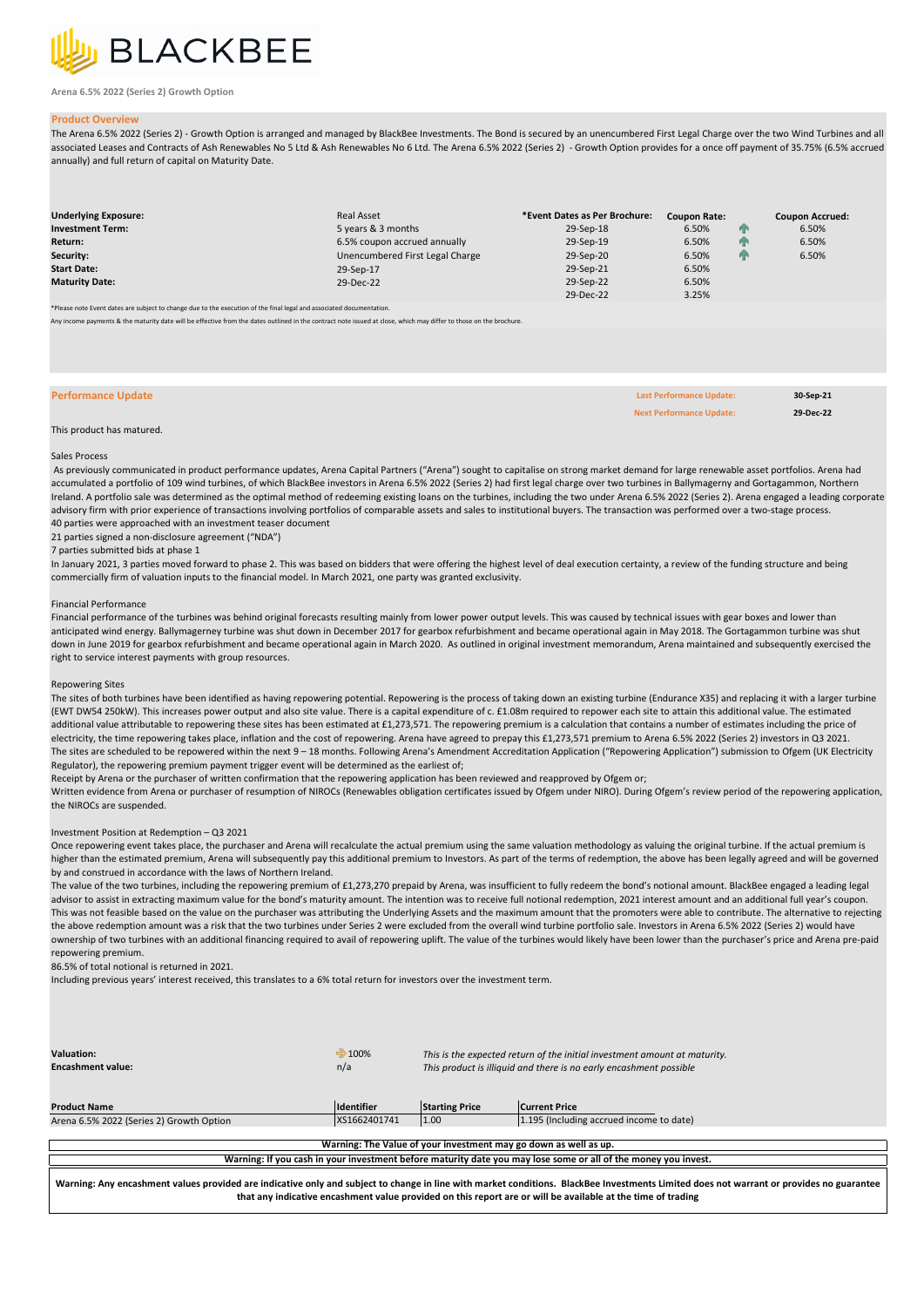

**Blackbee Healthcare Bond - Income Option**

# **Product Overview**

The Blackbee Healthcare Bond - Income Option is arranged and managed by BlackBee Investments Limited. The Bond is secured by Shares issued in Aperee Holdings Limited. The Bond has a 5 year term and provides for an annual coupon of 5% and full return of capital on Maturity Date.

| <b>Underlying Exposure:</b><br><b>Investment Term:</b><br>Return:<br>Security:<br><b>Start Date:</b> | <b>Real Asset</b><br>5 Years<br>5% coupon paid annually<br>Shares in Aperee Holdings Ltd<br>28-Feb-20 | *Event Dates as Per Brochure:<br>28-Feb-21<br>28-Feb-22<br>28-Feb-23<br>28-Feb-24 | <b>Coupon Rate:</b><br>5.00%<br>5.00%<br>5.00%<br>5.00% | Coupon Accrued:<br>5.00%<br>5.00% |
|------------------------------------------------------------------------------------------------------|-------------------------------------------------------------------------------------------------------|-----------------------------------------------------------------------------------|---------------------------------------------------------|-----------------------------------|
| <b>Maturity Date:</b>                                                                                | 28-Feb-25                                                                                             | 28-Feb-25                                                                         | 5.00%                                                   |                                   |

\*\*Please note Event dates are subject to change due to the execution of the final legal and associated documentation.

Any income payments & the maturity date will be effective from the dates outlined in the contract note issued at close, which may differ to those on the brochure.

| <b>Performance Update</b>                                                                               | <b>Last Performance Update:</b> | 06-May-22 |
|---------------------------------------------------------------------------------------------------------|---------------------------------|-----------|
|                                                                                                         | <b>Next Performance Update:</b> | 15-Jul-22 |
| As outlined in previous investor updates performance of sector and asset has been impacted by Covid 19. |                                 |           |

Average occupancy for 2021 was c. 89.4% compared to 2020 average occupancy c.92%. The occupancy rate for the Group was impacted due to Covid 19 outbreak leading to average Q4 2021 occupancy rate declining to 87.9% from 91% in Q3 2021. Slight improvement was observed in Q1 2022 as occupancy rate inched upward to 88% as the outbreak ended by the end of March. EBITDA margin followed the same trajectory with Q4 2021 margin falling to 6.4% compared 18.3% in Q3 2021. EBITDA margin improved in Q1 2022 to 13.1% partially due to lower labour costs as homes were under staffed. However, the shortage of staff impacted the ability to admit new residents, hence, putting pressure on occupancy rates. Increase in number of queries in relation to possible admission into the homes is considered a positive impact on occupancy rates in the future. At this time the impact is not as severe as the third wave in winter 2020. However, with the emergence of the more transmissible Omicron variant in Ireland, there is potential for further outbreaks.

Regarding new developments, the Glanmire, Cork 100 bed nursing home project is on course to meet planned opening timelines. Planning has been approved for another site in Rochestown, Cork for the development of a 100 bed nursing home and 47 independent living units.

A corporate advisor has been appointed to lead the process of sale of the nursing home portfolio which has reached its final stage. We expect the sale to be finalised in the coming 4 weeks. Various transaction types are being assessed and further details will be provided once the most credible options are analysed. Despite the heavy impact of COVID on the sector there has been very strong institutional demand globally to deploy capital into Irish nursing home assets. Blackbee targets the redemption of capital and coupons at the end of the sales process which is subject to legal and commercial reviews.

A further update on the sale process will be provided soon.

| <b>Valuation:</b>                                                                                                                                                                  | $\Rightarrow$ 100% | This is the expected return of the initial investment amount at maturity. |                      |  |  |
|------------------------------------------------------------------------------------------------------------------------------------------------------------------------------------|--------------------|---------------------------------------------------------------------------|----------------------|--|--|
| <b>Encashment value:</b>                                                                                                                                                           | n/a                | This product is illiquid and there is no early encashment possible        |                      |  |  |
| <b>Product Name</b>                                                                                                                                                                | Identifier         | <b>Starting Price</b>                                                     | <b>Current Price</b> |  |  |
| Blackbee Healthcare Bond - Income Option                                                                                                                                           | AP0000000025       | 1.00                                                                      | 1.00                 |  |  |
| Warning: The Value of your investment may go down as well as up.<br>Warning: If you cash in your investment before maturity date you may lose some or all of the money you invest. |                    |                                                                           |                      |  |  |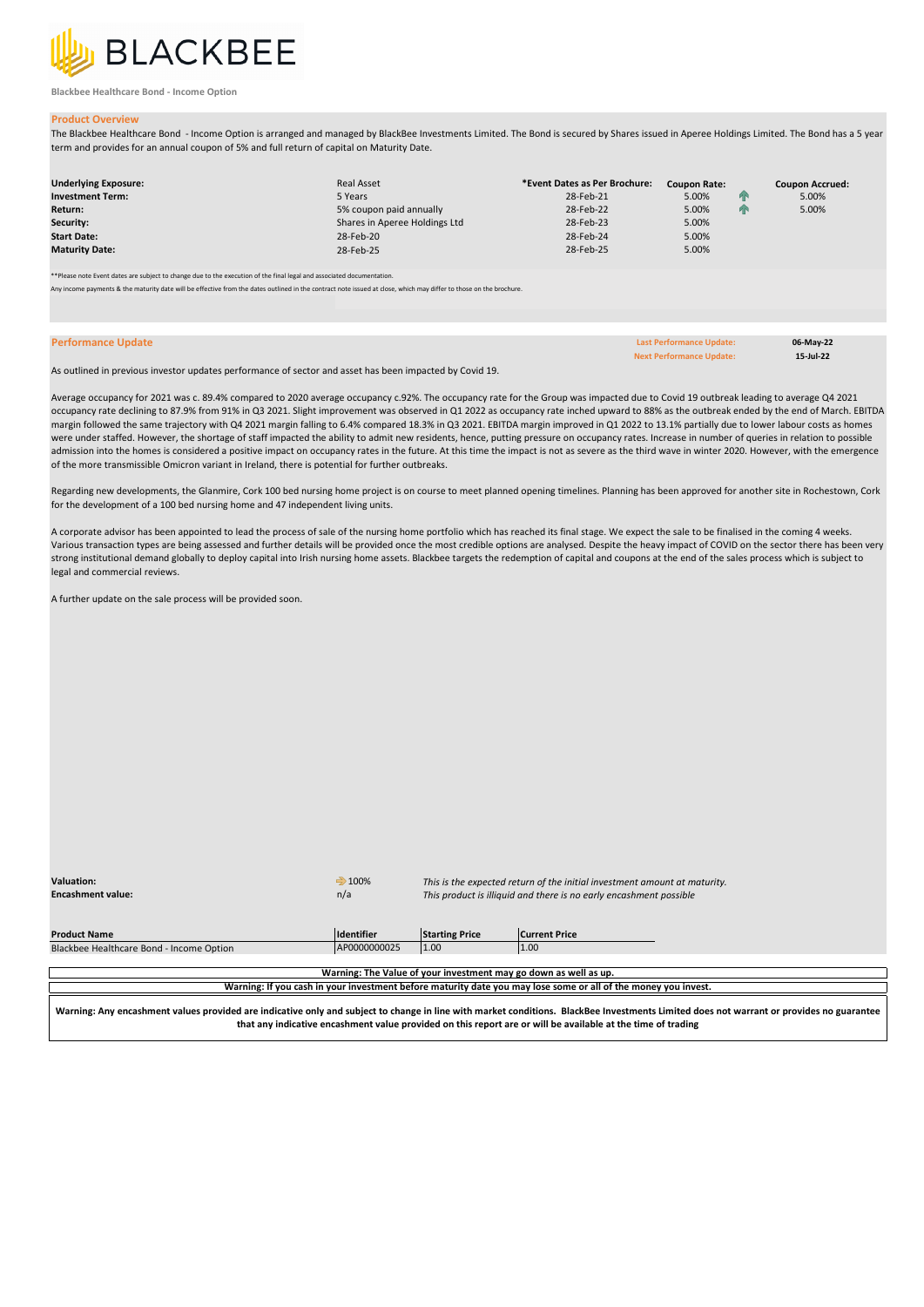

**Blackbee Healthcare Bond - Growth Option**

# **Product Overview**

The Blackbee Healthcare Bond - Growth Option is arranged and managed by BlackBee Investments Limited. The Bond is secured by Shares issued in Aperee Holdings Limited. The Bond has a 5 year term and provides for a once off payment of 25%, (5% accrued annually), and full return of capital on Maturity Date.

| <b>Underlying Exposure:</b>                                                                                                                                        | Real Asset                    | *Event Dates as Per Brochure: | <b>Coupon Rate:</b> | <b>Coupon Accrued:</b> |
|--------------------------------------------------------------------------------------------------------------------------------------------------------------------|-------------------------------|-------------------------------|---------------------|------------------------|
| <b>Investment Term:</b>                                                                                                                                            | 5 years                       | 28-Feb-25                     | 25.00%              |                        |
| Return:                                                                                                                                                            | 5% coupon accrued annually    |                               |                     |                        |
| Security:                                                                                                                                                          | Shares in Aperee Holdings Ltd |                               |                     |                        |
| <b>Start Date:</b>                                                                                                                                                 | 28-Feb-20                     |                               |                     |                        |
| <b>Maturity Date:</b>                                                                                                                                              | 28-Feb-25                     |                               |                     |                        |
|                                                                                                                                                                    |                               |                               |                     |                        |
| ** Please note Event dates are subject to change due to the execution of the final legal and associated documentation.                                             |                               |                               |                     |                        |
| Any income payments & the maturity date will be effective from the dates outlined in the contract note issued at close, which may differ to those on the brochure. |                               |                               |                     |                        |
|                                                                                                                                                                    |                               |                               |                     |                        |

| <b>Performance Update</b>                                                                               | <b>Last Performance Update:</b> | 06-May-22 |
|---------------------------------------------------------------------------------------------------------|---------------------------------|-----------|
|                                                                                                         | <b>Next Performance Update:</b> | 15-Jul-22 |
| As outlined in previous investor updates performance of sector and asset has been impacted by Covid 19. |                                 |           |

Average occupancy for 2021 was c. 89.4% compared to 2020 average occupancy c.92%. The occupancy rate for the Group was impacted due to Covid 19 outbreak leading to average Q4 2021 occupancy rate declining to 87.9% from 91% in Q3 2021. Slight improvement was observed in Q1 2022 as occupancy rate inched upward to 88% as the outbreak ended by the end of March. EBITDA margin followed the same trajectory with Q4 2021 margin falling to 6.4% compared 18.3% in Q3 2021. EBITDA margin improved in Q1 2022 to 13.1% partially due to lower labour costs as homes were under staffed. However, the shortage of staff impacted the ability to admit new residents, hence, putting pressure on occupancy rates. Increase in number of queries in relation to possible admission into the homes is considered a positive impact on occupancy rates in the future. At this time the impact is not as severe as the third wave in winter 2020. However, with the emergence of the more transmissible Omicron variant in Ireland, there is potential for further outbreaks.

Regarding new developments, the Glanmire, Cork 100 bed nursing home project is on course to meet planned opening timelines. Planning has been approved for another site in Rochestown, Cork for the development of a 100 bed nursing home and 47 independent living units.

A corporate advisor has been appointed to lead the process of sale of the nursing home portfolio which has reached its final stage. We expect the sale to be finalised in the coming 4 weeks. Various transaction types are being assessed and further details will be provided once the most credible options are analysed. Despite the heavy impact of COVID on the sector there has been very strong institutional demand globally to deploy capital into Irish nursing home assets. Blackbee targets the redemption of capital and coupons at the end of the sales process which is subject to legal and commercial reviews.

A further update on the sale process will be provided soon.

| <b>Valuation:</b><br>Encashment value:                                                                                                                                                                                                                                                                   | $\Rightarrow$ 100%<br>n/a | This is the expected return of the initial investment amount at maturity.<br>This product is illiquid and there is no early encashment possible |                      |  |  |  |
|----------------------------------------------------------------------------------------------------------------------------------------------------------------------------------------------------------------------------------------------------------------------------------------------------------|---------------------------|-------------------------------------------------------------------------------------------------------------------------------------------------|----------------------|--|--|--|
| <b>Product Name</b>                                                                                                                                                                                                                                                                                      | Identifier                | <b>Starting Price</b>                                                                                                                           | <b>Current Price</b> |  |  |  |
| Blackbee Healthcare Bond - Growth Option                                                                                                                                                                                                                                                                 | AP0000000026              | 1.00                                                                                                                                            | 1.00                 |  |  |  |
| Warning: The Value of your investment may go down as well as up.                                                                                                                                                                                                                                         |                           |                                                                                                                                                 |                      |  |  |  |
| Warning: If you cash in your investment before maturity date you may lose some or all of the money you invest.                                                                                                                                                                                           |                           |                                                                                                                                                 |                      |  |  |  |
| Warning: Any encashment values provided are indicative only and subject to change in line with market conditions. BlackBee Investments Limited does not warrant or provides no guarantee<br>that any indicative encashment value provided on this report are or will be available at the time of trading |                           |                                                                                                                                                 |                      |  |  |  |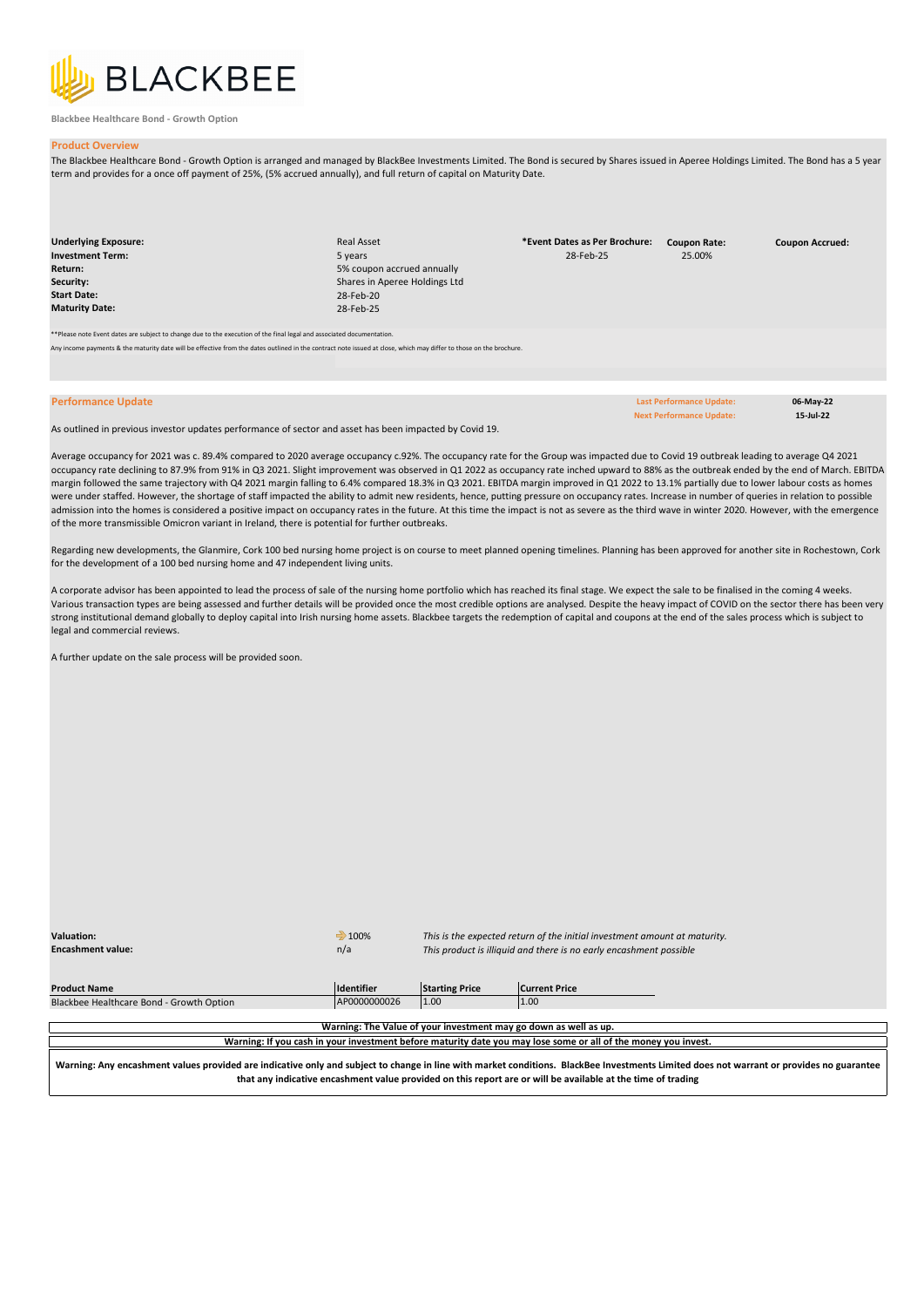

**Blackbee Healthcare Bond II - Income Option**

# **Product Overview**

The Blackbee Healthcare Bond II - Income Option is arranged and managed by BlackBee Investments Limited. The Bond is secured by Shares issued in Aperee Holdings Limited. The Bond has a 5 year term and provides for an annual coupon of 5% and full return of capital on Maturity Date.

| <b>Underlying Exposure:</b><br><b>Investment Term:</b><br>Return:<br>Security: | Real Asset<br>5 Years<br>5% coupon paid annually<br>Shares in Aperee Holdings Ltd | *Event Dates as Per Brochure:<br>28-Apr-21<br>28-Apr-22<br>28-Apr-23 | <b>Coupon Rate:</b><br>5.00%<br>5.00%<br>5.00% | им | <b>Coupon Accrued:</b><br>5.00%<br>5.00% |
|--------------------------------------------------------------------------------|-----------------------------------------------------------------------------------|----------------------------------------------------------------------|------------------------------------------------|----|------------------------------------------|
| <b>Start Date:</b><br><b>Maturity Date:</b>                                    | 27-Apr-20<br>28-Apr-25                                                            | 28-Apr-24<br>28-Apr-25                                               | 5.00%<br>5.00%                                 |    |                                          |

\*\*Please note Event dates are subject to change due to the execution of the final legal and associated documentation.

Any income payments & the maturity date will be effective from the dates outlined in the contract note issued at close, which may differ to those on the brochure.

| <b>Performance Update</b>                                                                               | <b>Last Performance Update:</b> | 06-May-22 |
|---------------------------------------------------------------------------------------------------------|---------------------------------|-----------|
|                                                                                                         | <b>Next Performance Update:</b> | 15-Jul-22 |
| As outlined in previous investor updates performance of sector and asset has been impacted by Covid 19. |                                 |           |

Average occupancy for 2021 was c. 89.4% compared to 2020 average occupancy c.92%. The occupancy rate for the Group was impacted due to Covid 19 outbreak leading to average Q4 2021 occupancy rate declining to 87.9% from 91% in Q3 2021. Slight improvement was observed in Q1 2022 as occupancy rate inched upward to 88% as the outbreak ended by the end of March. EBITDA margin followed the same trajectory with Q4 2021 margin falling to 6.4% compared 18.3% in Q3 2021. EBITDA margin improved in Q1 2022 to 13.1% partially due to lower labour costs as homes were under staffed. However, the shortage of staff impacted the ability to admit new residents, hence, putting pressure on occupancy rates. Increase in number of queries in relation to possible admission into the homes is considered a positive impact on occupancy rates in the future. At this time the impact is not as severe as the third wave in winter 2020. However, with the emergence of the more transmissible Omicron variant in Ireland, there is potential for further outbreaks.

Regarding new developments, the Glanmire, Cork 100 bed nursing home project is on course to meet planned opening timelines. Planning has been approved for another site in Rochestown, Cork for the development of a 100 bed nursing home and 47 independent living units.

A corporate advisor has been appointed to lead the process of sale of the nursing home portfolio which has reached its final stage. We expect the sale to be finalised in the coming 4 weeks. Various transaction types are being assessed and further details will be provided once the most credible options are analysed. Despite the heavy impact of COVID on the sector there has been very strong institutional demand globally to deploy capital into Irish nursing home assets. Blackbee targets the redemption of capital and coupons at the end of the sales process which is subject to legal and commercial reviews.

A further update on the sale process will be provided soon.

| <b>Valuation:</b>                                                                                                                                                                        | $\Rightarrow$ 100% | This is the expected return of the initial investment amount at maturity. |                                                                  |  |  |
|------------------------------------------------------------------------------------------------------------------------------------------------------------------------------------------|--------------------|---------------------------------------------------------------------------|------------------------------------------------------------------|--|--|
| <b>Encashment value:</b>                                                                                                                                                                 | n/a                | This product is illiquid and there is no early encashment possible        |                                                                  |  |  |
|                                                                                                                                                                                          |                    |                                                                           |                                                                  |  |  |
|                                                                                                                                                                                          |                    |                                                                           |                                                                  |  |  |
| <b>Product Name</b>                                                                                                                                                                      | Identifier         | <b>Starting Price</b>                                                     | <b>Current Price</b>                                             |  |  |
| Blackbee Healthcare Bond II - Income Option                                                                                                                                              | AP0000000031       | 1.00                                                                      | 1.00                                                             |  |  |
|                                                                                                                                                                                          |                    |                                                                           |                                                                  |  |  |
|                                                                                                                                                                                          |                    |                                                                           | Warning: The Value of your investment may go down as well as up. |  |  |
| Warning: If you cash in your investment before maturity date you may lose some or all of the money you invest.                                                                           |                    |                                                                           |                                                                  |  |  |
|                                                                                                                                                                                          |                    |                                                                           |                                                                  |  |  |
| Warning: Any encashment values provided are indicative only and subject to change in line with market conditions. BlackBee Investments Limited does not warrant or provides no guarantee |                    |                                                                           |                                                                  |  |  |
| that any indicative encashment value provided on this report are or will be available at the time of trading                                                                             |                    |                                                                           |                                                                  |  |  |

*This is the expected return of the initial investment amount at maturity.*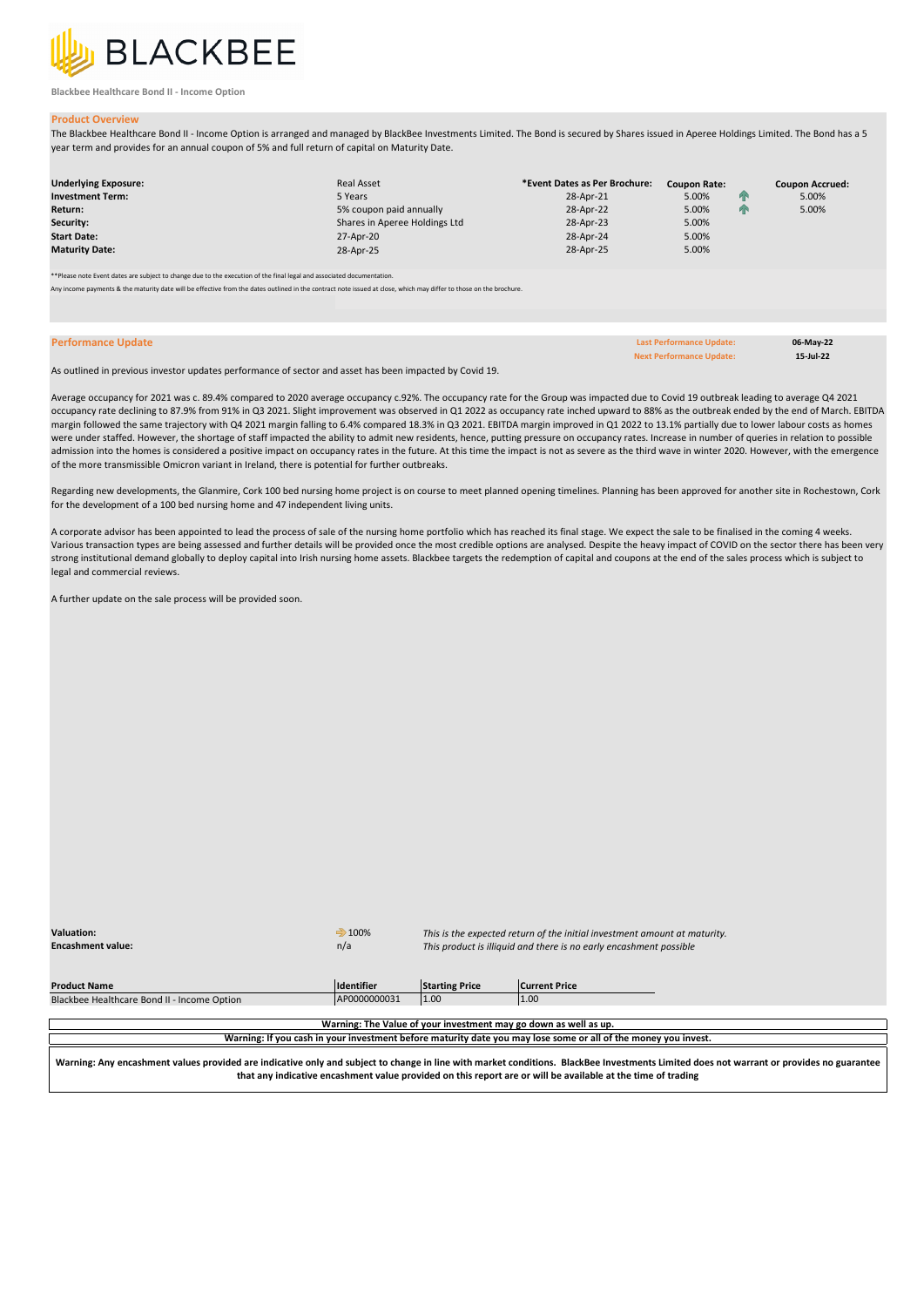

**Blackbee Healthcare Bond II - Growth Option**

# **Product Overview**

The Blackbee Healthcare Bond II - Growth Option is arranged and managed by BlackBee Investments Limited. The Bond is secured by Shares issued in Aperee Holdings Limited. The Bond has a 5 year term and provides for a once off payment of 25%, (5% accrued annually), and full return of capital on Maturity Date.

| <b>Underlying Exposure:</b>                                                                                                                                        | Real Asset                    | *Event Dates as Per Brochure: | <b>Coupon Rate:</b> | <b>Coupon Accrued:</b> |  |  |
|--------------------------------------------------------------------------------------------------------------------------------------------------------------------|-------------------------------|-------------------------------|---------------------|------------------------|--|--|
| <b>Investment Term:</b>                                                                                                                                            | 5 years                       | 28-Apr-25                     | 25.00%              |                        |  |  |
| Return:                                                                                                                                                            | 5% coupon accrued annually    |                               |                     |                        |  |  |
| Security:                                                                                                                                                          | Shares in Aperee Holdings Ltd |                               |                     |                        |  |  |
| <b>Start Date:</b>                                                                                                                                                 | 27-Apr-20                     |                               |                     |                        |  |  |
| <b>Maturity Date:</b>                                                                                                                                              | 28-Apr-25                     |                               |                     |                        |  |  |
|                                                                                                                                                                    |                               |                               |                     |                        |  |  |
| ** Please note Event dates are subject to change due to the execution of the final legal and associated documentation.                                             |                               |                               |                     |                        |  |  |
| Any income payments & the maturity date will be effective from the dates outlined in the contract note issued at close, which may differ to those on the brochure. |                               |                               |                     |                        |  |  |

| <b>Performance Update</b>                                                                               | <b>Last Performance Update:</b> | 06-May-22 |
|---------------------------------------------------------------------------------------------------------|---------------------------------|-----------|
|                                                                                                         | <b>Next Performance Update:</b> | 15-Jul-22 |
| As outlined in previous investor updates performance of sector and asset has been impacted by Covid 19. |                                 |           |

Average occupancy for 2021 was c. 89.4% compared to 2020 average occupancy c.92%. The occupancy rate for the Group was impacted due to Covid 19 outbreak leading to average Q4 2021 occupancy rate declining to 87.9% from 91% in Q3 2021. Slight improvement was observed in Q1 2022 as occupancy rate inched upward to 88% as the outbreak ended by the end of March. EBITDA margin followed the same trajectory with Q4 2021 margin falling to 6.4% compared 18.3% in Q3 2021. EBITDA margin improved in Q1 2022 to 13.1% partially due to lower labour costs as homes were under staffed. However, the shortage of staff impacted the ability to admit new residents, hence, putting pressure on occupancy rates. Increase in number of queries in relation to possible admission into the homes is considered a positive impact on occupancy rates in the future. At this time the impact is not as severe as the third wave in winter 2020. However, with the emergence of the more transmissible Omicron variant in Ireland, there is potential for further outbreaks.

Regarding new developments, the Glanmire, Cork 100 bed nursing home project is on course to meet planned opening timelines. Planning has been approved for another site in Rochestown, Cork for the development of a 100 bed nursing home and 47 independent living units.

A corporate advisor has been appointed to lead the process of sale of the nursing home portfolio which has reached its final stage. We expect the sale to be finalised in the coming 4 weeks. Various transaction types are being assessed and further details will be provided once the most credible options are analysed. Despite the heavy impact of COVID on the sector there has been very strong institutional demand globally to deploy capital into Irish nursing home assets. Blackbee targets the redemption of capital and coupons at the end of the sales process which is subject to legal and commercial reviews.

A further update on the sale process will be provided soon.

| <b>Valuation:</b>                                                                                                                                                                        | $\rightarrow$ 100% | This is the expected return of the initial investment amount at maturity. |                                                                  |  |  |
|------------------------------------------------------------------------------------------------------------------------------------------------------------------------------------------|--------------------|---------------------------------------------------------------------------|------------------------------------------------------------------|--|--|
| <b>Encashment value:</b>                                                                                                                                                                 | n/a                | This product is illiquid and there is no early encashment possible        |                                                                  |  |  |
|                                                                                                                                                                                          |                    |                                                                           |                                                                  |  |  |
|                                                                                                                                                                                          |                    |                                                                           |                                                                  |  |  |
| <b>Product Name</b>                                                                                                                                                                      | Identifier         | <b>Starting Price</b>                                                     | <b>Current Price</b>                                             |  |  |
| Blackbee Healthcare Bond II - Growth Option                                                                                                                                              | AP0000000030       | 1.00                                                                      | 1.00                                                             |  |  |
|                                                                                                                                                                                          |                    |                                                                           |                                                                  |  |  |
|                                                                                                                                                                                          |                    |                                                                           | Warning: The Value of your investment may go down as well as up. |  |  |
| Warning: If you cash in your investment before maturity date you may lose some or all of the money you invest.                                                                           |                    |                                                                           |                                                                  |  |  |
|                                                                                                                                                                                          |                    |                                                                           |                                                                  |  |  |
| Warning: Any encashment values provided are indicative only and subject to change in line with market conditions. BlackBee Investments Limited does not warrant or provides no guarantee |                    |                                                                           |                                                                  |  |  |

**that any indicative encashment value provided on this report are or will be available at the time of trading**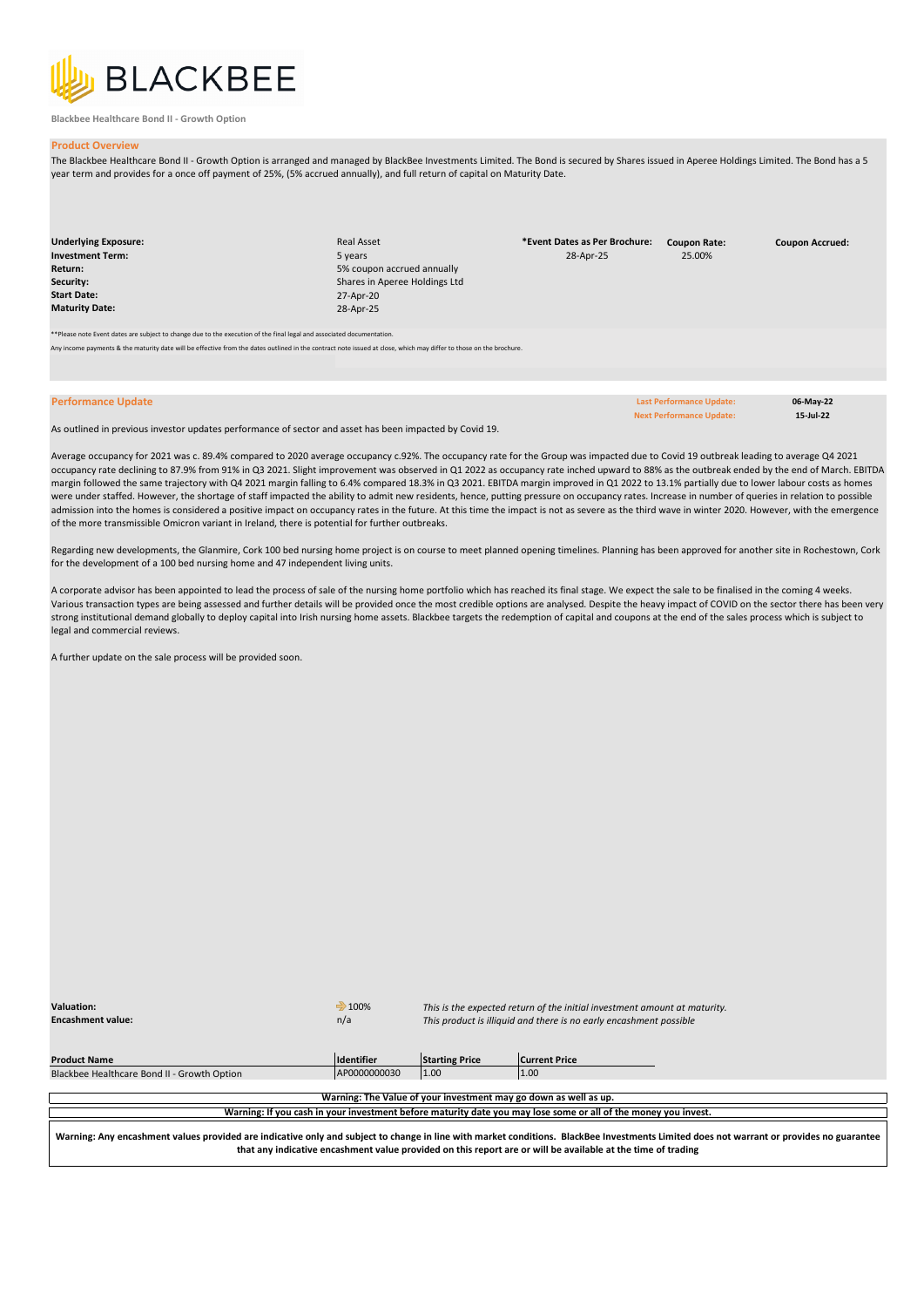

**Blackbee Healthcare Bond III - Income Option**

# **Product Overview**

The Blackbee Healthcare Bond III - Income Option is arranged and managed by BlackBee Investments Limited. The Bond is secured by Shares issued in Aperee Holdings Limited. The Bond has a 5 year term and provides for an annual coupon of 4.5% and full return of capital on Maturity Date.

| <b>Underlying Exposure:</b><br><b>Investment Term:</b> | Real Asset<br>5 Years         | *Event Dates as Per Brochure:<br>$01$ -Jul-21 | <b>Coupon Rate:</b><br>4.50% | <b>Coupon Accrued:</b> |
|--------------------------------------------------------|-------------------------------|-----------------------------------------------|------------------------------|------------------------|
|                                                        |                               |                                               | 4.50%                        |                        |
| Return:                                                | 4.5% coupon paid annually     | $01$ -Jul-22                                  |                              |                        |
| Security:                                              | Shares in Aperee Holdings Ltd | $01$ -Jul-23                                  | 4.50%                        |                        |
| <b>Start Date:</b>                                     | 01-Jul-20                     | $01$ -Jul-24                                  | 4.50%                        |                        |
| <b>Maturity Date:</b>                                  | $01$ -Jul-25                  | $01$ -Jul-25                                  | 4.50%                        |                        |

\*\*Please note Event dates are subject to change due to the execution of the final legal and associated documentation.

Any income payments & the maturity date will be effective from the dates outlined in the contract note issued at close, which may differ to those on the brochure.

| <b>Performance Update</b>                                                                               | <b>Last Performance Update:</b> | 06-May-22 |
|---------------------------------------------------------------------------------------------------------|---------------------------------|-----------|
|                                                                                                         | <b>Next Performance Update:</b> | 15-Jul-22 |
| As outlined in previous investor updates performance of sector and asset has been impacted by Covid 19. |                                 |           |

Average occupancy for 2021 was c. 89.4% compared to 2020 average occupancy c.92%. The occupancy rate for the Group was impacted due to Covid 19 outbreak leading to average Q4 2021 occupancy rate declining to 87.9% from 91% in Q3 2021. Slight improvement was observed in Q1 2022 as occupancy rate inched upward to 88% as the outbreak ended by the end of March. EBITDA margin followed the same trajectory with Q4 2021 margin falling to 6.4% compared 18.3% in Q3 2021. EBITDA margin improved in Q1 2022 to 13.1% partially due to lower labour costs as homes were under staffed. However, the shortage of staff impacted the ability to admit new residents, hence, putting pressure on occupancy rates. Increase in number of queries in relation to possible admission into the homes is considered a positive impact on occupancy rates in the future. At this time the impact is not as severe as the third wave in winter 2020. However, with the emergence of the more transmissible Omicron variant in Ireland, there is potential for further outbreaks.

Regarding new developments, the Glanmire, Cork 100 bed nursing home project is on course to meet planned opening timelines. Planning has been approved for another site in Rochestown, Cork for the development of a 100 bed nursing home and 47 independent living units.

A corporate advisor has been appointed to lead the process of sale of the nursing home portfolio which has reached its final stage. We expect the sale to be finalised in the coming 4 weeks. Various transaction types are being assessed and further details will be provided once the most credible options are analysed. Despite the heavy impact of COVID on the sector there has been very strong institutional demand globally to deploy capital into Irish nursing home assets. Blackbee targets the redemption of capital and coupons at the end of the sales process which is subject to legal and commercial reviews.

A further update on the sale process will be provided soon.

| <b>Valuation:</b><br>Encashment value:                                                                                                                                                                                                                                                                   | $\Rightarrow$ 100%<br>n/a | This is the expected return of the initial investment amount at maturity.<br>This product is illiquid and there is no early encashment possible |                      |  |  |
|----------------------------------------------------------------------------------------------------------------------------------------------------------------------------------------------------------------------------------------------------------------------------------------------------------|---------------------------|-------------------------------------------------------------------------------------------------------------------------------------------------|----------------------|--|--|
| <b>Product Name</b>                                                                                                                                                                                                                                                                                      | Identifier                | <b>Starting Price</b>                                                                                                                           | <b>Current Price</b> |  |  |
| Blackbee Healthcare Bond III - Income Option                                                                                                                                                                                                                                                             | AP0000000033              | 1.00                                                                                                                                            | 1.00                 |  |  |
| Warning: The Value of your investment may go down as well as up.                                                                                                                                                                                                                                         |                           |                                                                                                                                                 |                      |  |  |
| Warning: If you cash in your investment before maturity date you may lose some or all of the money you invest.                                                                                                                                                                                           |                           |                                                                                                                                                 |                      |  |  |
| Warning: Any encashment values provided are indicative only and subject to change in line with market conditions. BlackBee Investments Limited does not warrant or provides no guarantee<br>that any indicative encashment value provided on this report are or will be available at the time of trading |                           |                                                                                                                                                 |                      |  |  |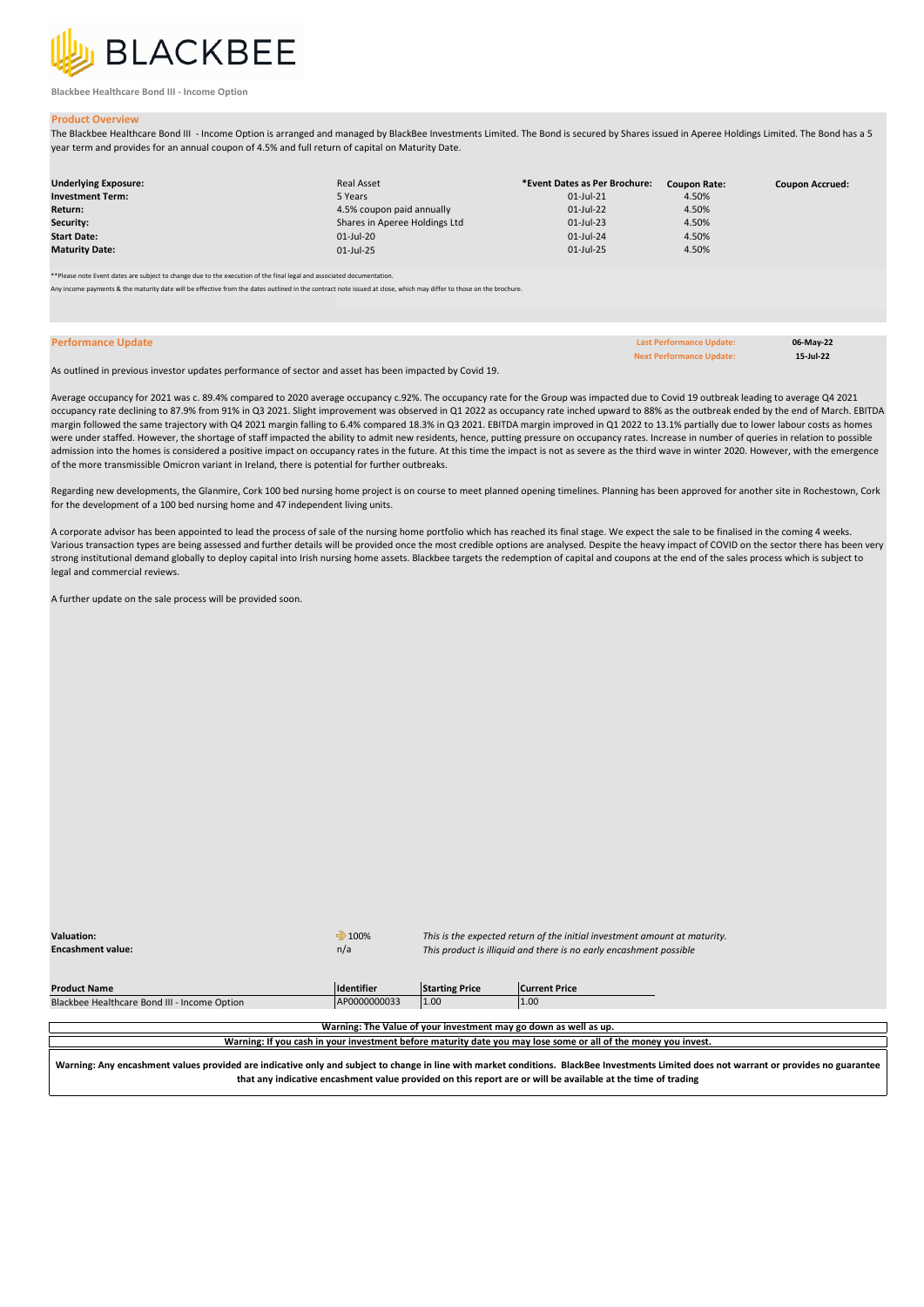

**Blackbee Healthcare Bond III - Growth Option**

# **Product Overview**

The Blackbee Healthcare Bond III - Growth Option is arranged and managed by BlackBee Investments Limited. The Bond is secured by Shares issued in Aperee Holdings Limited. The Bond has a 5 year term and provides for a once off payment of 22.5%, (4.5% accrued annually), and full return of capital on Maturity Date.

| <b>Underlying Exposure:</b>                                                                                                                                        | Real Asset                    | *Event Dates as Per Brochure: | <b>Coupon Rate:</b>             | <b>Coupon Accrued:</b> |
|--------------------------------------------------------------------------------------------------------------------------------------------------------------------|-------------------------------|-------------------------------|---------------------------------|------------------------|
| <b>Investment Term:</b>                                                                                                                                            | 5 years                       | $01$ -Jul-25                  | 22.50%                          |                        |
| Return:                                                                                                                                                            | 4.5% coupon accrued annually  |                               |                                 |                        |
| Security:                                                                                                                                                          | Shares in Aperee Holdings Ltd |                               |                                 |                        |
| <b>Start Date:</b>                                                                                                                                                 | $01$ -Jul-20                  |                               |                                 |                        |
| <b>Maturity Date:</b>                                                                                                                                              | $01$ -Jul-25                  |                               |                                 |                        |
|                                                                                                                                                                    |                               |                               |                                 |                        |
| ** Please note Event dates are subject to change due to the execution of the final legal and associated documentation.                                             |                               |                               |                                 |                        |
| Any income payments & the maturity date will be effective from the dates outlined in the contract note issued at close, which may differ to those on the brochure. |                               |                               |                                 |                        |
|                                                                                                                                                                    |                               |                               |                                 |                        |
|                                                                                                                                                                    |                               |                               |                                 |                        |
|                                                                                                                                                                    |                               |                               |                                 |                        |
| <b>Performance Update</b>                                                                                                                                          |                               |                               | <b>Last Performance Update:</b> | 06-May-22              |
|                                                                                                                                                                    |                               |                               | <b>Next Performance Update:</b> | 15-Jul-22              |

As outlined in previous investor updates performance of sector and asset has been impacted by Covid 19.

Average occupancy for 2021 was c. 89.4% compared to 2020 average occupancy c.92%. The occupancy rate for the Group was impacted due to Covid 19 outbreak leading to average Q4 2021 occupancy rate declining to 87.9% from 91% in Q3 2021. Slight improvement was observed in Q1 2022 as occupancy rate inched upward to 88% as the outbreak ended by the end of March. EBITDA margin followed the same trajectory with Q4 2021 margin falling to 6.4% compared 18.3% in Q3 2021. EBITDA margin improved in Q1 2022 to 13.1% partially due to lower labour costs as homes were under staffed. However, the shortage of staff impacted the ability to admit new residents, hence, putting pressure on occupancy rates. Increase in number of queries in relation to possible admission into the homes is considered a positive impact on occupancy rates in the future. At this time the impact is not as severe as the third wave in winter 2020. However, with the emergence of the more transmissible Omicron variant in Ireland, there is potential for further outbreaks.

Regarding new developments, the Glanmire, Cork 100 bed nursing home project is on course to meet planned opening timelines. Planning has been approved for another site in Rochestown, Cork for the development of a 100 bed nursing home and 47 independent living units.

A corporate advisor has been appointed to lead the process of sale of the nursing home portfolio which has reached its final stage. We expect the sale to be finalised in the coming 4 weeks. Various transaction types are being assessed and further details will be provided once the most credible options are analysed. Despite the heavy impact of COVID on the sector there has been very strong institutional demand globally to deploy capital into Irish nursing home assets. Blackbee targets the redemption of capital and coupons at the end of the sales process which is subject to legal and commercial reviews.

A further update on the sale process will be provided soon.

**Valuation:** 100%

| <b>Encashment value:</b>                                                                                                                                                                 | n/a          | This product is illiquid and there is no early encashment possible |                                                                                                              |  |  |
|------------------------------------------------------------------------------------------------------------------------------------------------------------------------------------------|--------------|--------------------------------------------------------------------|--------------------------------------------------------------------------------------------------------------|--|--|
|                                                                                                                                                                                          |              |                                                                    |                                                                                                              |  |  |
|                                                                                                                                                                                          |              |                                                                    |                                                                                                              |  |  |
| <b>Product Name</b>                                                                                                                                                                      | Identifier   | <b>Starting Price</b>                                              | <b>Current Price</b>                                                                                         |  |  |
| Blackbee Healthcare Bond III - Growth Option                                                                                                                                             | AP0000000032 | 1.00                                                               | 1.00                                                                                                         |  |  |
|                                                                                                                                                                                          |              |                                                                    |                                                                                                              |  |  |
| Warning: The Value of your investment may go down as well as up.                                                                                                                         |              |                                                                    |                                                                                                              |  |  |
| Warning: If you cash in your investment before maturity date you may lose some or all of the money you invest.                                                                           |              |                                                                    |                                                                                                              |  |  |
|                                                                                                                                                                                          |              |                                                                    |                                                                                                              |  |  |
| Warning: Any encashment values provided are indicative only and subject to change in line with market conditions. BlackBee Investments Limited does not warrant or provides no guarantee |              |                                                                    |                                                                                                              |  |  |
|                                                                                                                                                                                          |              |                                                                    | that any indicative encashment value provided on this report are or will be available at the time of trading |  |  |

*This is the expected return of the initial investment amount at maturity.*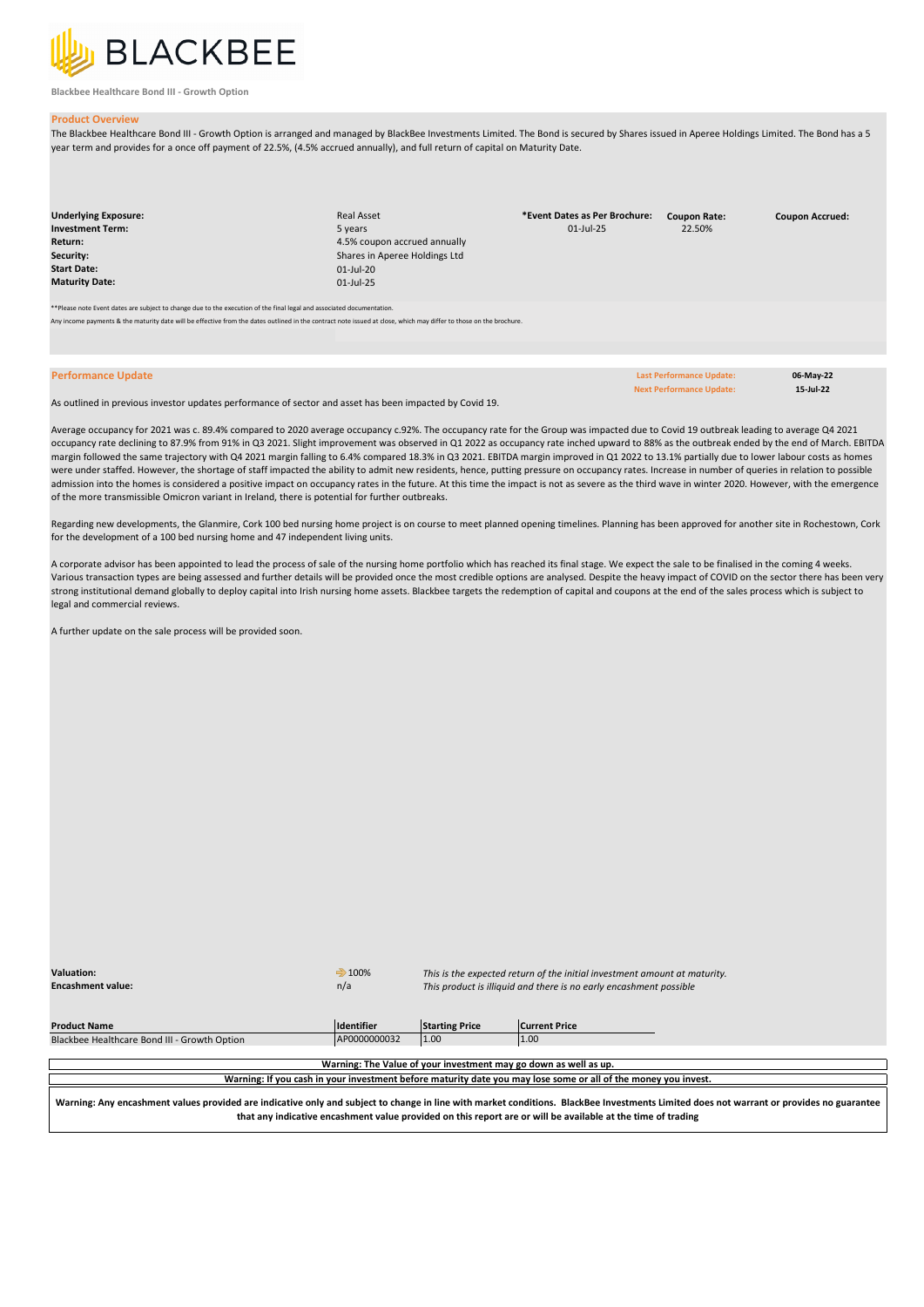

**Blackbee Healthcare Bond IV - Income Option**

# **Product Overview**

The Blackbee Healthcare Bond IV - Income Option is arranged and managed by BlackBee Investments Limited. The Bond is secured by Shares issued in Aperee Holdings Limited. The Bond has a 5 year term and provides for an annual coupon of 4.5% and full return of capital on Maturity Date.

| <b>Underlying Exposure:</b><br><b>Investment Term:</b><br>Return:<br>Security: | Real Asset<br>5 Years<br>4.5% coupon paid annually<br>Shares in Aperee Holdings Ltd | *Event Dates as Per Brochure:<br>15-Sep-21<br>15-Sep-22<br>15-Sep-23 | <b>Coupon Rate:</b><br>4.50%<br>4.50%<br>4.50% | ив | <b>Coupon Accrued:</b><br>4.50% |
|--------------------------------------------------------------------------------|-------------------------------------------------------------------------------------|----------------------------------------------------------------------|------------------------------------------------|----|---------------------------------|
| <b>Start Date:</b>                                                             | 14-Sep-20                                                                           | 15-Sep-24                                                            | 4.50%                                          |    |                                 |
| <b>Maturity Date:</b>                                                          | 15-Sep-25                                                                           | 15-Sep-25                                                            | 4.50%                                          |    |                                 |

\*\*Please note Event dates are subject to change due to the execution of the final legal and associated documentation.

Any income payments & the maturity date will be effective from the dates outlined in the contract note issued at close, which may differ to those on the brochure.

| <b>Performance Update</b>                                                                               | <b>Last Performance Update:</b> | 06-May-22 |
|---------------------------------------------------------------------------------------------------------|---------------------------------|-----------|
|                                                                                                         | <b>Next Performance Update:</b> | 15-Jul-22 |
| As outlined in previous investor updates performance of sector and asset has been impacted by Covid 19. |                                 |           |

Average occupancy for 2021 was c. 89.4% compared to 2020 average occupancy c.92%. The occupancy rate for the Group was impacted due to Covid 19 outbreak leading to average Q4 2021 occupancy rate declining to 87.9% from 91% in Q3 2021. Slight improvement was observed in Q1 2022 as occupancy rate inched upward to 88% as the outbreak ended by the end of March. EBITDA margin followed the same trajectory with Q4 2021 margin falling to 6.4% compared 18.3% in Q3 2021. EBITDA margin improved in Q1 2022 to 13.1% partially due to lower labour costs as homes were under staffed. However, the shortage of staff impacted the ability to admit new residents, hence, putting pressure on occupancy rates. Increase in number of queries in relation to possible admission into the homes is considered a positive impact on occupancy rates in the future. At this time the impact is not as severe as the third wave in winter 2020. However, with the emergence of the more transmissible Omicron variant in Ireland, there is potential for further outbreaks.

Regarding new developments, the Glanmire, Cork 100 bed nursing home project is on course to meet planned opening timelines. Planning has been approved for another site in Rochestown, Cork for the development of a 100 bed nursing home and 47 independent living units.

A corporate advisor has been appointed to lead the process of sale of the nursing home portfolio which has reached its final stage. We expect the sale to be finalised in the coming 4 weeks. Various transaction types are being assessed and further details will be provided once the most credible options are analysed. Despite the heavy impact of COVID on the sector there has been very strong institutional demand globally to deploy capital into Irish nursing home assets. Blackbee targets the redemption of capital and coupons at the end of the sales process which is subject to legal and commercial reviews.

A further update on the sale process will be provided soon.

| <b>Valuation:</b>                                                                                                                                                                                                                                                                                             | $\Rightarrow$ 100% | This is the expected return of the initial investment amount at maturity. |                      |  |  |  |
|---------------------------------------------------------------------------------------------------------------------------------------------------------------------------------------------------------------------------------------------------------------------------------------------------------------|--------------------|---------------------------------------------------------------------------|----------------------|--|--|--|
| <b>Encashment value:</b>                                                                                                                                                                                                                                                                                      | n/a                | This product is illiquid and there is no early encashment possible        |                      |  |  |  |
| <b>Product Name</b>                                                                                                                                                                                                                                                                                           | Identifier         | <b>Starting Price</b>                                                     | <b>Current Price</b> |  |  |  |
| Blackbee Healthcare Bond IV - Income Option                                                                                                                                                                                                                                                                   | AP0000000035       | 1.00                                                                      | 1.00                 |  |  |  |
| Warning: The Value of your investment may go down as well as up.                                                                                                                                                                                                                                              |                    |                                                                           |                      |  |  |  |
| Warning: If you cash in your investment before maturity date you may lose some or all of the money you invest.<br>Warning: Any ancochromate values provided are indicative only and subject to change in line with market conditions. BlackBee Investments Limited does not warrant or provides no guarantee. |                    |                                                                           |                      |  |  |  |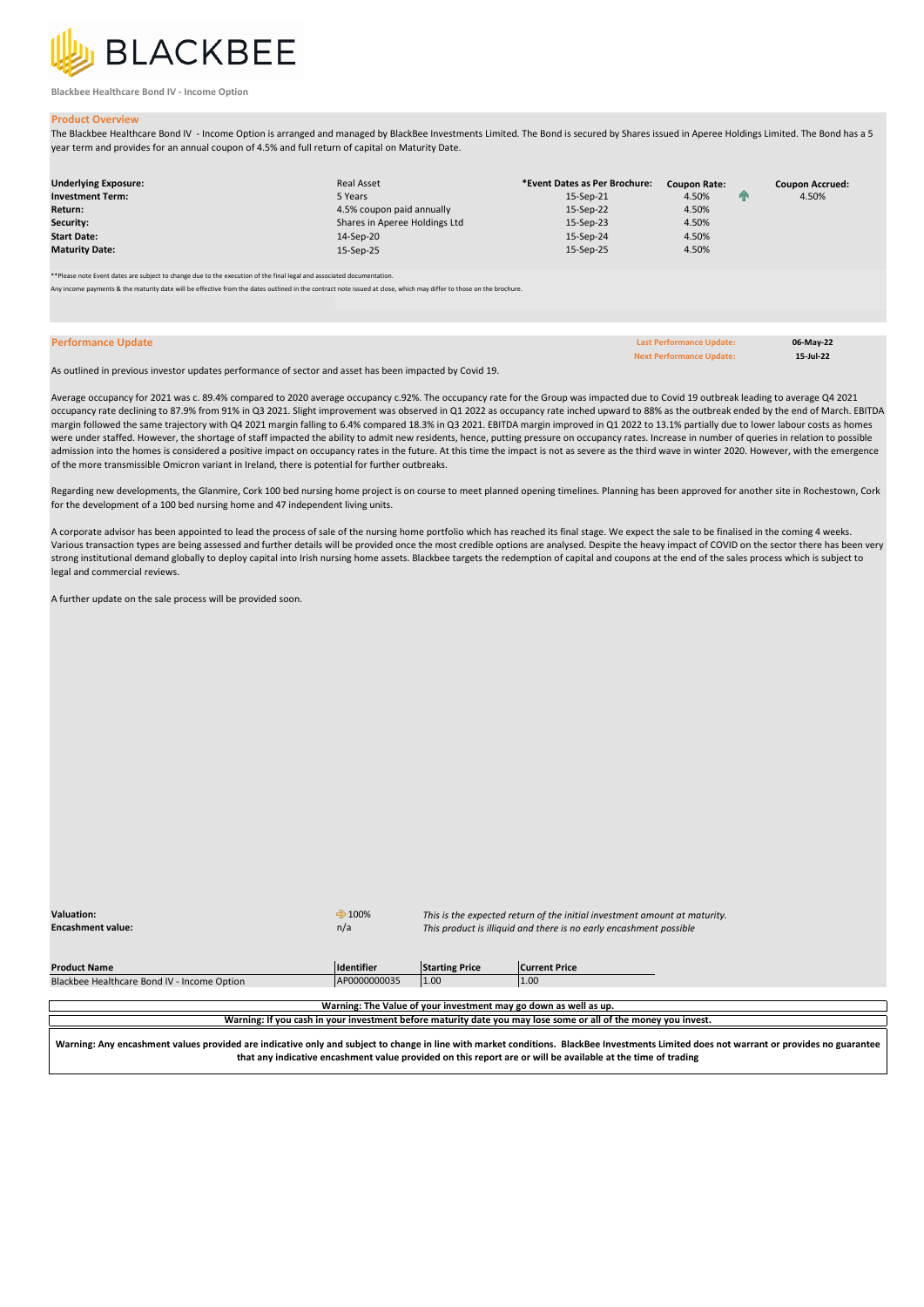

**Blackbee Healthcare Bond IV - Growth Option**

# **Product Overview**

The Blackbee Healthcare Bond IV - Growth Option is arranged and managed by BlackBee Investments Limited. The Bond is secured by Shares issued in Aperee Holdings Limited. The Bond has a 5 year term and provides for a once off payment of 22.5%, (4.5% accrued annually), and full return of capital on Maturity Date.

| <b>Underlying Exposure:</b>                                                                                                                                        | Real Asset                    | *Event Dates as Per Brochure: | <b>Coupon Rate:</b>             | <b>Coupon Accrued:</b> |
|--------------------------------------------------------------------------------------------------------------------------------------------------------------------|-------------------------------|-------------------------------|---------------------------------|------------------------|
| <b>Investment Term:</b>                                                                                                                                            | 5 years                       | 15-Sep-25                     | 22.50%                          |                        |
| Return:                                                                                                                                                            | 4.5% coupon accrued annually  |                               |                                 |                        |
| Security:                                                                                                                                                          | Shares in Aperee Holdings Ltd |                               |                                 |                        |
| <b>Start Date:</b>                                                                                                                                                 | 14-Sep-20                     |                               |                                 |                        |
| <b>Maturity Date:</b>                                                                                                                                              | 15-Sep-25                     |                               |                                 |                        |
|                                                                                                                                                                    |                               |                               |                                 |                        |
| ** Please note Event dates are subject to change due to the execution of the final legal and associated documentation.                                             |                               |                               |                                 |                        |
| Any income payments & the maturity date will be effective from the dates outlined in the contract note issued at close, which may differ to those on the brochure. |                               |                               |                                 |                        |
|                                                                                                                                                                    |                               |                               |                                 |                        |
|                                                                                                                                                                    |                               |                               |                                 |                        |
|                                                                                                                                                                    |                               |                               |                                 |                        |
| <b>Performance Update</b>                                                                                                                                          |                               |                               | <b>Last Performance Update:</b> | 06-May-22              |
|                                                                                                                                                                    |                               |                               | <b>Next Performance Update:</b> | 15-Jul-22              |

As outlined in previous investor updates performance of sector and asset has been impacted by Covid 19.

Average occupancy for 2021 was c. 89.4% compared to 2020 average occupancy c.92%. The occupancy rate for the Group was impacted due to Covid 19 outbreak leading to average Q4 2021 occupancy rate declining to 87.9% from 91% in Q3 2021. Slight improvement was observed in Q1 2022 as occupancy rate inched upward to 88% as the outbreak ended by the end of March. EBITDA margin followed the same trajectory with Q4 2021 margin falling to 6.4% compared 18.3% in Q3 2021. EBITDA margin improved in Q1 2022 to 13.1% partially due to lower labour costs as homes were under staffed. However, the shortage of staff impacted the ability to admit new residents, hence, putting pressure on occupancy rates. Increase in number of queries in relation to possible admission into the homes is considered a positive impact on occupancy rates in the future. At this time the impact is not as severe as the third wave in winter 2020. However, with the emergence of the more transmissible Omicron variant in Ireland, there is potential for further outbreaks.

Regarding new developments, the Glanmire, Cork 100 bed nursing home project is on course to meet planned opening timelines. Planning has been approved for another site in Rochestown, Cork for the development of a 100 bed nursing home and 47 independent living units.

A corporate advisor has been appointed to lead the process of sale of the nursing home portfolio which has reached its final stage. We expect the sale to be finalised in the coming 4 weeks. Various transaction types are being assessed and further details will be provided once the most credible options are analysed. Despite the heavy impact of COVID on the sector there has been very strong institutional demand globally to deploy capital into Irish nursing home assets. Blackbee targets the redemption of capital and coupons at the end of the sales process which is subject to legal and commercial reviews.

A further update on the sale process will be provided soon.

| <b>Valuation:</b><br><b>Encashment value:</b>                                                                                                                                                                                                                                                            | $\Rightarrow$ 100%<br>n/a | This is the expected return of the initial investment amount at maturity.<br>This product is illiquid and there is no early encashment possible |                                                                                                                |  |  |  |
|----------------------------------------------------------------------------------------------------------------------------------------------------------------------------------------------------------------------------------------------------------------------------------------------------------|---------------------------|-------------------------------------------------------------------------------------------------------------------------------------------------|----------------------------------------------------------------------------------------------------------------|--|--|--|
| <b>Product Name</b>                                                                                                                                                                                                                                                                                      | Identifier                | <b>Starting Price</b>                                                                                                                           | <b>Current Price</b>                                                                                           |  |  |  |
| Blackbee Healthcare Bond IV - Growth Option                                                                                                                                                                                                                                                              | AP0000000034              | 1.00                                                                                                                                            | 1.00                                                                                                           |  |  |  |
| Warning: The Value of your investment may go down as well as up.                                                                                                                                                                                                                                         |                           |                                                                                                                                                 |                                                                                                                |  |  |  |
|                                                                                                                                                                                                                                                                                                          |                           |                                                                                                                                                 | Warning: If you cash in your investment before maturity date you may lose some or all of the money you invest. |  |  |  |
| Warning: Any encashment values provided are indicative only and subject to change in line with market conditions. BlackBee Investments Limited does not warrant or provides no guarantee<br>that any indicative encashment value provided on this report are or will be available at the time of trading |                           |                                                                                                                                                 |                                                                                                                |  |  |  |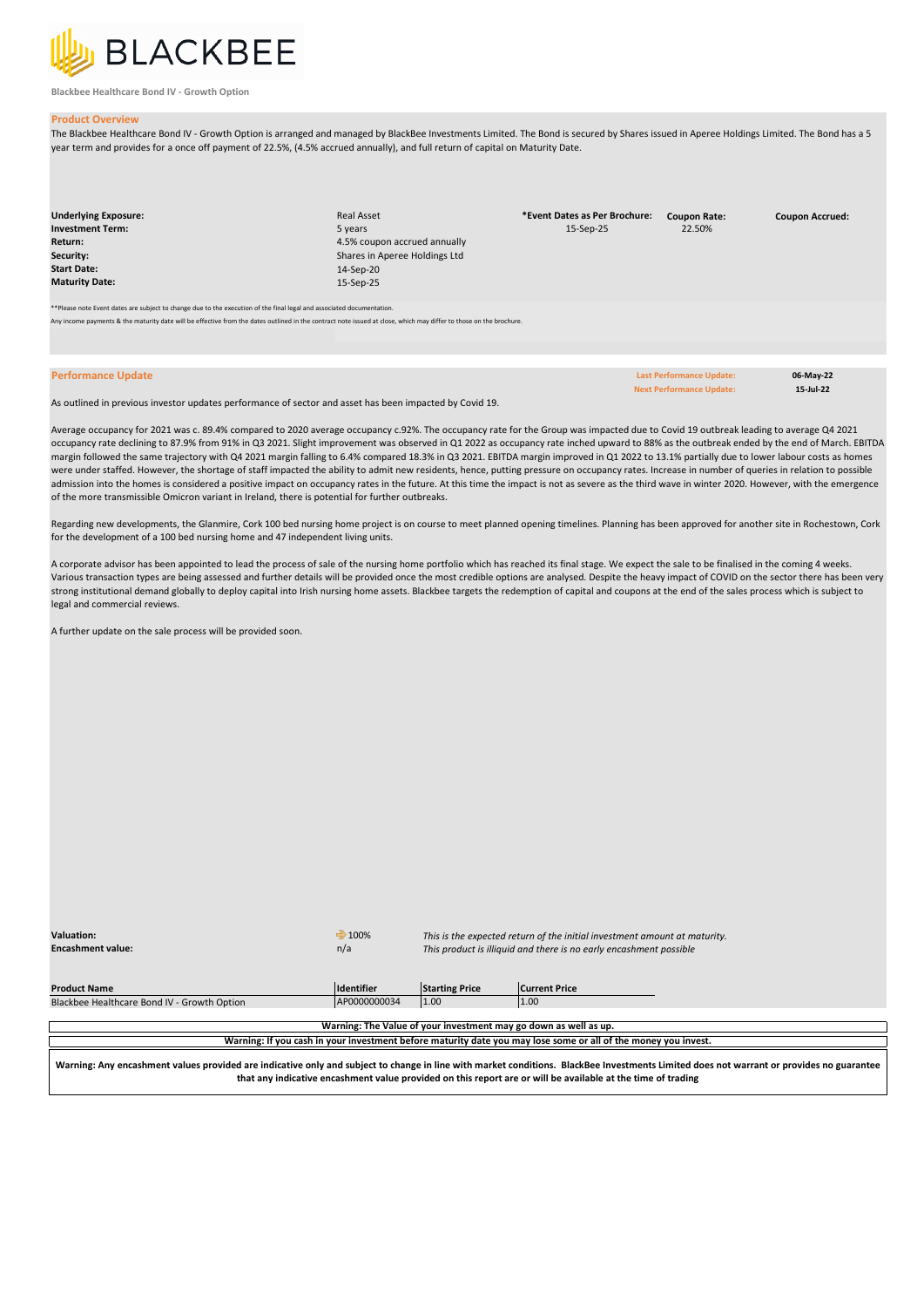

**Blackrock Office Bond II**

#### **Product Overview**

The Blackrock Office Bond II is arranged and managed by BlackBee Investments Limited. The Bond is secured by an unencumbered First Legal Charge over the property and leases at Block 2, Blackrock Business Park, Blackrock, Co Dublin. The Bond provides for an investment return of 7% per annum and repayment of initial capital at Maturity. Growth Option only applies. The Growth Option provides for a once off payment of 17.5% and a full return of capital at Maturity, which is dependent on Asset Performance.

| <b>Underlying Exposure:</b><br><b>Investment Term:</b>                                                               | Real Asset<br>2.5 years                      | *Event Dates as Per Brochure:<br>27-Mar-22 | <b>Coupon Rate:</b> | <b>Coupon Paid:</b><br>0.00% |
|----------------------------------------------------------------------------------------------------------------------|----------------------------------------------|--------------------------------------------|---------------------|------------------------------|
| Return:                                                                                                              | 17.5% Projected Overall Return               |                                            |                     |                              |
| Security:                                                                                                            | First Legal Charge over the Underlying Asset |                                            |                     |                              |
| <b>Start Date:</b>                                                                                                   | 27-Sep-19                                    |                                            |                     |                              |
| <b>Maturity Date:</b>                                                                                                | 27-Mar-22                                    |                                            |                     |                              |
|                                                                                                                      |                                              |                                            |                     |                              |
| *Please note Event dates are subject to change due to the execution of the final legal and associated documentation. |                                              |                                            |                     |                              |

Any income payments & the maturity date will be effective from the dates outlined in the contract note issued at close, which may differ to those on the brochure.

| <b>Performance Update</b>                                                                                                            | <b>Last Performance Update:</b> | 29-Apr-22 |
|--------------------------------------------------------------------------------------------------------------------------------------|---------------------------------|-----------|
|                                                                                                                                      | <b>Next Performance Update:</b> | 15-Jul-22 |
| Diede 3 (commission 37,300 ca. 4k.), Diedemole Deutsche Deutschen gemeintend in 3003 and in Jonated to the constitution City, Contra |                                 |           |

Block 2 (comprising 27,396 sq. ft.), Blackrock Business Park was completed in 2003 and is located to the south of Dublin City Centre.

The ongoing but strategically delayed rent review has delayed the exit event. However, this was decided to be in the best interest of investors as the initial strategy was to conduct a rent review prior to exit/maturity.

The rent reviews are now succesfully completed and a meeting has been scheduled with the asset manager to discuss the exit strategy. We are anticipating redemption of this bond at the end of Q3 2022.

Rent collection remains at 100% and all tenants are operating within their lease terms.

**Encashment value:** n/a

*This product is illiquid and there is no early encashment possible*

| <b>Product Name</b>      | Identifier   | <b>rting Price</b> | <b>Current Price</b> |
|--------------------------|--------------|--------------------|----------------------|
| Blackrock Office Bond II | IE00BJRFWV56 | 1.00               | 1.00                 |
|                          |              |                    |                      |

**Warning: The Value of your investment may go down as well as up. Warning: If you cash in your investment before maturity date you may lose some or all of the money you invest.**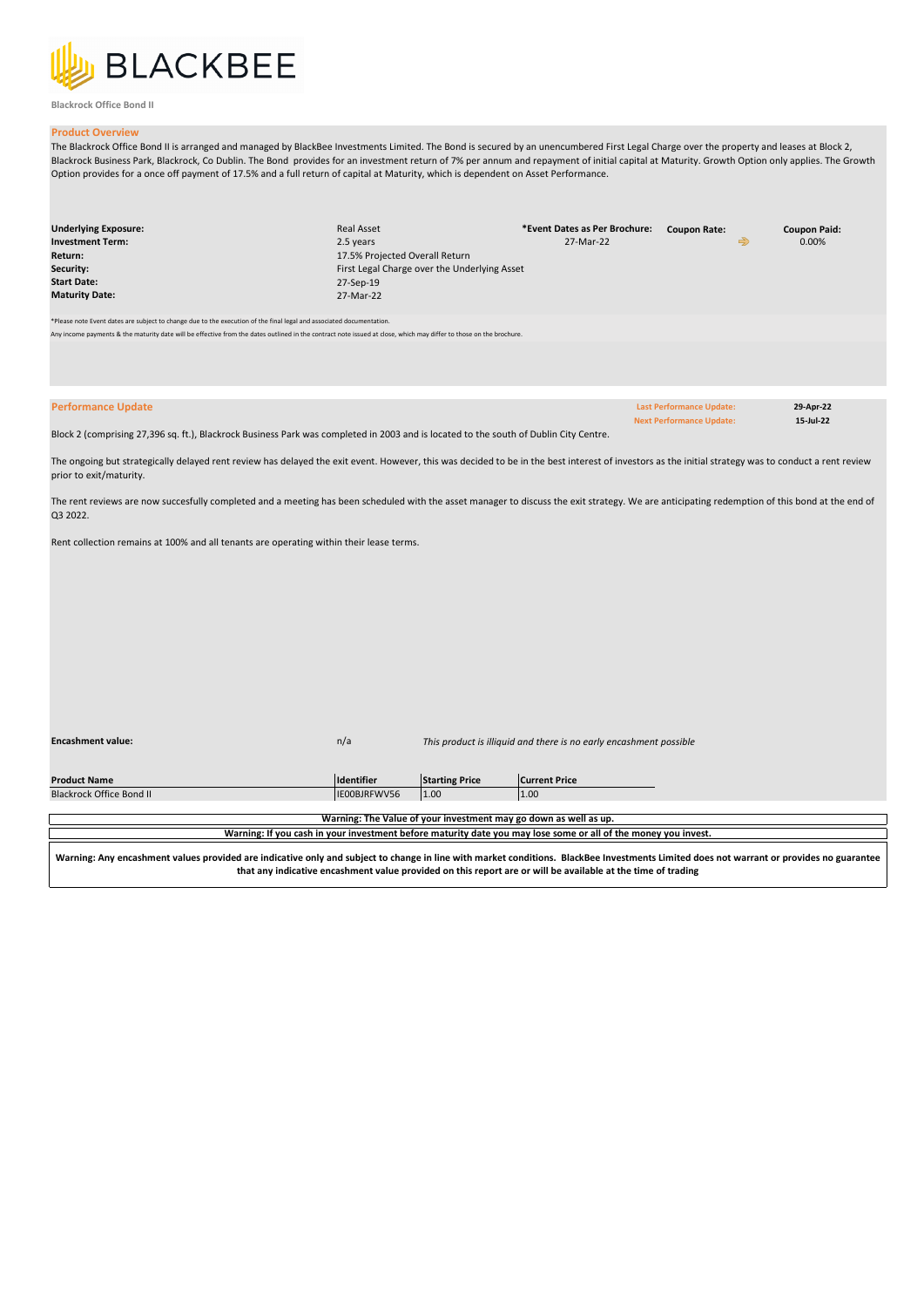

**Blackrock: A Dublin Property Investment Portfolio - Income Option**

# **Product Overview**

Blackrock: A Dublin Property Investment Portfolio - Income Option is arranged and managed by BlackBee Investments. Blackrock: A Dublin Property Investment Portfolio - Income Option provides for an investment return of 5% per annum (subject to availability). Investors are forecast to receive a further payment at Maturity from Net Proceeds of disposal of assets/liquidation of SPV returning a larger IRR of 14%. Capital will be returned from sale of assets / SPV with partial redemption targeted for 2022 from disposal of Zurich Building and full redemption thereafter at maturity.

| <b>Underlying Exposure:</b><br><b>Investment Term:</b><br>Return: | <b>Real Asset</b><br>5 years<br>5% coupon paid annually | *Event Dates as Per Brochure:<br>08-Mar-20<br>08-Mar-21 | <b>Coupon Rate:</b><br>5.00%<br>5.00% | ИΝ<br>И١ | <b>Coupon Paid:</b><br>5.00%<br>5.00% |
|-------------------------------------------------------------------|---------------------------------------------------------|---------------------------------------------------------|---------------------------------------|----------|---------------------------------------|
| Security:<br><b>Start Date:</b>                                   | Unsecured<br>08-Mar-19                                  | 08-Mar-22<br>08-Mar-23                                  | 5.00%<br>5.00%                        |          |                                       |
| <b>Maturity Date:</b>                                             | 08-Mar-24                                               | 08-Mar-24                                               | 5.00%<br>Not Procoods Roturn:         |          |                                       |

note Event dates are subject to change due to the execution of the final legal and associated doc

ants & the maturity date will be effective from the dates outlined in the contract note issued at close, which may differ to those on the broch

| <b>Performance Update</b>                                                                                                                                                                         | <b>Last Performance Update:</b> | 31-Mar-22 |
|---------------------------------------------------------------------------------------------------------------------------------------------------------------------------------------------------|---------------------------------|-----------|
|                                                                                                                                                                                                   | <b>Next Performance Update:</b> | 30-Jun-22 |
| Zurich House & Blackrock Hall: Original strategy remains in place for the Zurich House & Blackrock Hall buildings. It was confirmed on 24th February 2021 that Dun Laoghaire Rathdown Council had |                                 |           |

granted planning permission to extend the buildings to more than 66,000 sqft and refurbish the interiors and exteriors. The final date for any appeals to An Bord Pleanala (ABP) was 23rd March 2021 and ABP confirmed on 26th March 2021 that no appeals had been received and the architects are awaiting receipt of the full planning grant. Planning ref: D20A/0557

Zurich were the tenants in both Zurich House and Blackrock Hall. The Zurich House lease expired on 1st May 2021, with Zurich implementing a three month rolling break on one month's notice in Blackrock Hall up to lease expiry on 1st May 2021. Initial projections had assumed Zurich will remain in both buildings until 1st May 2021 and Zurich have now vacated both buildings at the projected leaving date. Negotiations were ongoing between tenant and landlord in relation to tenant dilapidations and a fee has been agreed which will used to maintain the upkeep of the building while vacant.

The operator had conducted initial discussions with agents to secure a pre-let of the entire building prior to redevelopment, however, these negotiations were unsuccessful. Now that planning has been granted, the operator and Blackbee have been assessing the optimal strategy for the premises in line with current market conditions and it has been decided to follow the initial strategy from the investment prospectus which was to put the Zurich House and Blackrock Hall buildings on the market. Sales agents have been appointed. A full marketing brochure is available on the sales agents website. The initial strategy was to allow for a 3-month sales process and to then invite interested parties to make bids. A number of viewings took place with strong interest from a number of interested parties. However, due to the uncertainty around inflating construction costs, many bidders were unable to commit to bidding at the guide price or above. The operator and sales agent felt that none of the bids received were satisfactory and would have not have generated a satisfactory return for investors. As a result, no bid was accepted. The bids received were below the sale agent and operators thoughts on the value and the guide price. The intention now will be to reposition the building with a view to offering the property for lease. The strategy will now be to ensure that St Johns House is fully occupied and then sold. A tenant is pricing up the fit out of a unit in St Johns House so would be hopeful that this will proceed.

St John's House, Tallaght: Covid-19 has impacted on the timing of achieving new lettings. Vacancy rate at acquisition was 21%. Following advice from letting agents timing of proposed capital expenditure on vacant space was brought forward to make the space more attractive to prospective tenants. Whilst there was positive interest from prospective tenants pre-Covid 19, decisions on Heads of Terms with 2 prospective tenants have been deferred further until businesses are able to gain further clarity on the return to work and their future office requirements. In Q4, two smaller tenants exercised break options totalling 6,000 square feet. The vacancy rate now stands at 29%.

The operator along with the agent are committed to promoting the vacant space to ensure it is well positioned post-Covid to attract new tenants. The agent has been actively seeking tenants and several interested parties have conducted viewings to occupy the entire third floor which is vacant. We are hopeful to proceed with one potential tenant in Q1 2022. A rent review achieved in 2020 at €14.50 per sq. ft. sets an important precedent for the smaller office space which is also vacant. A tenant is pricing up the fit out of a unit in St Johns House so we would be hopeful that this will proceed to a lease agreement.

| <b>Encashment value:</b>                                                                                                                                                           | n/a          |                       | This product is illiquid and there is no early encashment possible |  |  |  |
|------------------------------------------------------------------------------------------------------------------------------------------------------------------------------------|--------------|-----------------------|--------------------------------------------------------------------|--|--|--|
| <b>Product Name</b>                                                                                                                                                                | Identifier   | <b>Starting Price</b> | <b>Current Price</b>                                               |  |  |  |
| Blackrock: A Dublin Property Investment Portfolio - Income<br>Option                                                                                                               | AP0000000018 | 1.00                  | 1.00                                                               |  |  |  |
| Warning: The Value of your investment may go down as well as up.<br>Warning: If you cash in your investment before maturity date you may lose some or all of the money you invest. |              |                       |                                                                    |  |  |  |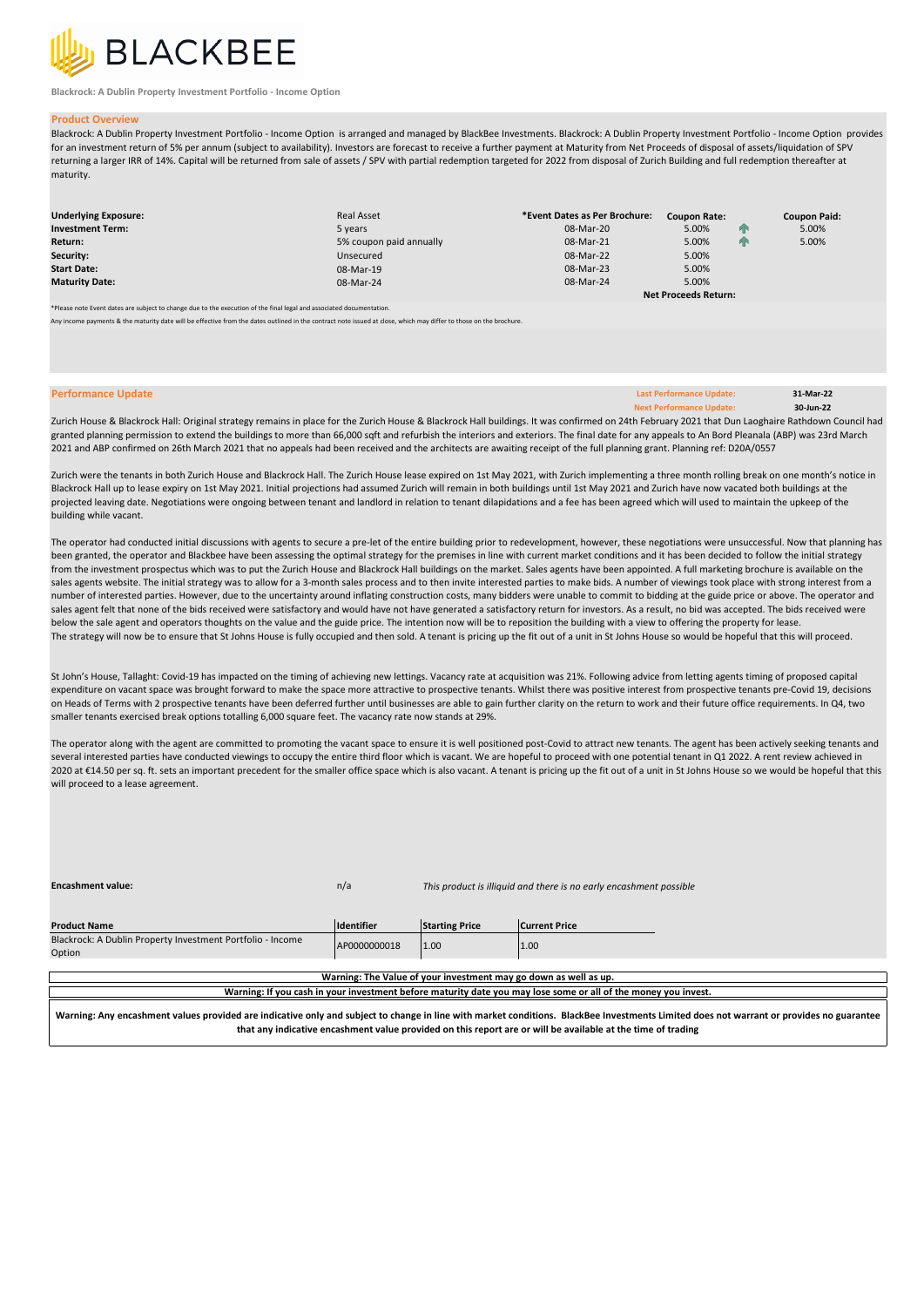

**Blackrock: A Dublin Property Investment Portfolio - Growth Option**

# **Product Overview**

Blackrock: A Dublin Property Investment Portfolio - Growth Option is arranged and managed by BlackBee Investments. Blackrock: A Dublin Property Investment Portfolio - Growth Option provides for an investment return of 5% accrued per annum (subject to availability). Investors are forecast to receive a further payment at Maturity from Net Proceeds of disposal of assets/liquidation of SPV returning a larger IRR of 14%. Capital will be returned from sale of assets / SPV with partial redemption targeted for 2022 from disposal of Zurich Building and full redemption thereafter at maturity.

| <b>Underlying Exposure:</b><br><b>Investment Term:</b> | <b>Real Asset</b><br>5 years | *Event Dates as Per Brochure:<br>08-Mar-20 | <b>Coupon Rate:</b><br>5.00% | <b>Coupon Accrued:</b><br>5.00% |
|--------------------------------------------------------|------------------------------|--------------------------------------------|------------------------------|---------------------------------|
| Return:                                                | 5% coupon accrued annually   | 08-Mar-21                                  | 5.00%                        | 5.00%                           |
| Security:                                              | Unsecured                    | 08-Mar-22                                  | 5.00%                        |                                 |
| <b>Start Date:</b>                                     | 08-Mar-19                    | 08-Mar-23                                  | 5.00%                        |                                 |
| <b>Maturity Date:</b>                                  | 08-Mar-24                    | 08-Mar-24                                  | 5.00%                        |                                 |
|                                                        |                              |                                            | Not Procoods Roturn:         |                                 |

note Event dates are subject to change due to the execution of the final legal and associated doc

ants & the maturity date will be effective from the dates outlined in the contract note issued at close, which may differ to those on the broch

| <b>Performance Update</b>                                                                                                                                                                         | <b>Last Performance Update:</b> | 31-Mar-22 |
|---------------------------------------------------------------------------------------------------------------------------------------------------------------------------------------------------|---------------------------------|-----------|
|                                                                                                                                                                                                   | <b>Next Performance Update:</b> | 30-Jun-22 |
| Zurich House & Blackrock Hall: Original stratogy remains in place for the Zurich House & Blackrock Hall buildings. It was confirmed on 24th Eebruary 2021 that Dun Laegphire Rathdown Council bas |                                 |           |

Zurich House & Blackrock Hall: Original strategy remains in place for the Zurich House & Blackrock Hall buildings. It was confirmed on 24th February 2021 that Dun Laoghaire Rathdown Council had granted planning permission to extend the buildings to more than 66,000 sqft and refurbish the interiors and exteriors. The final date for any appeals to An Bord Pleanala (ABP) was 23rd March 2021 and ABP confirmed on 26th March 2021 that no appeals had been received and the architects are awaiting receipt of the full planning grant. Planning ref: D20A/0557

Zurich were the tenants in both Zurich House and Blackrock Hall. The Zurich House lease expired on 1st May 2021, with Zurich implementing a three month rolling break on one month's notice in Blackrock Hall up to lease expiry on 1st May 2021. Initial projections had assumed Zurich will remain in both buildings until 1st May 2021 and Zurich have now vacated both buildings at the projected leaving date. Negotiations were ongoing between tenant and landlord in relation to tenant dilapidations and a fee has been agreed which will used to maintain the upkeep of the building while vacant.

The operator had conducted initial discussions with agents to secure a pre-let of the entire building prior to redevelopment, however, these negotiations were unsuccessful. Now that planning has been granted, the operator and Blackbee have been assessing the optimal strategy for the premises in line with current market conditions and it has been decided to follow the initial strategy from the investment prospectus which was to put the Zurich House and Blackrock Hall buildings on the market. Sales agents have been appointed. A full marketing brochure is available on the sales agents website. The initial strategy was to allow for a 3-month sales process and to then invite interested parties to make bids. A number of viewings took place with strong interest from a number of interested parties. However, due to the uncertainty around inflating construction costs, many bidders were unable to commit to bidding at the guide price or above. The operator and sales agent felt that none of the bids received were satisfactory and would have not have generated a satisfactory return for investors. As a result, no bid was accepted. The bids received were below the sale agent and operators thoughts on the value and the guide price. The intention now will be to reposition the building with a view to offering the property for lease. The strategy will now be to ensure that St Johns House is fully occupied and then sold. A tenant is pricing up the fit out of a unit in St Johns House so would be hopeful that this will proceed.

St John's House, Tallaght: Covid-19 has impacted on the timing of achieving new lettings. Vacancy rate at acquisition was 21%. Following advice from letting agents timing of proposed capital expenditure on vacant space was brought forward to make the space more attractive to prospective tenants. Whilst there was positive interest from prospective tenants pre-Covid 19, decisions on Heads of Terms with 2 prospective tenants have been deferred further until businesses are able to gain further clarity on the return to work and their future office requirements. In Q4, two smaller tenants exercised break options totalling 6,000 square feet. The vacancy rate now stands at 29%.

The operator along with the agent are committed to promoting the vacant space to ensure it is well positioned post-Covid to attract new tenants. The agent has been actively seeking tenants and several interested parties have conducted viewings to occupy the entire third floor which is vacant. We are hopeful to proceed with one potential tenant in Q1 2022. A rent review achieved in 2020 at €14.50 per sq. ft. sets an important precedent for the smaller office space which is also vacant. A tenant is pricing up the fit out of a unit in St Johns House so we would be hopeful that this will proceed to a lease agreement.

| Encashment value:                                                                                                                                                                                                                                                                                        | n/a          | This product is illiquid and there is no early encashment possible |                                                                                                                |  |  |
|----------------------------------------------------------------------------------------------------------------------------------------------------------------------------------------------------------------------------------------------------------------------------------------------------------|--------------|--------------------------------------------------------------------|----------------------------------------------------------------------------------------------------------------|--|--|
| <b>Product Name</b>                                                                                                                                                                                                                                                                                      | Identifier   | <b>Starting Price</b>                                              | <b>Current Price</b>                                                                                           |  |  |
| Blackrock: A Dublin Property Investment Portfolio - Growth                                                                                                                                                                                                                                               | AP0000000019 | 1.00                                                               | 1.1 (Including accrued income to date)                                                                         |  |  |
| Option                                                                                                                                                                                                                                                                                                   |              |                                                                    |                                                                                                                |  |  |
| Warning: The Value of your investment may go down as well as up.                                                                                                                                                                                                                                         |              |                                                                    |                                                                                                                |  |  |
|                                                                                                                                                                                                                                                                                                          |              |                                                                    | Warning: If you cash in your investment before maturity date you may lose some or all of the money you invest. |  |  |
| Warning: Any encashment values provided are indicative only and subject to change in line with market conditions. BlackBee Investments Limited does not warrant or provides no guarantee<br>that any indicative encashment value provided on this report are or will be available at the time of trading |              |                                                                    |                                                                                                                |  |  |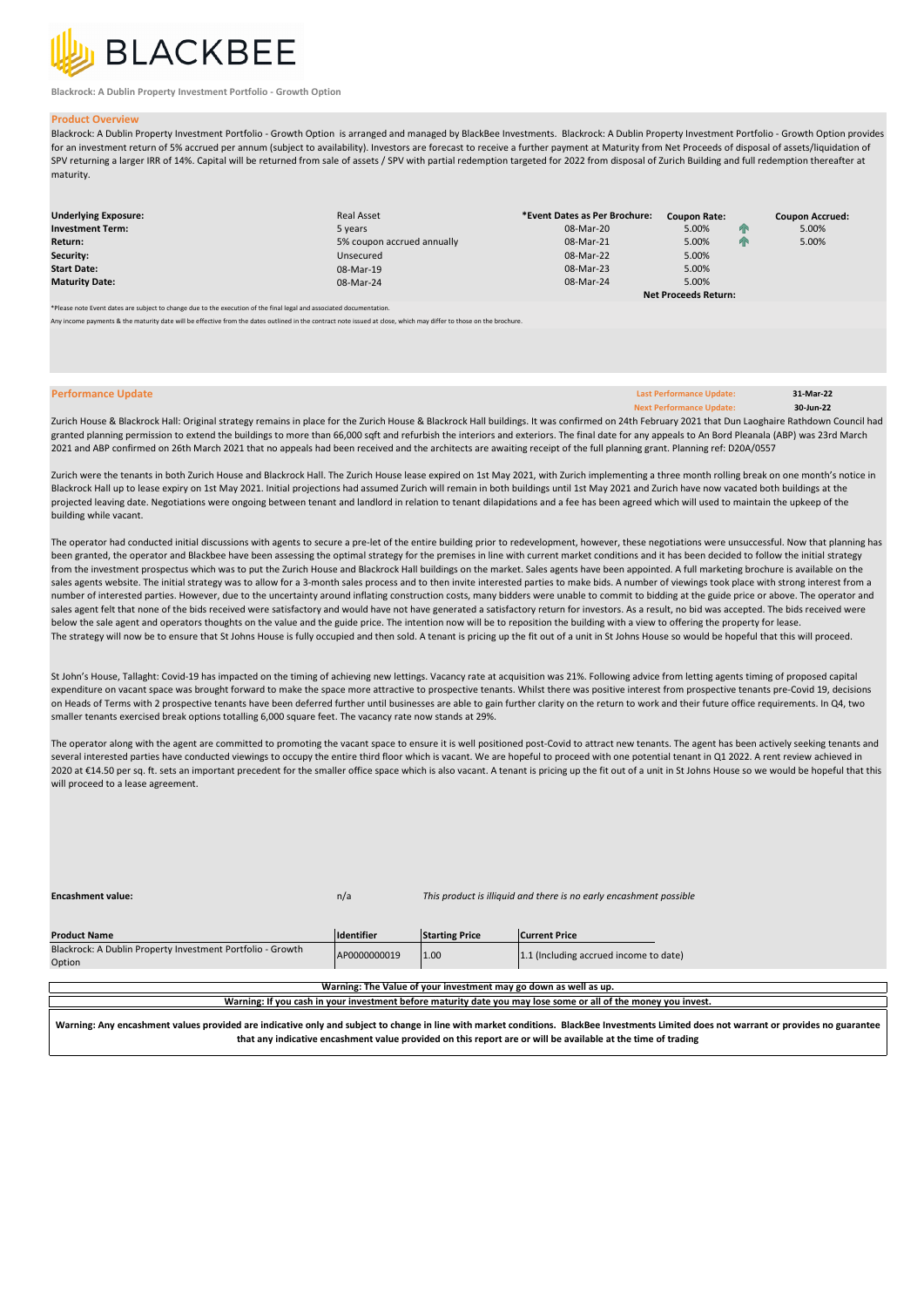

**Broomhill Office Bond 2021**

# **Product Overview**

The Broomhill Office Bond 2021 is arranged and managed by BlackBee Investments. The Bond is secured by an unencumbered First Legal Charge on The Property and Leases on building at 52 Broom, Broomhill Road Tallaght Co Dublin. The Broomhill Office Bond 2021 provides for an investment return of 7% per annum and repayment of initial capital at Maturity. The Broomhill Office Bond 2021 provides for a Growth Option only. The Growth Option provides for a once off payment of 14% and a full return of capital at Maturity, which is dependent on Asset Performance.

**Investment Term: Return:** 14% Projected Overall Return **Security:** First Legal Charge **Start Date:** 02-Aug-19 **Maturity Date:** 02-Aug-21

**Underlying Exposure: Coupon Paid:** Real Asset **\*Event Dates as Per Brochure: Projected Return: <b>Coupon Paid:**<br>
2 11.00% 14.00% 14.00% 14.00% 15.00% 15.00% 15.00% 15.00% 15.00% 15.00% 15.00% 15.00% 15.00% 15.00% 15.00% 1

\*Please note Event dates are subject to change due to the execution of the final legal and associated documentation. Any income payments & the maturity date will be effective from the dates outlined in the contract note issued at close, which may differ to those on the brochure.

| <b>Performance Update</b> | <b>Last Performance Update:</b> | 03-May-22 |
|---------------------------|---------------------------------|-----------|
|                           | <b>Next Performance Update:</b> | 15-Jul-22 |

As advised in a separate communication to all brokers in August 2021, due to Covid-19 inactivity in the commercial real estate office market, the investment has not matured on time. BlackBee are satisfied with the progress that has been made in very difficult circumstances. Every effort is being made to ensure that maturity will occur as close to the bond maturity date as possible. The exit strategy remains the same, to coincide with the conclusion of lease negotiations.

BlackBee's strategy remains in line with previous communications and BlackBee are committed to ensuring that repayment of investors capital and coupon occurs as close to the maturity date as possible. The tenant has also enquired about taking additional space in the building and negotiations are ongoing. A separate communication was issued to investors confirming the tenant's board approval of the lease proposal.

We have stressed the importance of speed of execution on this matter and to this end have continued to consult with the tenant on their preferred lay out and fit out of their office space. The tenant has visited Broomhill with their fit-out contractor, further signalling their commitment to the property.

A valuation is in progress, however, until the lease is in agreed format the valuation cannot conclude. The valuation conclusion and lease agreement will then allow for a timely return of investors capital and coupon.

Investors' coupon will continue to accrue until redemption. BlackBee are working with corporate advisors who are familiar with the asset to ensure full repayment of capital and coupon. A meeting has been scheduled with the asset manager to discuss the update on the exit startegy pending the signing of the lease in a few weeks. We are anitcipating redemption of this bond by the end of Q3 2022.

| <b>Encashment value:</b>                                                                                       | n/a                                                              | This product is illiquid and there is no early encashment possible |                      |  |  |
|----------------------------------------------------------------------------------------------------------------|------------------------------------------------------------------|--------------------------------------------------------------------|----------------------|--|--|
|                                                                                                                |                                                                  |                                                                    |                      |  |  |
| <b>Product Name</b>                                                                                            | <b>Identifier</b>                                                | <b>Starting Price</b>                                              | <b>Current Price</b> |  |  |
| Broomhill Office Bond 2021                                                                                     | AP0000000020                                                     | 1.00                                                               | 1.00                 |  |  |
|                                                                                                                |                                                                  |                                                                    |                      |  |  |
|                                                                                                                | Warning: The Value of your investment may go down as well as up. |                                                                    |                      |  |  |
| Warning: If you cash in your investment before maturity date you may lose some or all of the money you invest. |                                                                  |                                                                    |                      |  |  |
|                                                                                                                |                                                                  |                                                                    |                      |  |  |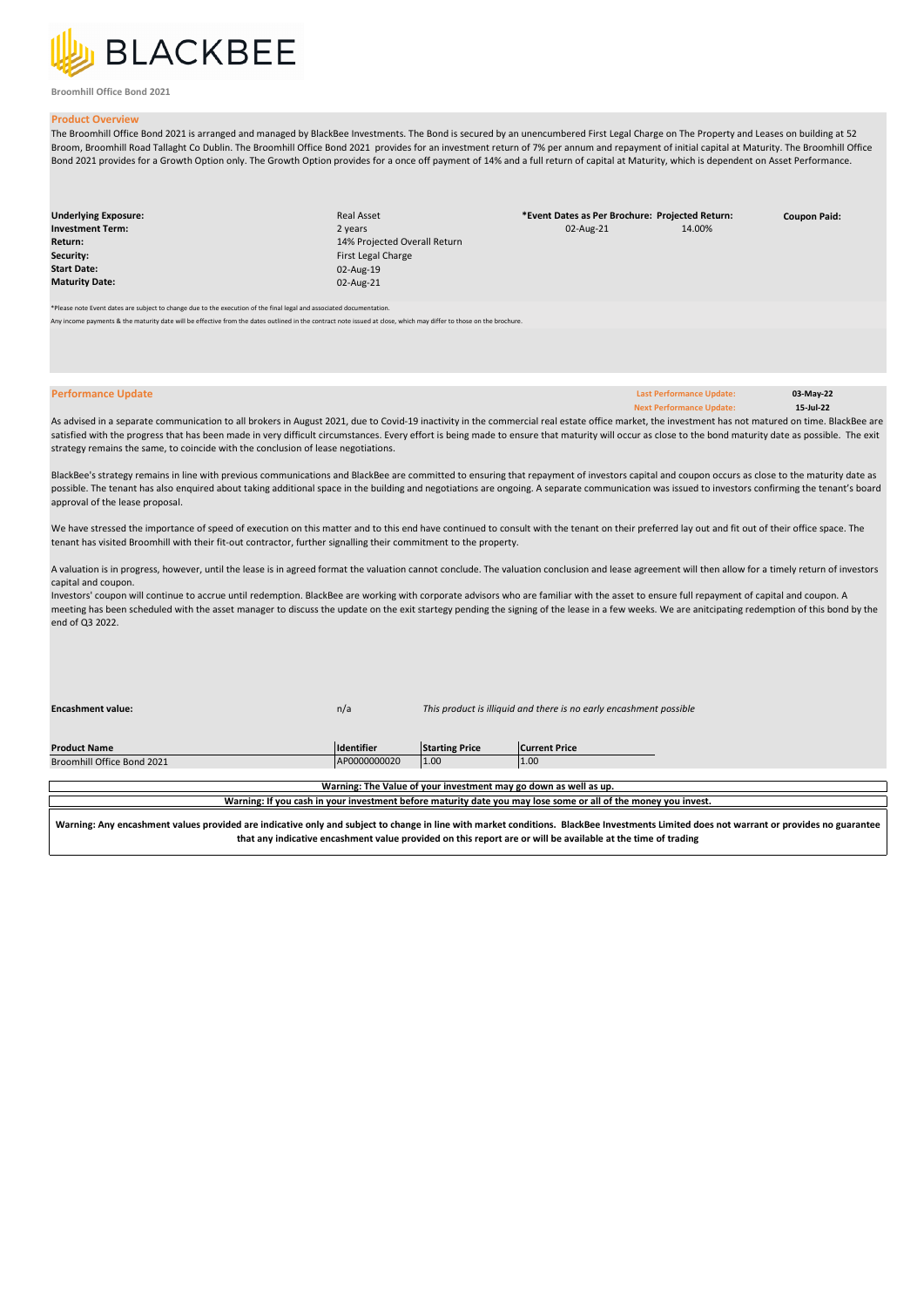

**City Quarter II Bond 2020 - Income Option**

## **Product Overvie**

City Quarter II Bond 2020 - Income Option is arranged and managed by BlackBee Investments. The Bond is secured by an unencumbered First Legal Charge on the Property and Leases of 16,794 sq. ft. of office space located on the third floor of City Quarter, Lapp's Quay, Cork. City Quarter II Bond 2020 - Income Option provides for an annual return of 5% after each Event Date paid annually and full return of capital on Maturity Date.

| <b>Underlying Exposure:</b> | Real Asset                      | *Event Dates as per brochure: | Coupon Rate: |    | <b>Coupon Paid:</b> |
|-----------------------------|---------------------------------|-------------------------------|--------------|----|---------------------|
| <b>Investment Term:</b>     | 2 years                         | 13-Dec-19                     | 5.00%        | ив | 5.00%               |
| Return:                     | 5% coupon paid annually         | 14-Dec-20                     | 2.369%       |    | 2.369%              |
| Security:                   | Unencumbered first legal charge | 14-Dec-21                     | 3.71%        |    |                     |
| <b>Start Date:</b>          | 13-Dec-18                       |                               |              |    |                     |
| <b>Maturity Date:</b>       | 14-Dec-21                       |                               |              |    |                     |

\*\*Please note Event dates are subject to change due to the execution of the final legal and associated documentation. Any income payments & the maturity date will be effective from the dates outlined in the contract note issued at close, which may differ to those on the brochure.

| <b>Performance Update</b> | <b>Last Performance Update:</b> | 05-May-22 |
|---------------------------|---------------------------------|-----------|
|                           | Next Performance Update:        | 15-Jul-22 |

A full press release of the property has been launched in the national newspapers commercial property sections (5th May 2022) at a guide price of 4.95 million.

The property is now on the open market and for sale by private treaty through our agents Lisney. Interested parties have already commenced viewing the property and we anticipate strong interest for an asset in a prime location in Cork City.

All tenants remain in place and are not affected by the sale.

Update June 2022 A meeting was held with the selling agent.

Access to the data room has been provided and indicative bids are due to be received in the coming two weeks.

A further update on the sale process will be provided soon.

| <b>Valuation:</b><br><b>Encashment value:</b>                                                                                                                                                                                                                                                                                 | $\Rightarrow$ 100%<br>n/a  | This is the expected return of the initial investment amount at maturity.<br>This product is illiquid and there is no early encashment possible |                                                                  |  |  |  |
|-------------------------------------------------------------------------------------------------------------------------------------------------------------------------------------------------------------------------------------------------------------------------------------------------------------------------------|----------------------------|-------------------------------------------------------------------------------------------------------------------------------------------------|------------------------------------------------------------------|--|--|--|
| <b>Product Name</b><br>City Quarter II Bond 2020 - Income Option                                                                                                                                                                                                                                                              | Identifier<br>AP0000000010 | <b>Starting Price</b><br><b>Current Price</b><br>1.00<br>1.00                                                                                   |                                                                  |  |  |  |
|                                                                                                                                                                                                                                                                                                                               |                            |                                                                                                                                                 | Warning: The Value of your investment may go down as well as up. |  |  |  |
| Warning: If you cash in your investment before maturity date you may lose some or all of the money you invest.                                                                                                                                                                                                                |                            |                                                                                                                                                 |                                                                  |  |  |  |
| Warning: Any encashment values provided are indicative only and subject to change in line with market conditions. BlackBee Investments Limited does not warrant or provides no guarantee<br>about one to discalled concerted coated by possible draw abits occupations on collecting the big and above the state of any disco |                            |                                                                                                                                                 |                                                                  |  |  |  |

**that any indicative encashment value provided on this report are or will be available at the time of trading**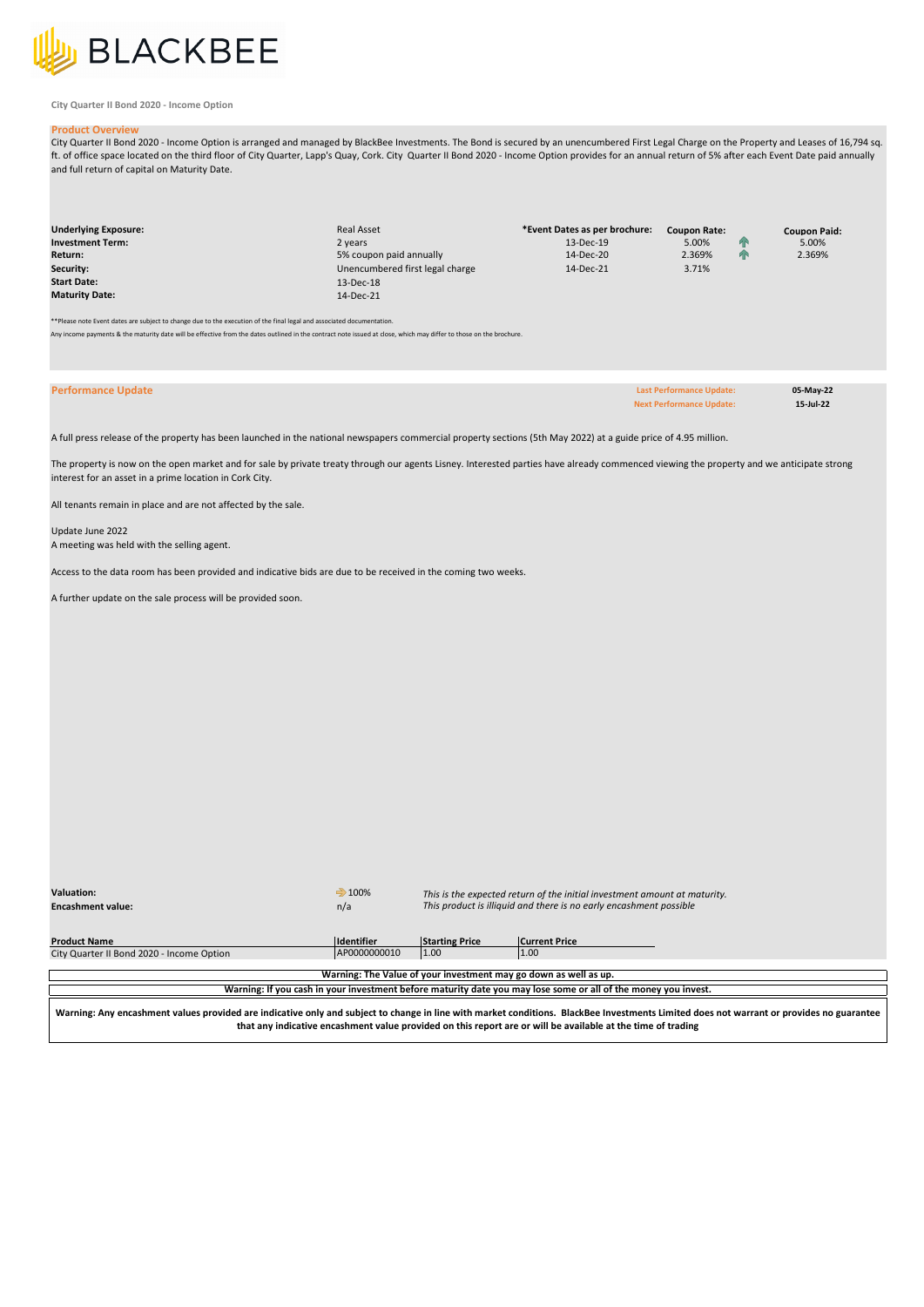

**City Quarter II Bond 2020 - Growth Option**

# **Product Overview**

City Quarter II Bond 2020 - Growth Option is arranged and managed by BlackBee Investments. The Bond is secured by an unencumbered First Legal Charge on The Property and Leases on 16,794 sq. ft. of office space located on the third floor of City Quarter, Lapp's Quay, Cork City. City Quarter II Bond 2020 - Growth Option provides for a once off payment of 10%, (5% accrued annually), and full return of capital on Maturity Date.

| <b>Underlying Exposure:</b><br><b>Investment Term:</b><br>Return:<br>Security:<br><b>Start Date:</b><br><b>Maturity Date:</b><br>*Please note Event dates are subject to change due to the execution of the final legal and associated documentation.<br>Any income payments & the maturity date will be effective from the dates outlined in the contract note issued at close, which may differ to those on the brochure. | <b>Real Asset</b><br>2 years<br>10% coupon paid at maturity<br>Unencumbered First Legal Charge<br>13-Dec-18<br>14-Dec-21 |                                                                  | *Event Dates as Per Brochure: Coupon Rate:<br>13-Dec-19<br>14-Dec-20<br>14-Dec-21                                                               | 5.00%<br>2.369%<br>3.71%                                           | <b>Coupon Accrued:</b><br>个<br>5.00%<br>个<br>2.369% |
|-----------------------------------------------------------------------------------------------------------------------------------------------------------------------------------------------------------------------------------------------------------------------------------------------------------------------------------------------------------------------------------------------------------------------------|--------------------------------------------------------------------------------------------------------------------------|------------------------------------------------------------------|-------------------------------------------------------------------------------------------------------------------------------------------------|--------------------------------------------------------------------|-----------------------------------------------------|
| <b>Performance Update</b>                                                                                                                                                                                                                                                                                                                                                                                                   |                                                                                                                          |                                                                  |                                                                                                                                                 | <b>Last Performance Update:</b><br><b>Next Performance Update:</b> | 05-May-22<br>15-Jul-22                              |
| A full press release of the property has been launched in the national newspapers commercial property sections (5th May 2022) at a guide price of 4.95 million.                                                                                                                                                                                                                                                             |                                                                                                                          |                                                                  |                                                                                                                                                 |                                                                    |                                                     |
| The property is now on the open market and for sale by private treaty through our agents Lisney. Interested parties have already commenced viewing the property and we anticipate strong<br>interest for an asset in a prime location in Cork City.                                                                                                                                                                         |                                                                                                                          |                                                                  |                                                                                                                                                 |                                                                    |                                                     |
| All tenants remain in place and are not affected by the sale.                                                                                                                                                                                                                                                                                                                                                               |                                                                                                                          |                                                                  |                                                                                                                                                 |                                                                    |                                                     |
| Update June 2022<br>A meeting was held with the selling agent.                                                                                                                                                                                                                                                                                                                                                              |                                                                                                                          |                                                                  |                                                                                                                                                 |                                                                    |                                                     |
| Access to the data room has been provided and indicative bids are due to be received in the coming two weeks.                                                                                                                                                                                                                                                                                                               |                                                                                                                          |                                                                  |                                                                                                                                                 |                                                                    |                                                     |
| A further update on the sale process will be provided soon.                                                                                                                                                                                                                                                                                                                                                                 |                                                                                                                          |                                                                  |                                                                                                                                                 |                                                                    |                                                     |
| Valuation:<br><b>Encashment value:</b>                                                                                                                                                                                                                                                                                                                                                                                      | $\Rightarrow$ 100%<br>n/a                                                                                                |                                                                  | This is the expected return of the initial investment amount at maturity.<br>This product is illiquid and there is no early encashment possible |                                                                    |                                                     |
| <b>Product Name</b>                                                                                                                                                                                                                                                                                                                                                                                                         | Identifier                                                                                                               | <b>Starting Price</b>                                            | <b>Current Price</b>                                                                                                                            |                                                                    |                                                     |
| City Quarter II Bond 2020 - Growth Option                                                                                                                                                                                                                                                                                                                                                                                   | AP0000000011                                                                                                             | 1.00                                                             | 1.07369 (Including accrued income to date)                                                                                                      |                                                                    |                                                     |
|                                                                                                                                                                                                                                                                                                                                                                                                                             |                                                                                                                          | Warning: The Value of your investment may go down as well as up. |                                                                                                                                                 |                                                                    |                                                     |
|                                                                                                                                                                                                                                                                                                                                                                                                                             |                                                                                                                          |                                                                  | Warning: If you cash in your investment before maturity date you may lose some or all of the money you invest.                                  |                                                                    |                                                     |
| Warning: Any encashment values provided are indicative only and subject to change in line with market conditions. BlackBee Investments Limited does not warrant or provides no guarantee<br>that any indicative encashment value provided on this report are or will be available at the time of trading                                                                                                                    |                                                                                                                          |                                                                  |                                                                                                                                                 |                                                                    |                                                     |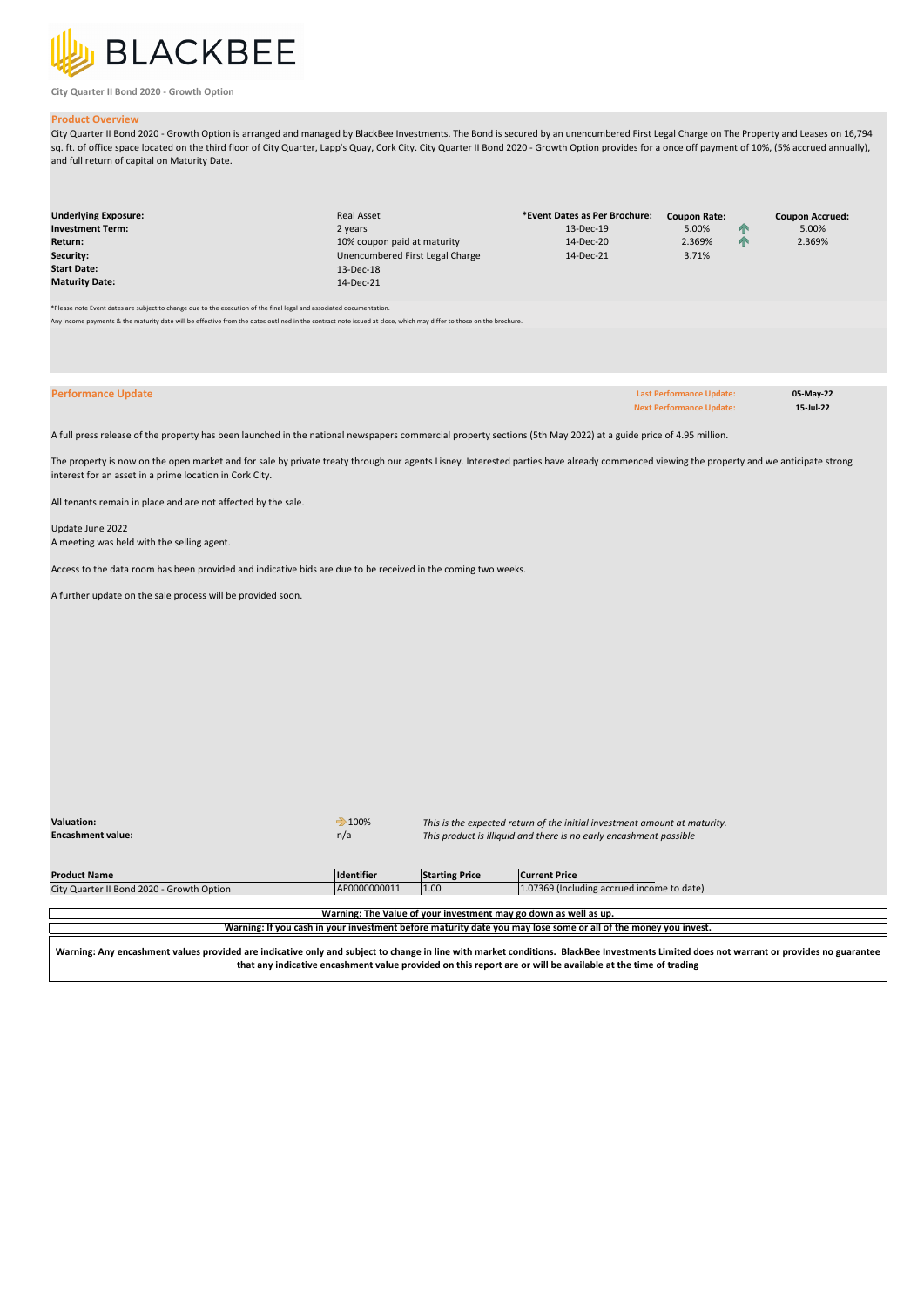

**City Quarter III Bond 2020 - Income Option**

## **Product Overview**

City Quarter III Bond 2020 - Income Option is arranged and managed by BlackBee Investments. The Bond is secured by an unencumbered First Legal Charge on the Property and Leases on 5,985 sq. ft. of office space located on the ground floor of City Quarter, Lapp's Quay, Cork. City Quarter III Bond 2020 - Income Option provides for an annual return of 5% after each Event Date paid annually and full return of capital on Maturity Date.

| <b>Underlying Exposure:</b> | <b>Real Asset</b>               | *Event Dates as per brochure: | <b>Coupon Rate:</b> |    | <b>Coupon Paid:</b> |
|-----------------------------|---------------------------------|-------------------------------|---------------------|----|---------------------|
| <b>Investment Term:</b>     | 1 year & 7 months               | 24-Apr-20                     | 5.00%               | им | 5.00%               |
| Return:                     | 5% coupon paid annually         | 20-Nov-20                     | 1.70%               | ИŃ | 1.70%               |
| Security:                   | Unencumbered first legal charge | 20-Nov-21                     | 3.50%               |    |                     |
| <b>Start Date:</b>          | 26-Apr-19                       |                               |                     |    |                     |
| <b>Maturity Date:</b>       | 20-Nov-21                       |                               |                     |    |                     |
|                             |                                 |                               |                     |    |                     |

\*\*Please note Event dates are subject to change due to the execution of the final legal and associated documentation. Any income payments & the maturity date will be effective from the dates outlined in the contract note issued at close, which may differ to those on the brochure.

| <b>Performance Update</b> | <b>Last Performance Update:</b> | 05-May-22 |
|---------------------------|---------------------------------|-----------|
|                           | Next Performance Update:        | 15-Jul-22 |

City Quarter is a modern city-centre office building which was completed in early 2005. The office development forms part of a broader complex which includes the Clayton Hotel, the redeveloped boardwalk area on Lapp's Quay and an underground car park. Lapp's Quay is situated in between the North and South channels of the River Lee in Cork City centre and is strategically located in the docklands area of Cork City, which is currently undergoing a period of significant urban renewal.

The secured properties include 2 retail units (restaurant and cafe) and ground floor office. Due to government restrictions arising from the spread of Covid 19, both retail units have been intermittently open and closed for the past 12 months. Rent concession requests were received in relation to both of these tenancies. BlackBee consented to a restructuring of Q2 2020 rents. BlackBee continue to view existing tenants as good quality covenants and ensuring the continued occupation is critical to protecting asset value with one tenant now back paying full rent and the other tenant paying 50%.

Coupon for period April 2020 to November 2020 was 1.7% which is reduced from original forecast coupon of 2.9% to accommodate the rent concessions and to position the Bond for an extension period to be implemented.

A 12 month extension was implemented to protect investor capital and allow for the controlled sale / refinance of the property into a more stabilised economic environment. There have been encouraging signs for the hospitality industry since reopening and while it does not look likely that a full reopening will now occur for a number of weeks; it is thought that once premises are allowed to fully reopen that there will be no return to further closures in the future.

#### In March 2021 it was advised that:

Tenant A: The tenant is continuing to pay 50% of rent as they remain closed due to level 5 Covid-19 restrictions. Tenant B: Full rent is now being collected.

#### Update September 2021:

Tenant A continues to pay 50% of rent. This tenant has been in a position to open since the restrictions allowed them to do so however their turnover has been significantly impacted. Due to staffing shortages, which is an industry wide issue in the hospitality industry, the tenant has been unable to operate at the same capacity as prior to the Covid-19 pandemic, with restricted hours also. It is the landlords priority to work with the tenant to ensure that the tenant can continue to trade and further negotiations have taken place with the tenant who is hopeful that once all restrictions have been lifted that trade will improve significantly.

Update Febraury 2022:BlackBee are continuing their engagement with corporate advisors to assess the optimal exit strategy for investors which will ensure the protection of investor capital and create a liquidity event. Due to the ongoing sale of the healthcare portfolio and as Aperee are a tenant in this asset, it has been decided to not proceed with the sale of this asset until the healthcare portfolio sale has concluded.

Update June 2022: Exit strategies remain under review and negotiations are ongoing with tenants to ensure optimal value of the asset which coincide with the healthcare sale, which is now in the final stages. Blackbe expects the healthcare sale to be completed in the coming 4 weeks subject to legal and commercial reviews.

| <b>Valuation:</b>                                                                                                                                                                        | $\Rightarrow$ 100% | This is the expected return of the initial investment amount at maturity. |                                                                                                                |  |  |
|------------------------------------------------------------------------------------------------------------------------------------------------------------------------------------------|--------------------|---------------------------------------------------------------------------|----------------------------------------------------------------------------------------------------------------|--|--|
| <b>Encashment value:</b>                                                                                                                                                                 | n/a                | This product is illiquid and there is no early encashment possible        |                                                                                                                |  |  |
|                                                                                                                                                                                          |                    |                                                                           |                                                                                                                |  |  |
| <b>Product Name</b>                                                                                                                                                                      | Identifier         | <b>Starting Price</b>                                                     | <b>Current Price</b>                                                                                           |  |  |
| City Quarter III Bond 2020 - Income Option                                                                                                                                               | AP0000000022       | 1.00                                                                      | 1.00                                                                                                           |  |  |
|                                                                                                                                                                                          |                    |                                                                           |                                                                                                                |  |  |
|                                                                                                                                                                                          |                    |                                                                           |                                                                                                                |  |  |
|                                                                                                                                                                                          |                    |                                                                           | Warning: The Value of your investment may go down as well as up.                                               |  |  |
|                                                                                                                                                                                          |                    |                                                                           | Warning: If you cash in your investment before maturity date you may lose some or all of the money you invest. |  |  |
|                                                                                                                                                                                          |                    |                                                                           |                                                                                                                |  |  |
| Warning: Any encashment values provided are indicative only and subject to change in line with market conditions. BlackBee Investments Limited does not warrant or provides no guarantee |                    |                                                                           |                                                                                                                |  |  |
|                                                                                                                                                                                          |                    |                                                                           |                                                                                                                |  |  |

**that any indicative encashment value provided on this report are or will be available at the time of trading**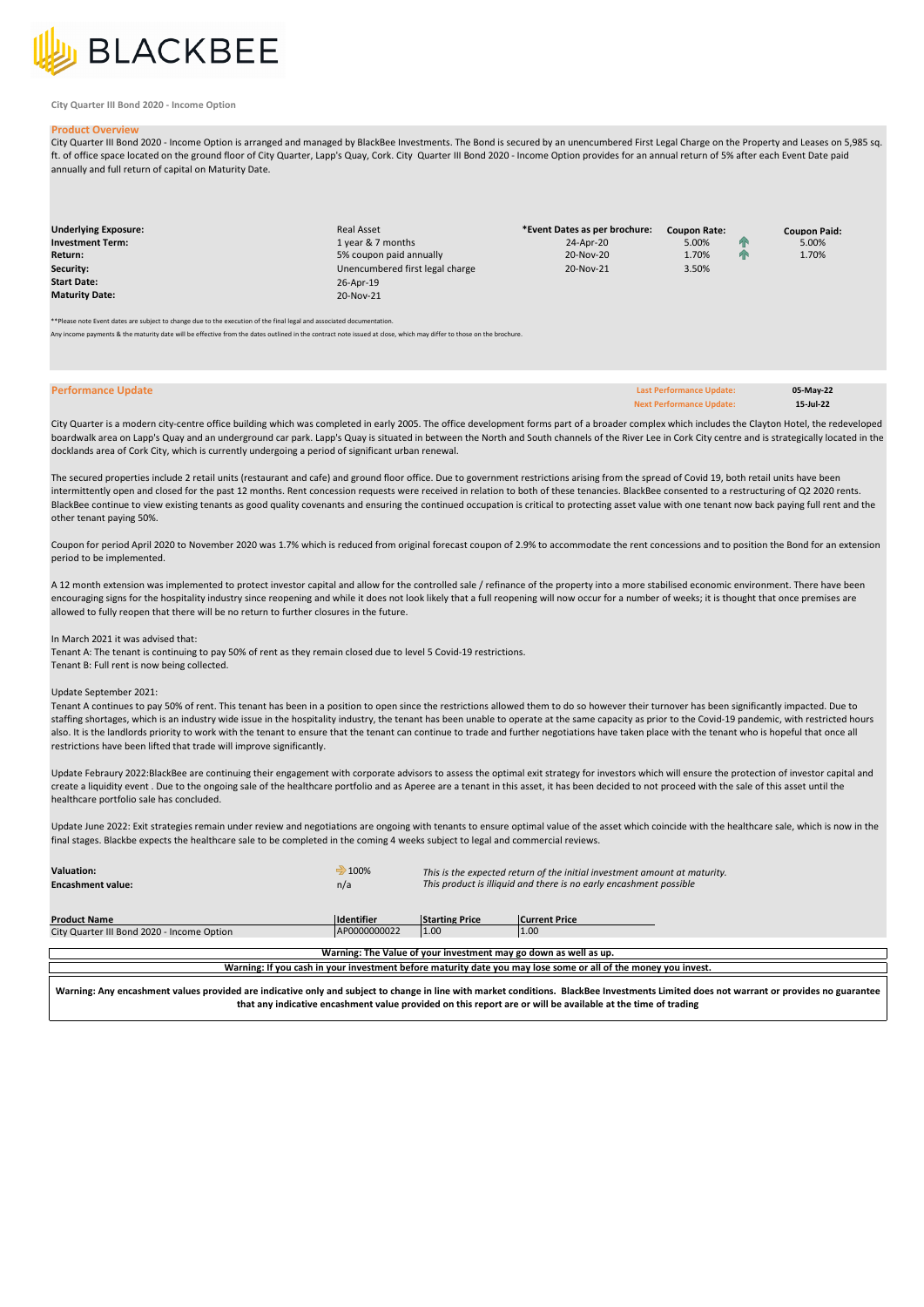

**City Quarter III Bond 2020 - Growth Option**

# **Product Overview**

City Quarter III Bond 2020 - Growth Option is arranged and managed by BlackBee Investments. The Bond is secured by an unencumbered First Legal Charge on The Property and Leases on 5,985 sq. ft. of office space located on the ground floor of City Quarter, Lapp's Quay, Cork City. City Quarter III Bond 2020 - Growth Option provides for a once off payment of 7.9%, (5% accrued annually), and full return of capital on Maturity Date.

| <b>Underlying Exposure:</b><br><b>Investment Term:</b> | Real Asset<br>1 year & 7 months | *Event Dates as Per Brochure:<br>24-Apr-20 | <b>Coupon Rate:</b><br>5.00% | ИN | <b>Coupon Accrued:</b><br>5.00% |
|--------------------------------------------------------|---------------------------------|--------------------------------------------|------------------------------|----|---------------------------------|
| Return:                                                | 7.9% paid at maturity           | 20-Nov-20                                  | 1.70%                        | ИN | 1.70%                           |
| Security:                                              | Unencumbered First Legal Charge | 20-Nov-21                                  | 3.50%                        |    |                                 |
| <b>Start Date:</b>                                     | 26-Apr-19                       |                                            |                              |    |                                 |
| <b>Maturity Date:</b>                                  | 20-Nov-21                       |                                            |                              |    |                                 |

.<br>Place Event dates are subject to change due to the execution of the final legal and associated documentation.

ants & the maturity date will be effective from the dates outlined in the contract note issued at close, which may differ to those on the broch

| <b>Performance Update</b> | <b>Last Performance Update:</b> | 05-May-22 |
|---------------------------|---------------------------------|-----------|
|                           | <b>Next Performance Update:</b> | 15-Jul-22 |

City Quarter is a modern city-centre office building which was completed in early 2005. The office development forms part of a broader complex which includes the Clayton Hotel, the redeveloped boardwalk area on Lapp's Quay and an underground car park. Lapp's Quay is situated in between the North and South channels of the River Lee in Cork City centre and is strategically located in the docklands area of Cork City, which is currently undergoing a period of significant urban renewal.

The secured properties include 2 retail units (restaurant and cafe) and ground floor office. Due to government restrictions arising from the spread of Covid 19, both retail units have been intermittently open and closed for the past 12 months. Rent concession requests were received in relation to both of these tenancies. BlackBee consented to a restructuring of Q2 2020 rents. BlackBee continue to view existing tenants as good quality covenants and ensuring the continued occupation is critical to protecting asset value with one tenant now back paying full rent and the other tenant paying 50%.

Coupon for period April 2020 to November 2020 was 1.7% which is reduced from original forecast coupon of 2.9% to accommodate the rent concessions and to position the Bond for an extension period to be implemented.

A 12 month extension was implemented to protect investor capital and allow for the controlled sale / refinance of the property into a more stabilised economic environment. There have been encouraging signs for the hospitality industry since reopening and while it does not look likely that a full reopening will now occur for a number of weeks; it is thought that once premises are allowed to fully reopen that there will be no return to further closures in the future.

# In March 2021 it was advised that:

Tenant A: The tenant is continuing to pay 50% of rent as they remain closed due to level 5 Covid-19 restrictions. Tenant B: Full rent is now being collected.

#### Update September 2021:

Tenant A continues to pay 50% of rent. This tenant has been in a position to open since the restrictions allowed them to do so however their turnover has been significantly impacted. Due to staffing shortages, which is an industry wide issue in the hospitality industry, the tenant has been unable to operate at the same capacity as prior to the Covid-19 pandemic, with restricted hours also. It is the landlords priority to work with the tenant to ensure that the tenant can continue to trade and further negotiations have taken place with the tenant who is hopeful that once all restrictions have been lifted that trade will improve significantly.

Update Febraury 2022:BlackBee are continuing their engagement with corporate advisors to assess the optimal exit strategy for investors which will ensure the protection of investor capital and create a liquidity event. Due to the ongoing sale of the healthcare portfolio and as Aperee are a tenant in this asset, it has been decided to not proceed with the sale of this asset until the healthcare portfolio sale has concluded.

Update June 2022: Exit strategies remain under review and negotiations are ongoing with tenants to ensure optimal value of the asset which coincide with the healthcare sale, which is now in the final stages. Blackbe expects the healthcare sale to be completed in the coming 4 weeks subject to legal and commercial reviews.

| <b>Valuation:</b>                                                                                                                                                                  | $\Rightarrow$ 100% | This is the expected return of the initial investment amount at maturity. |                                          |  |  |  |
|------------------------------------------------------------------------------------------------------------------------------------------------------------------------------------|--------------------|---------------------------------------------------------------------------|------------------------------------------|--|--|--|
| <b>Encashment value:</b>                                                                                                                                                           | n/a                | This product is illiquid and there is no early encashment possible        |                                          |  |  |  |
| <b>Product Name</b>                                                                                                                                                                | Identifier         | <b>Starting Price</b>                                                     | <b>Current Price</b>                     |  |  |  |
| City Quarter III Bond 2020 - Growth Option                                                                                                                                         | AP0000000021       | 1.00                                                                      | 1.067 (Including accrued income to date) |  |  |  |
| Warning: The Value of your investment may go down as well as up.<br>Warning: If you cash in your investment before maturity date you may lose some or all of the money you invest. |                    |                                                                           |                                          |  |  |  |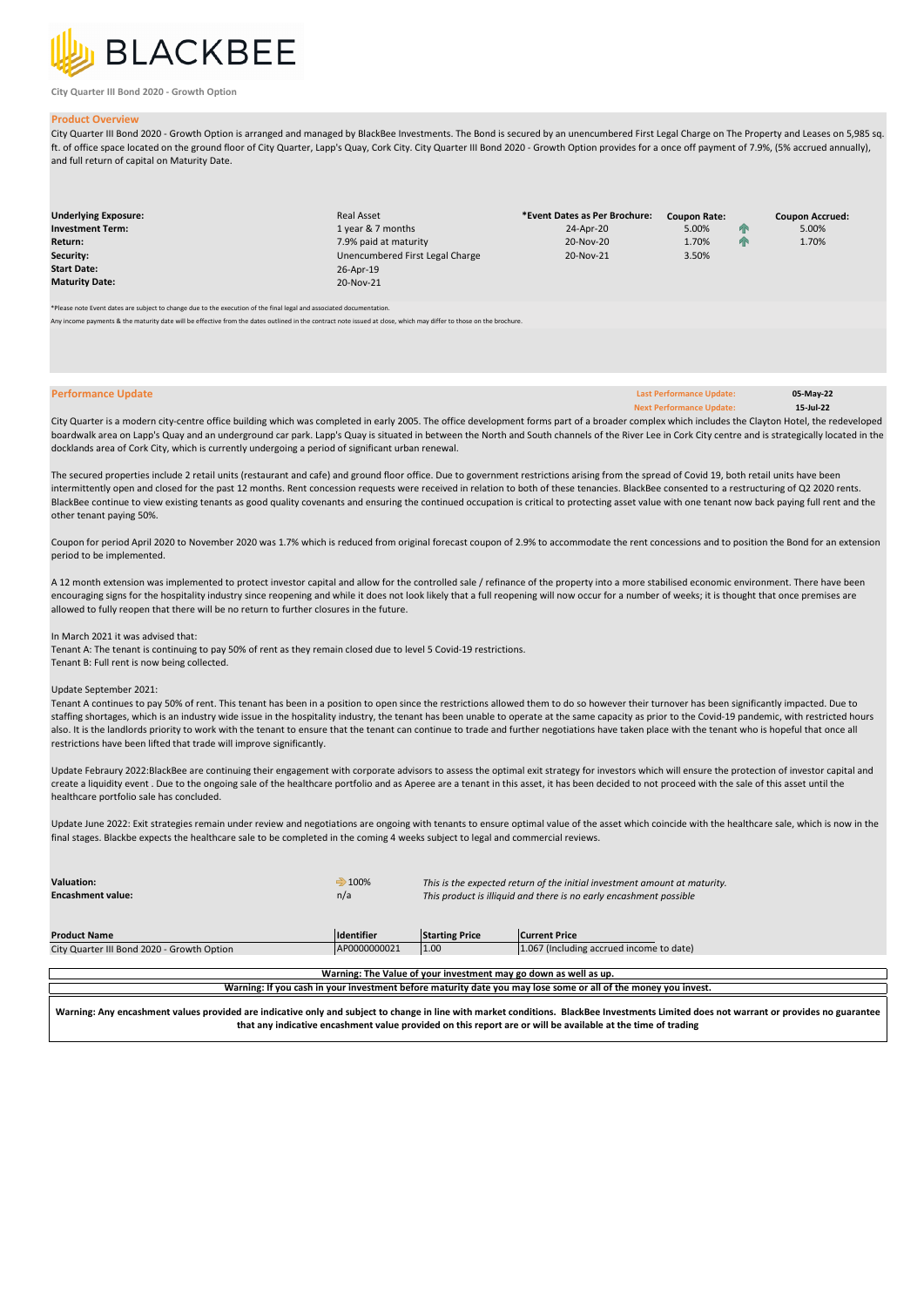

**Ditchley Group (Conna) Secured Note 2022 Income**

#### **Product Overvie**

The Ditchley Group Secured Note 2022 - Income Option is arranged and managed by BlackBee Investments. The Bond is secured by an unencumbered First Legal Charge on the property and business of the Ditchley Group Conna Nursing Home County Cork. The Ditchley Group Secured Note 2022 - Income Option provides for an annual return of 6% after each Event Date paid annually and full return of capital on Maturity Date.

| <b>Underlying Exposure:</b><br><b>Investment Term:</b><br>Return:<br>Security: | Real Asset<br>5 vears<br>6% coupon paid annually<br>Unencumbered first legal charge | *Event Dates as per brochure:<br>21-Dec-18<br>21-Dec-19<br>21-Dec-20 | <b>Coupon Rate:</b><br>6.00%<br>6.00%<br>6.00% | <b>Coupon Paid:</b><br>6.00%<br>6.00%<br>6.00% |
|--------------------------------------------------------------------------------|-------------------------------------------------------------------------------------|----------------------------------------------------------------------|------------------------------------------------|------------------------------------------------|
| <b>Start Date:</b>                                                             | 21-Dec-17                                                                           | 21-Dec-21                                                            | 6.00%                                          |                                                |
| <b>Maturity Date:</b>                                                          | 21-Dec-22                                                                           | 21-Dec-22                                                            | 6.00%                                          |                                                |

\*\*Please note Event dates are subject to change due to the execution of the final legal and associated documentation. Any income payments & the maturity date will be effective from the dates outlined in the contract note issued at close, which may differ to those on the brochure.

| <b>Performance Update</b> | <b>Last Performance Update:</b> | 06-May-22 |
|---------------------------|---------------------------------|-----------|
|                           | <b>Next Performance Update:</b> | 15-Jul-22 |

Due to the underperformance of the nursing home in relation to original forecasts, a strategic review of the asset and the original operator (Ditchley Nursing Home Group) was undertaken in H1 2020. It was agreed with Ditchley that a change of operator would be implemented and represented the best way forward for asset protection and growth.

Aperee Living were subsequently appointed as the new operator in August 2020. Aperee is one of the largest nursing home operators in the country (541 beds under management) and brings greater efficiencies of scale and sector leading care standards for residents.

Covid has impacted on the financial performance of the home since Q4 2020. A Covid outbreak significantly impacts on occupancy as restrictions are implemented on intake of new residents. An outbreak occurs when 2 or more residents / staff test positive and is declared over 28 days after last positive test. The nursing home had an outbreak occurrence in December 2020 and in 2021. Average occupancy for 2021 was 79.6%. Average occupancy for Q1 2022 was 80.5%. Original targets were 98.5%

Due to cashflow shortfalls caused by the pandemic, there was a requirement to protect the cash position to ensure the home can meet essential and operational expenditure. In May 2021, BlackBee provided short term financing of €70,000 to meet these essential expenditures. In these challenging circumstances and with existing trading forecasts, we have not been able to implement a payment plan to currently address the arrears. However, both trading and the arrears balance will continue to be monitored closely. BlackBee and the operator's shared aim is to improve the situation, however, due to weaker trading, interest payments have fallen into arrears which will impact investor coupons.

An independent property inspection conducted in April has identified additional essential expenditure for the home. A total capital expenditure programme of €485k is required to refurbish the building and satisfy regulatory requirements. Additional financing will be required to complete the works.

Reconfiguration of the rooms is also required in the medium term to move towards provision of single ensuite rooms. Upcoming regulatory changes and expected reduced demand post Covid-19 for shared rooms will likely see the need to move entirely to single rooms. Additional financing will be required to complete the works. Bed capacity was reduced by 6% due to regulatory requirements

A corporate advisor has been appointed to lead the process of sale of the nursing home portfolio which has reached its final stage. We expect the sale to be finalised in the coming 4 weeks. Various transaction types are being assessed and further details will be provided once the most credible options are analysed. Despite the heavy impact of COVID on the sector there has been very strong institutional demand globally to deploy capital into Irish nursing home assets. Blackbee targets the redemption of capital and coupons at the end of the sales process which is subject to legal and commercial reviews.

A further update on the sale process will be provided soon.

| <b>Valuation:</b><br>Encashment value:                                                                                                                                             | $\Rightarrow$ 100%<br>n/a |                       | This is the expected return of the initial investment amount at maturity.<br>This product is illiquid and there is no early encashment possible |  |  |  |
|------------------------------------------------------------------------------------------------------------------------------------------------------------------------------------|---------------------------|-----------------------|-------------------------------------------------------------------------------------------------------------------------------------------------|--|--|--|
| <b>Product Name</b>                                                                                                                                                                | Identifier                | <b>Starting Price</b> | <b>Current Price</b>                                                                                                                            |  |  |  |
| Ditchley Group (Conna) Secured Note 2022 Income                                                                                                                                    | XS1732224834              | 1.00                  | 1.00                                                                                                                                            |  |  |  |
| Warning: The Value of your investment may go down as well as up.<br>Warning: If you cash in your investment before maturity date you may lose some or all of the money you invest. |                           |                       |                                                                                                                                                 |  |  |  |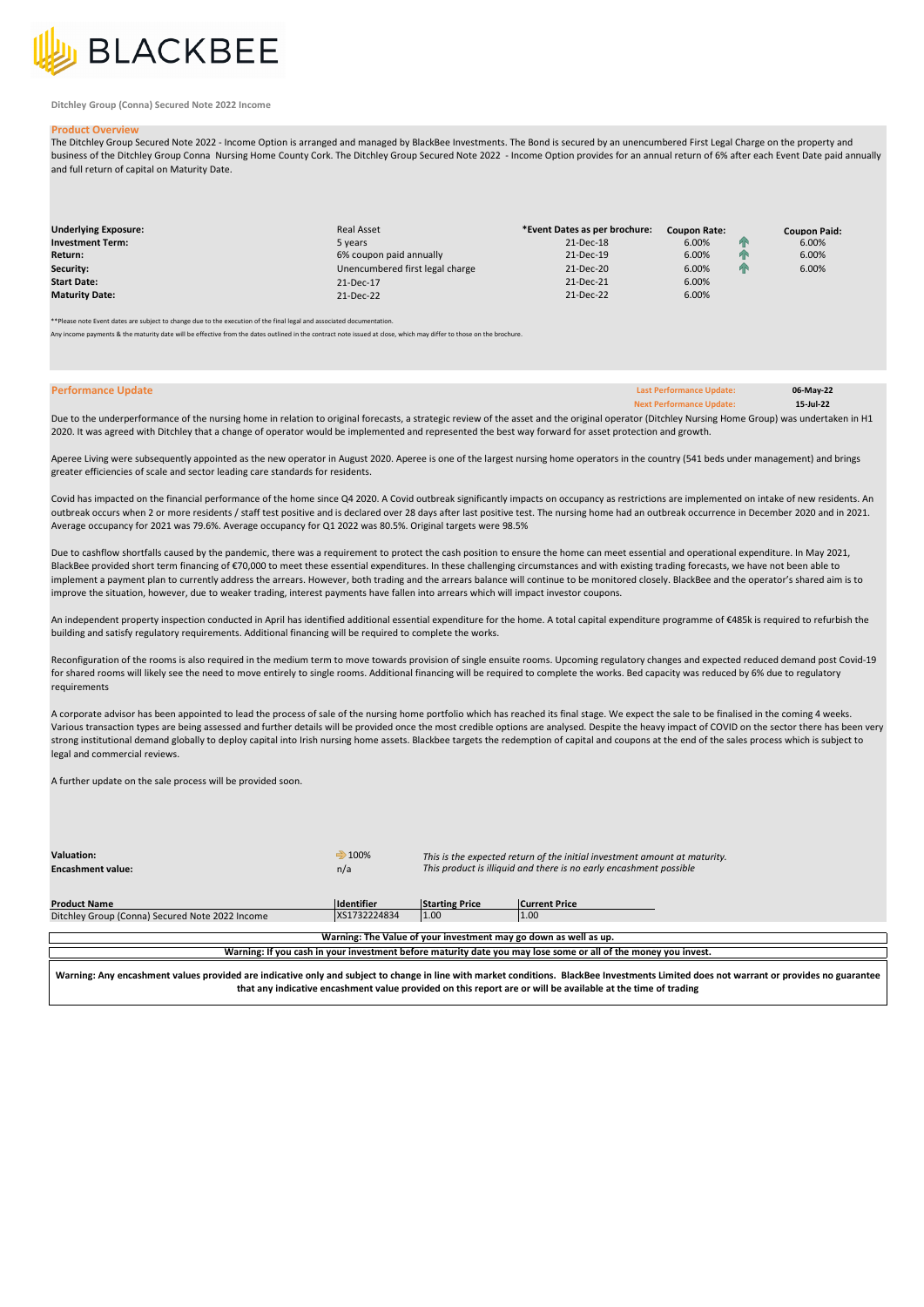

**Ditchley Group (Conna) Secured Note 2022 Growth**

# **Product Overview**

The Ditchley Group Secured Note 2022 - Growth Option is arranged and managed by BlackBee Investments. The Bond is secured by an unencumbered First Legal Charge on the property and business of Ditchley Group Conna Nursing Home Co Cork. The Ditchley Group Secured Note 2022 - Growth Option provides for a once off payment of 30% (6% accrued annually) and full return of capital on Maturity date.

| <b>Underlying Exposure:</b><br><b>Investment Term:</b> | <b>Real Asset</b><br>5 years    | *Event Dates as Per Brochure:<br>21-Dec-18 | <b>Coupon Rate:</b><br>6.00% | <b>Coupon Accrued:</b><br>6.00% |
|--------------------------------------------------------|---------------------------------|--------------------------------------------|------------------------------|---------------------------------|
| Return:                                                | 6% coupon accrued annually      | 21-Dec-19                                  | 6.00%                        | 6.00%                           |
| Security:                                              | Unencumbered first legal charge | 21-Dec-20                                  | 6.00%                        | 6.00%                           |
| <b>Start Date:</b>                                     | 21-Dec-17                       | 21-Dec-21                                  | 6.00%                        |                                 |
| <b>Maturity Date:</b>                                  | 21-Dec-22                       | 21-Dec-22                                  | 6.00%                        |                                 |

.<br>Place Event dates are subject to change due to the execution of the final legal and associated documentation.

ents & the maturity date will be effective from the dates outlined in the contract note issued at close, which may differ to those on the broch

| <b>Performance Update</b> | <b>Last Performance Update:</b> | 06-May-22 |
|---------------------------|---------------------------------|-----------|
|                           | <b>Next Performance Update:</b> | 15-Jul-22 |

Due to the underperformance of the nursing home in relation to original forecasts, a strategic review of the asset and the original operator (Ditchley Nursing Home Group) was undertaken in H1 2020. It was agreed with Ditchley that a change of operator would be implemented and represented the best way forward for asset protection and growth.

Aperee Living were subsequently appointed as the new operator in August 2020. Aperee is one of the largest nursing home operators in the country (541 beds under management) and brings greater efficiencies of scale and sector leading care standards for residents.

Covid has impacted on the financial performance of the home since Q4 2020. A Covid outbreak significantly impacts on occupancy as restrictions are implemented on intake of new residents. An outbreak occurs when 2 or more residents / staff test positive and is declared over 28 days after last positive test. The nursing home had an outbreak occurrence in December 2020 and in 2021. Average occupancy for 2021 was 79.6%. Average occupancy for Q1 2022 was 80.5%. Original targets were 98.5%

Due to cashflow shortfalls caused by the pandemic, there was a requirement to protect the cash position to ensure the home can meet essential and operational expenditure. In May 2021, BlackBee provided short term financing of €70,000 to meet these essential expenditures. In these challenging circumstances and with existing trading forecasts, we have not been able to implement a payment plan to currently address the arrears. However, both trading and the arrears balance will continue to be monitored closely. BlackBee and the operator's shared aim is to improve the situation, however, due to weaker trading, interest payments have fallen into arrears which will impact investor coupons.

An independent property inspection conducted in April has identified additional essential expenditure for the home. A total capital expenditure programme of €485k is required to refurbish the building and satisfy regulatory requirements. Additional financing will be required to complete the works.

Reconfiguration of the rooms is also required in the medium term to move towards provision of single ensuite rooms. Upcoming regulatory changes and expected reduced demand post Covid-19 for shared rooms will likely see the need to move entirely to single rooms. Additional financing will be required to complete the works. Bed capacity was reduced by 6% due to regulatory requirements

A corporate advisor has been appointed to lead the process of sale of the nursing home portfolio which has reached its final stage. We expect the sale to be finalised in the coming 4 weeks. Various transaction types are being assessed and further details will be provided once the most credible options are analysed. Despite the heavy impact of COVID on the sector there has been very strong institutional demand globally to deploy capital into Irish nursing home assets. Blackbee targets the redemption of capital and coupons at the end of the sales process which is subject to legal and commercial reviews.

A further update on the sale process will be provided soon.

| <b>Valuation:</b><br><b>Encashment value:</b>                    | $\Rightarrow$ 100%<br>n/a |                       | This is the expected return of the initial investment amount at maturity.<br>This product is illiquid and there is no early encashment possible |  |  |
|------------------------------------------------------------------|---------------------------|-----------------------|-------------------------------------------------------------------------------------------------------------------------------------------------|--|--|
| <b>Product Name</b>                                              | Identifier                | <b>Starting Price</b> | <b>Current Price</b>                                                                                                                            |  |  |
| Ditchley Group (Conna) Secured Note 2022 Growth                  | XS1732224677              | 1.00                  | 1.00                                                                                                                                            |  |  |
| Warning: The Value of your investment may go down as well as up. |                           |                       |                                                                                                                                                 |  |  |

**Warning: If you cash in your investment before maturity date you may lose some or all of the money you invest.**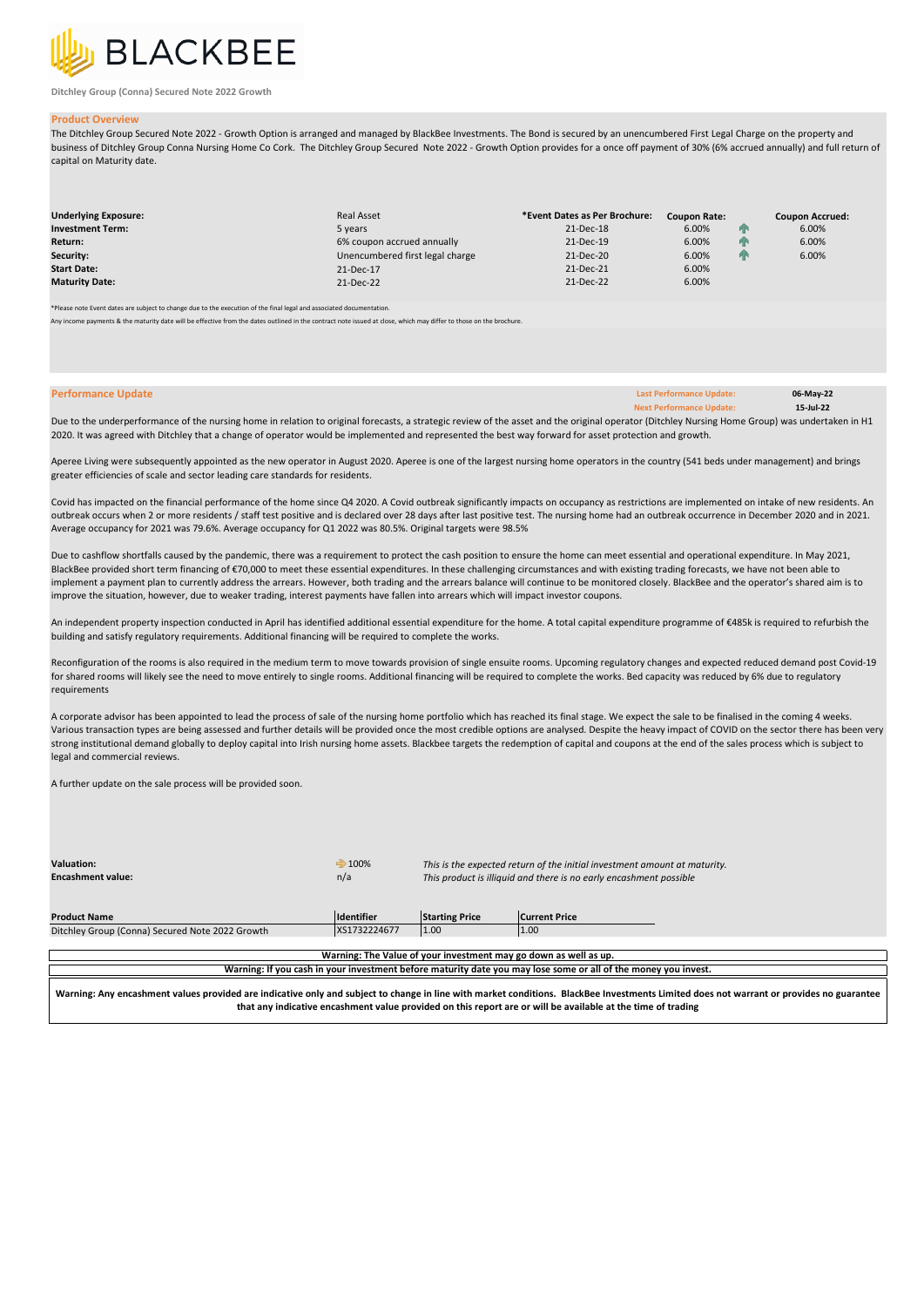

**Ditchley Group (Cramers Court) Series II Note 2021 Income**

**Product Overview**<br>The Ditchley Group Series II Note 2021 Tranche 1 - Income Option is arranged and managed by BlackBee Investments. The Bond is secured by an unencumbered First Legal Charge on the Property and Business of The Ditchley Group Cramers Court Nursing Home Belgooly Co Cork. The Ditchley Group Series II Note 2021 Tranche 1 - Income Option provides for an annual return of 4% after each Event Date paid annually and full return of capital on Maturity Date. There is a further 12% paid at Maturity.

| <b>Underlying Exposure:</b><br><b>Investment Term:</b> | <b>Real Asset</b><br>3 years & 6 months | *Event Dates as per brochure:<br>12-Jul-19 | <b>Coupon Rate:</b><br>4.00% | ИN | <b>Coupon Paid:</b><br>4.00% |
|--------------------------------------------------------|-----------------------------------------|--------------------------------------------|------------------------------|----|------------------------------|
| Return:                                                | 4% coupon paid annually                 | 13-Jul-20                                  | 4.00%                        | ИŃ | 4.00%                        |
| Security:                                              | First legal charge                      | $12$ -Jul-21                               | 4.00%                        | ИŃ | 4.00%                        |
| <b>Start Date:</b>                                     | 13-Aug-18                               | 14-Jan-21                                  | 16.00%                       |    |                              |
| <b>Maturity Date:</b>                                  | 14-Jan-22                               |                                            |                              |    |                              |

\*\*Please note Event dates are subject to change due to the execution of the final legal and associated documentation. Any income payments & the maturity date will be effective from the dates outlined in the contract note issued at close, which may differ to those on the brochure.

| <b>Performance Update</b> | <b>Last Performance Update:</b> | 06-May-22 |
|---------------------------|---------------------------------|-----------|
|                           | <b>Next Performance Update:</b> | 15-Jul-22 |

Due to the underperformance of the nursing home in relation to original forecasts, a strategic review of the asset and the original operator (Ditchley Nursing Home Group) was undertaken in H1 2020. It was agreed with Ditchley that a change of operator would be implemented and represented the best way forward for asset protection and growth.

Aperee Living were subsequently appointed as the new operator in August 2020. Aperee is one of the largest nursing home operators in the country (541 beds under management) and brings greater efficiencies of scale and sector leading care standards for residents.

An initial review of the property and operational performance was undertaken post management handover. It confirmed that the extension has been completed to a modern, high standard with a reasonable level of internal and external resident spaces. There is also capacity for further building extension. A capital expenditure programme of c€300k was identified to refresh the building and satisfy regulatory requirements.

Reconfiguration of the rooms (in the pre-existing older building) is also required in the medium term to move towards provision of single ensuite rooms. Upcoming regulatory changes and expected reduced demand post Covid-19 for shared rooms will likely see the need to move predominately to single rooms.

Trading has been weaker than anticipated due to Covid-19. While the home has stayed Covid free, admission of new residents has been restrained during the current lockdown. Under HSE Covid guidelines, all homes are required to maintain an empty bed in the event of an outbreak and requirement for isolation of a resident. Average occupancy for 2021 was 93.1%. Average occupancy for Q1 2022 was 88.4%. Original targets were 97%

Due to cashflow shortfalls caused by the pandemic, there was a requirement to protect the cash position to ensure the home can meet essential and operational expenditure. Interest payments on the underlying loan are currently in arrears. In these challenging circumstances and with existing trading forecasts, we have not been able to implement a payment plan to currently address the arrears. However, both trading and the arrears balance will continue to be monitored closely. Investor coupons may be impacted.

Reconfiguration of the rooms is also required in the medium term. Upcoming regulatory changes and expected reduced demand post Covid-19 for shared rooms will likely see the need to move entirely to single rooms. Additional financing will be required to complete the works. Bed capacity was reduced by 10% due to regulatory requirements

A corporate advisor has been appointed to lead the process of sale of the nursing home portfolio which has reached its final stage. We expect the sale to be finalised in the coming 4 weeks. Various transaction types are being assessed and further details will be provided once the most credible options are analysed. Despite the heavy impact of COVID on the sector there has been very strong institutional demand globally to deploy capital into Irish nursing home assets. Blackbee targets the redemption of capital and coupons at the end of the sales process which is subject to legal and commercial reviews.

A further update on the sale process will be provided soon.

| <b>Valuation:</b><br>Encashment value:                                                                         | <b>TBD</b><br>n/a | This is the expected return of the initial investment amount at maturity.<br>This product is illiquid and there is no early encashment possible |                                                                  |  |
|----------------------------------------------------------------------------------------------------------------|-------------------|-------------------------------------------------------------------------------------------------------------------------------------------------|------------------------------------------------------------------|--|
| <b>Product Name</b>                                                                                            | Identifier        | <b>Starting Price</b>                                                                                                                           | <b>Current Price</b>                                             |  |
| Ditchley Group (Cramers Court) Series II Note 2021 Income                                                      | AP0000000003      | 1.00                                                                                                                                            | <b>TBD</b>                                                       |  |
|                                                                                                                |                   |                                                                                                                                                 | Warning: The Value of your investment may go down as well as up. |  |
| Warning: If you cash in your investment before maturity date you may lose some or all of the money you invest. |                   |                                                                                                                                                 |                                                                  |  |
|                                                                                                                |                   |                                                                                                                                                 |                                                                  |  |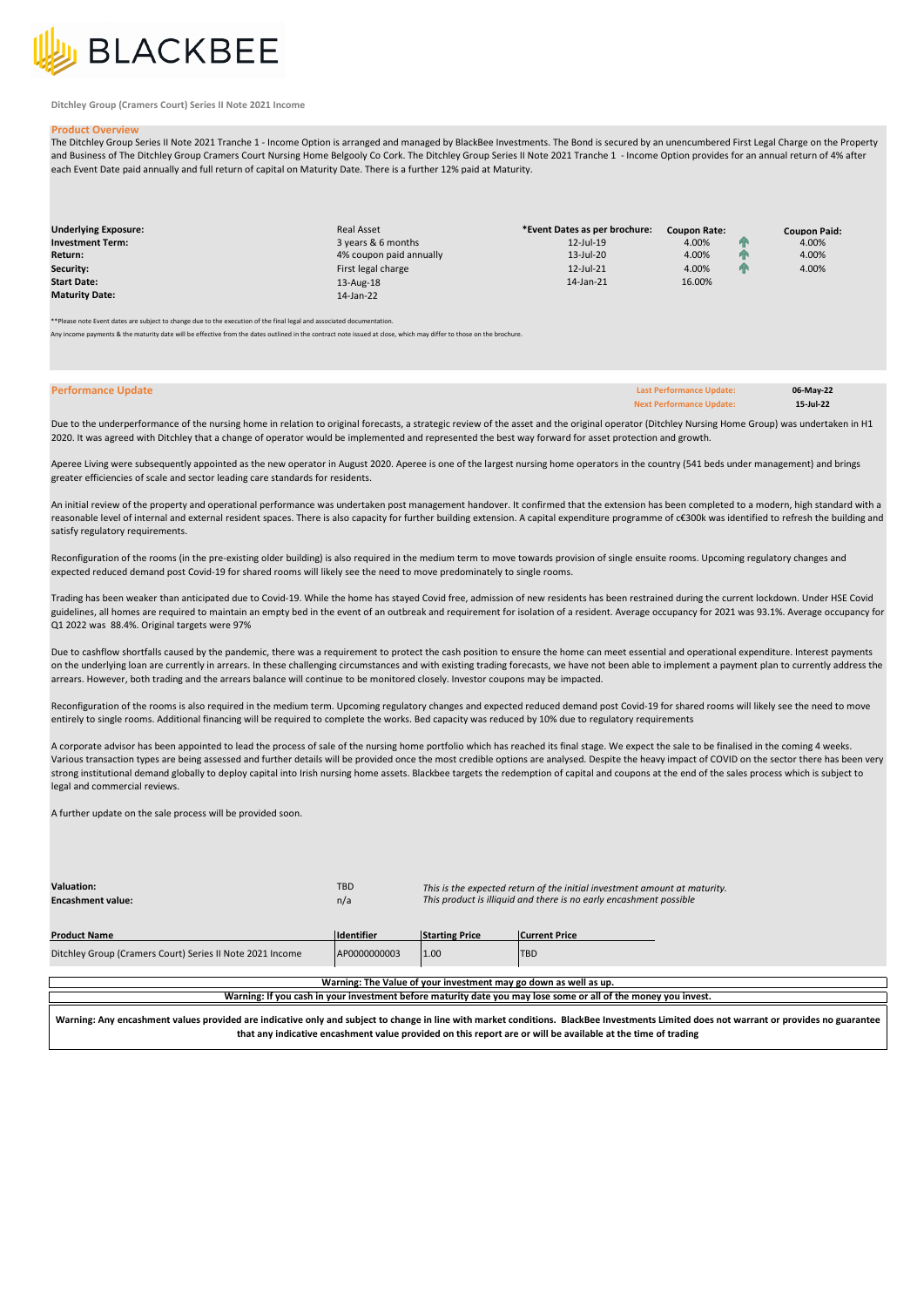

**Ditchley Group (Cramers Court) Series II Note 2021 Growth**

# **Product Overview**

The Ditchley Group Series II Note 2021 Tranche 1- Growth Option is arranged and managed by BlackBee Investments. The Bond is secured by an unencumbered First Legal Charge on the Property and Business of The Ditchley Group Cramers Court Nursing Home Belgooly Co Cork. The Ditchley Group Series II Note 2021 Tranche 1 - Growth Option provides for a once off payment of 20%, (4% accrued annually with an additional 12% at Maturity), and full return of capital on Maturity Date.

| <b>Underlying Exposure:</b><br><b>Investment Term:</b> | <b>Real Asset</b><br>3 years & 6 months | *Event Dates as Per Brochure:<br>12-Jul-19 | <b>Coupon Rate:</b><br>4.00% |    | <b>Coupon Accrued:</b><br>4.00% |
|--------------------------------------------------------|-----------------------------------------|--------------------------------------------|------------------------------|----|---------------------------------|
| Return:                                                | 28 % paid at Maturity                   | 13-Jul-20                                  | 4.00%                        |    | 4.00%                           |
| Security:                                              | Unencumbered first legal charge         | 12-Jul-21                                  | 4.00%                        | ИŃ | 4.00%                           |
| <b>Start Date:</b>                                     | 13-Aug-18                               | 14-Jan-22                                  | 16.00%                       |    |                                 |
| <b>Maturity Date:</b>                                  | 14-Jan-22                               |                                            |                              |    |                                 |

ote Event dates are subject to change due to the execution of the final legal and associated do

ants & the maturity date will be effective from the dates outlined in the contract note issued at close, which may differ to those on the bro

| <b>Performance Update</b> | <b>Last Performance Update:</b> | 06-May-22 |
|---------------------------|---------------------------------|-----------|
|                           | Next Performance Update:        | 15-Jul-22 |

Due to the underperformance of the nursing home in relation to original forecasts, a strategic review of the asset and the original operator (Ditchley Nursing Home Group) was undertaken in H1 2020. It was agreed with Ditchley that a change of operator would be implemented and represented the best way forward for asset protection and growth.

Aperee Living were subsequently appointed as the new operator in August 2020. Aperee is one of the largest nursing home operators in the country (541 beds under management) and brings greater efficiencies of scale and sector leading care standards for residents.

An initial review of the property and operational performance was undertaken post management handover. It confirmed that the extension has been completed to a modern, high standard with a reasonable level of internal and external resident spaces. There is also capacity for further building extension. A capital expenditure programme of c€300k was identified to refresh the building and satisfy regulatory requirements.

Reconfiguration of the rooms (in the pre-existing older building) is also required in the medium term to move towards provision of single ensuite rooms. Upcoming regulatory changes and expected reduced demand post Covid-19 for shared rooms will likely see the need to move predominately to single rooms.

Trading has been weaker than anticipated due to Covid-19. While the home has stayed Covid free, admission of new residents has been restrained during the current lockdown. Under HSE Covid guidelines, all homes are required to maintain an empty bed in the event of an outbreak and requirement for isolation of a resident. Average occupancy for 2021 was 93.1%. Average occupancy for Q1 2022 was 88.4%. Original targets were 97%

Due to cashflow shortfalls caused by the pandemic, there was a requirement to protect the cash position to ensure the home can meet essential and operational expenditure. Interest payments on the underlying loan are currently in arrears. In these challenging circumstances and with existing trading forecasts, we have not been able to implement a payment plan to currently address the arrears. However, both trading and the arrears balance will continue to be monitored closely. Investor coupons may be impacted.

Reconfiguration of the rooms is also required in the medium term. Upcoming regulatory changes and expected reduced demand post Covid-19 for shared rooms will likely see the need to move entirely to single rooms. Additional financing will be required to complete the works. Bed capacity was reduced by 10% due to regulatory requirements

A corporate advisor has been appointed to lead the process of sale of the nursing home portfolio which has reached its final stage. We expect the sale to be finalised in the coming 4 weeks. Various transaction types are being assessed and further details will be provided once the most credible options are analysed. Despite the heavy impact of COVID on the sector there has been very strong institutional demand globally to deploy capital into Irish nursing home assets. Blackbee targets the redemption of capital and coupons at the end of the sales process which is subject to legal and commercial reviews.

A further update on the sale process will be provided soon.

| <b>Valuation:</b><br><b>Encashment value:</b>                                    | <b>TBD</b><br>n/a          |                               | This is the expected return of the initial investment amount at maturity.<br>This product is illiquid and there is no early encashment possible |  |
|----------------------------------------------------------------------------------|----------------------------|-------------------------------|-------------------------------------------------------------------------------------------------------------------------------------------------|--|
| <b>Product Name</b><br>Ditchley Group (Cramers Court) Series II Note 2021 Growth | Identifier<br>AP0000000004 | <b>Starting Price</b><br>1.00 | <b>Current Price</b><br><b>TBD</b>                                                                                                              |  |
|                                                                                  |                            |                               | $\cdots$<br>. .                                                                                                                                 |  |

**Warning: If you cash in your investment before maturity date you may lose some or all of the money you invest. Warning: The Value of your investment may go down as well as up.**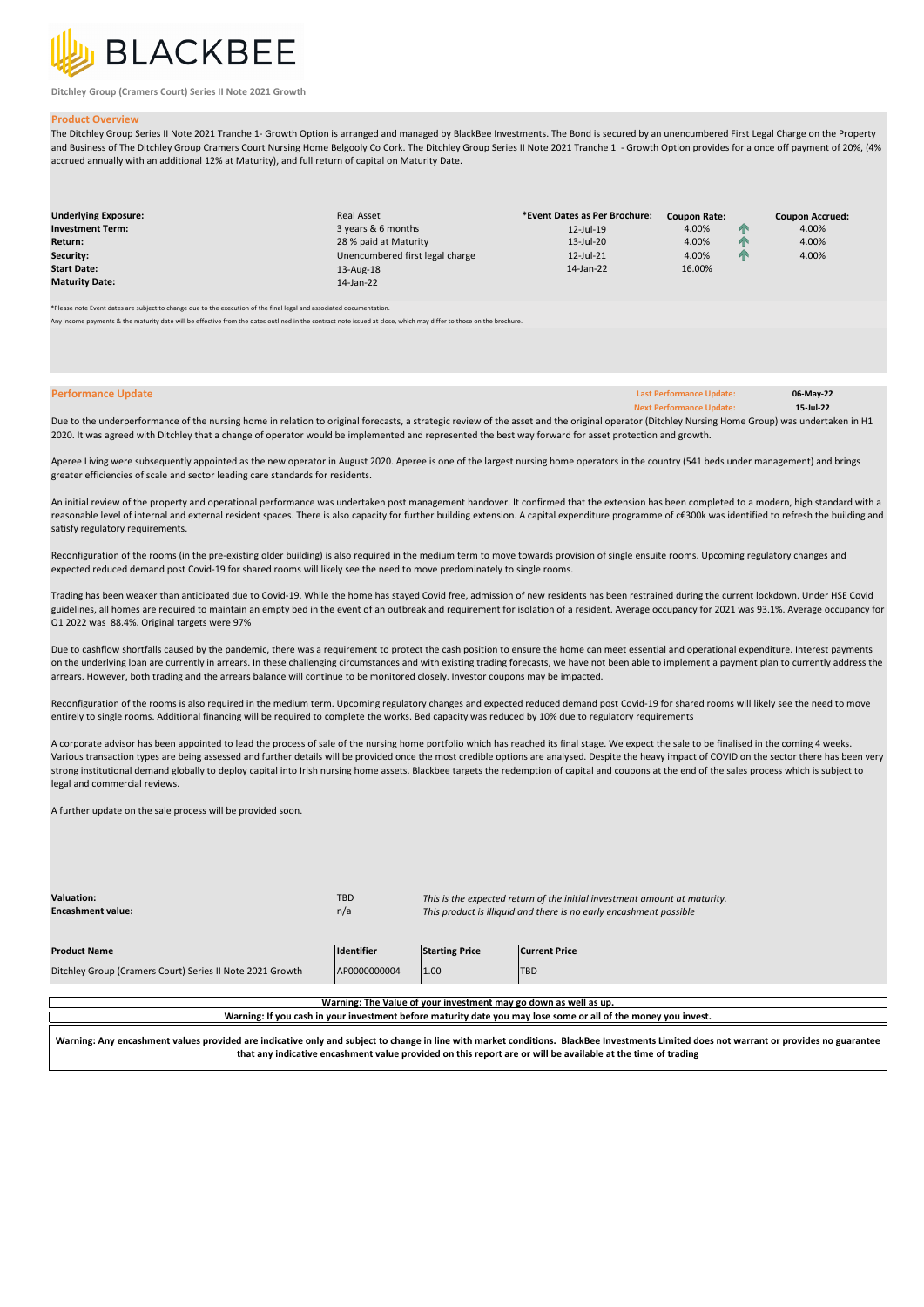

**Ditchley Group Series II Note 2021 (Tranche 2) - Income Option**

**Product Overview**<br>The Ditchley Group Series II Note 2021 Tranche 2 - Income Option is arranged and managed by BlackBee Investments. The Bond is secured by an unencumbered First Legal Charge on the Property and Business of The Ditchley Group Cramers Court Nursing Home Belgooly Co Cork. The Ditchley Group Series II Note 2021 Tranche 2 - Income Option provides for an annual return of 4% after each Event Date paid annually and full return of capital on Maturity Date. There is a further 10% to be paid at Maturity.

| <b>Underlying Exposure:</b><br><b>Investment Term:</b> | Real Asset<br>3 years & 3 months | *Event Dates as per brochure:<br>12-Oct-19 | <b>Coupon Rate:</b><br>4.00% |     | <b>Coupon Paid:</b><br>4.00% |
|--------------------------------------------------------|----------------------------------|--------------------------------------------|------------------------------|-----|------------------------------|
| Return:                                                | 4% coupon paid annually          | 12-Oct-20                                  | 4.00%                        | אומ | 4.00%                        |
| Security:                                              | First legal charge               | 12-Oct-21                                  | 4.00%                        |     |                              |
| <b>Start Date:</b>                                     | 12-Oct-18                        | 14-Jan-22                                  | 14.00%                       |     |                              |
| <b>Maturity Date:</b>                                  | 14-Jan-22                        |                                            |                              |     |                              |

\*\*Please note Event dates are subject to change due to the execution of the final legal and associated documentation. Any income payments & the maturity date will be effective from the dates outlined in the contract note issued at close, which may differ to those on the brochure.

| <b>Performance Update</b> | <b>Last Performance Update:</b> | 06-May-22 |
|---------------------------|---------------------------------|-----------|
|                           | Next Performance Update:        | 15-Jul-22 |

Due to the underperformance of the nursing home in relation to original forecasts, a strategic review of the asset and the original operator (Ditchley Nursing Home Group) was undertaken in H1 2020. It was agreed with Ditchley that a change of operator would be implemented and represented the best way forward for asset protection and growth.

Aperee Living were subsequently appointed as the new operator in August 2020. Aperee is one of the largest nursing home operators in the country (541 beds under management) and brings greater efficiencies of scale and sector leading care standards for residents.

An initial review of the property and operational performance was undertaken post management handover. It confirmed that the extension has been completed to a modern, high standard with a reasonable level of internal and external resident spaces. There is also capacity for further building extension. A capital expenditure programme of c€300k was identified to refresh the building and satisfy regulatory requirements.

Reconfiguration of the rooms (in the pre-existing older building) is also required in the medium term to move towards provision of single ensuite rooms. Upcoming regulatory changes and expected reduced demand post Covid-19 for shared rooms will likely see the need to move predominately to single rooms.

Trading has been weaker than anticipated due to Covid-19. While the home has stayed Covid free, admission of new residents has been restrained during the current lockdown. Under HSE Covid guidelines, all homes are required to maintain an empty bed in the event of an outbreak and requirement for isolation of a resident. Average occupancy for 2021 was 93.1%. Average occupancy for Q1 2022 was 88.4%. Original targets were 97%

Due to cashflow shortfalls caused by the pandemic, there was a requirement to protect the cash position to ensure the home can meet essential and operational expenditure. Interest payments on the underlying loan are currently in arrears. In these challenging circumstances and with existing trading forecasts, we have not been able to implement a payment plan to currently address the arrears. However, both trading and the arrears balance will continue to be monitored closely. Investor coupons may be impacted.

Reconfiguration of the rooms is also required in the medium term. Upcoming regulatory changes and expected reduced demand post Covid-19 for shared rooms will likely see the need to move entirely to single rooms. Additional financing will be required to complete the works. Bed capacity was reduced by 10% due to regulatory requirements

A corporate advisor has been appointed to lead the process of sale of the nursing home portfolio which has reached its final stage. We expect the sale to be finalised in the coming 4 weeks. Various transaction types are being assessed and further details will be provided once the most credible options are analysed. Despite the heavy impact of COVID on the sector there has been very strong institutional demand globally to deploy capital into Irish nursing home assets. Blackbee targets the redemption of capital and coupons at the end of the sales process which is subject to legal and commercial reviews.

A further update on the sale process will be provided soon.

| <b>Valuation:</b><br>Encashment value:                                                                         | <b>TBD</b><br>n/a | This is the expected return of the initial investment amount at maturity.<br>This product is illiquid and there is no early encashment possible |                      |  |  |  |
|----------------------------------------------------------------------------------------------------------------|-------------------|-------------------------------------------------------------------------------------------------------------------------------------------------|----------------------|--|--|--|
| <b>Product Name</b>                                                                                            | Identifier        | <b>Starting Price</b>                                                                                                                           | <b>Current Price</b> |  |  |  |
| Ditchley Group Series II Note 2021 (Tranche 2) - Income Option                                                 | AP0000000012      | 1.00                                                                                                                                            | <b>TBD</b>           |  |  |  |
| Warning: The Value of your investment may go down as well as up.                                               |                   |                                                                                                                                                 |                      |  |  |  |
| Warning: If you cash in your investment before maturity date you may lose some or all of the money you invest. |                   |                                                                                                                                                 |                      |  |  |  |
|                                                                                                                |                   |                                                                                                                                                 |                      |  |  |  |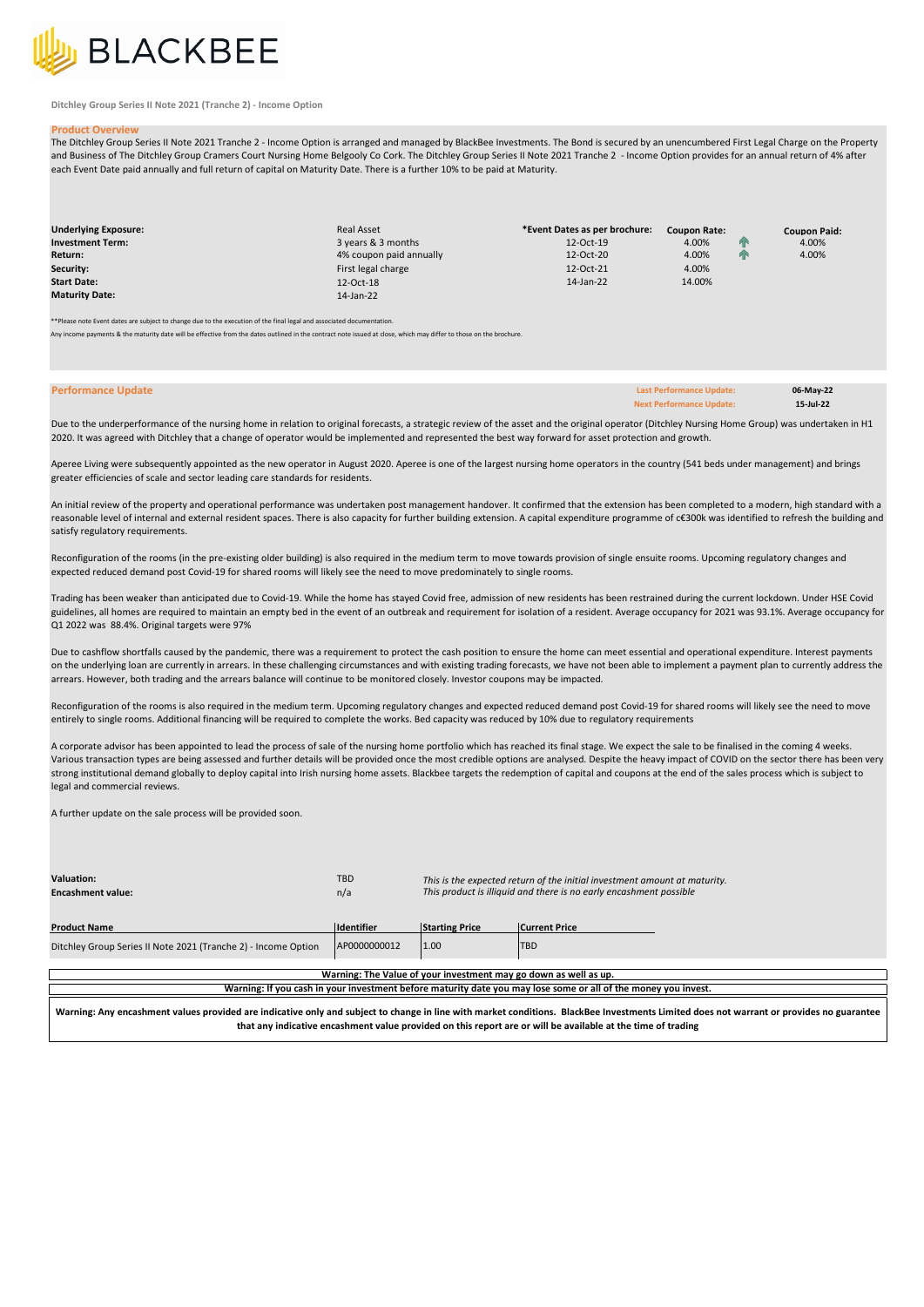

**Ditchley Group Series II Note 2021 (Tranche 2) - Growth Option**

### **Product Overview**

The Ditchley Group Series II Note 2021 Tranche 2 - Growth Option is arranged and managed by BlackBee Investments. The Bond is secured by an unencumbered First Legal Charge on the Property and Business of The Ditchley Group Cramers Court Nursing Home Belgooly Co Cork. The Ditchley Group Series II Note 2021 Tranche 2 - Growth Option provides for a once off payment of 18% and full return of capital on Maturity Date.

| <b>Underlying Exposure:</b>                                                                                          | Real Asset                      | *Event Date as Per Brochure: | <b>Coupon Rate:</b> | <b>Coupon Accrued:</b> |  |  |
|----------------------------------------------------------------------------------------------------------------------|---------------------------------|------------------------------|---------------------|------------------------|--|--|
| <b>Investment Term:</b>                                                                                              | 3 years & 3 months              | 14-Jan-22                    | 26.00%              |                        |  |  |
| Return:                                                                                                              | 18 % paid at Maturity           |                              |                     |                        |  |  |
| Security:                                                                                                            | Unencumbered first legal charge |                              |                     |                        |  |  |
| <b>Start Date:</b>                                                                                                   | 12-Oct-18                       |                              |                     |                        |  |  |
| <b>Maturity Date:</b>                                                                                                | 14-Jan-22                       |                              |                     |                        |  |  |
|                                                                                                                      |                                 |                              |                     |                        |  |  |
| *Please note Event dates are subject to change due to the execution of the final legal and associated documentation. |                                 |                              |                     |                        |  |  |

Any income payments & the maturity date will be effective from the dates outlined in the contract note issued at close, which may differ to those on the brochure.

| <b>Performance Update</b> | <b>Last Performance Update:</b> | 06-May-22 |
|---------------------------|---------------------------------|-----------|
|                           | Next Performance Update:        | 15-Jul-22 |

Due to the underperformance of the nursing home in relation to original forecasts, a strategic review of the asset and the original operator (Ditchley Nursing Home Group) was undertaken in H1 2020. It was agreed with Ditchley that a change of operator would be implemented and represented the best way forward for asset protection and growth.

Aperee Living were subsequently appointed as the new operator in August 2020. Aperee is one of the largest nursing home operators in the country (541 beds under management) and brings greater efficiencies of scale and sector leading care standards for residents.

An initial review of the property and operational performance was undertaken post management handover. It confirmed that the extension has been completed to a modern, high standard with a reasonable level of internal and external resident spaces. There is also capacity for further building extension. A capital expenditure programme of c€300k was identified to refresh the building and satisfy regulatory requirements.

Reconfiguration of the rooms (in the pre-existing older building) is also required in the medium term to move towards provision of single ensuite rooms. Upcoming regulatory changes and expected reduced demand post Covid-19 for shared rooms will likely see the need to move predominately to single rooms.

Trading has been weaker than anticipated due to Covid-19. While the home has stayed Covid free, admission of new residents has been restrained during the current lockdown. Under HSE Covid guidelines, all homes are required to maintain an empty bed in the event of an outbreak and requirement for isolation of a resident. Average occupancy for 2021 was 93.1%. Average occupancy for Q1 2022 was 88.4%. Original targets were 97%

Due to cashflow shortfalls caused by the pandemic, there was a requirement to protect the cash position to ensure the home can meet essential and operational expenditure. Interest payments on the underlying loan are currently in arrears. In these challenging circumstances and with existing trading forecasts, we have not been able to implement a payment plan to currently address the arrears. However, both trading and the arrears balance will continue to be monitored closely. Investor coupons may be impacted.

Reconfiguration of the rooms is also required in the medium term. Upcoming regulatory changes and expected reduced demand post Covid-19 for shared rooms will likely see the need to move entirely to single rooms. Additional financing will be required to complete the works. Bed capacity was reduced by 10% due to regulatory requirements

A corporate advisor has been appointed to lead the process of sale of the nursing home portfolio which has reached its final stage. We expect the sale to be finalised in the coming 4 weeks. Various transaction types are being assessed and further details will be provided once the most credible options are analysed. Despite the heavy impact of COVID on the sector there has been very strong institutional demand globally to deploy capital into Irish nursing home assets. Blackbee targets the redemption of capital and coupons at the end of the sales process which is subject to legal and commercial reviews.

A further update on the sale process will be provided soon.

| <b>Valuation:</b><br><b>Encashment value:</b>                    | <b>TBD</b><br>n/a |                       | This is the expected return of the initial investment amount at maturity.<br>This product is illiquid and there is no early encashment possible |  |  |
|------------------------------------------------------------------|-------------------|-----------------------|-------------------------------------------------------------------------------------------------------------------------------------------------|--|--|
| <b>Product Name</b>                                              | Identifier        | <b>Starting Price</b> | <b>Current Price</b>                                                                                                                            |  |  |
| Ditchley Group Series II Note 2021 (Tranche 2) - Growth Option   | AP0000000013      | 1.00                  | <b>TBD</b>                                                                                                                                      |  |  |
| Warning: The Value of your investment may go down as well as up. |                   |                       |                                                                                                                                                 |  |  |

**Warning: If you cash in your investment before maturity date you may lose some or all of the money you invest.**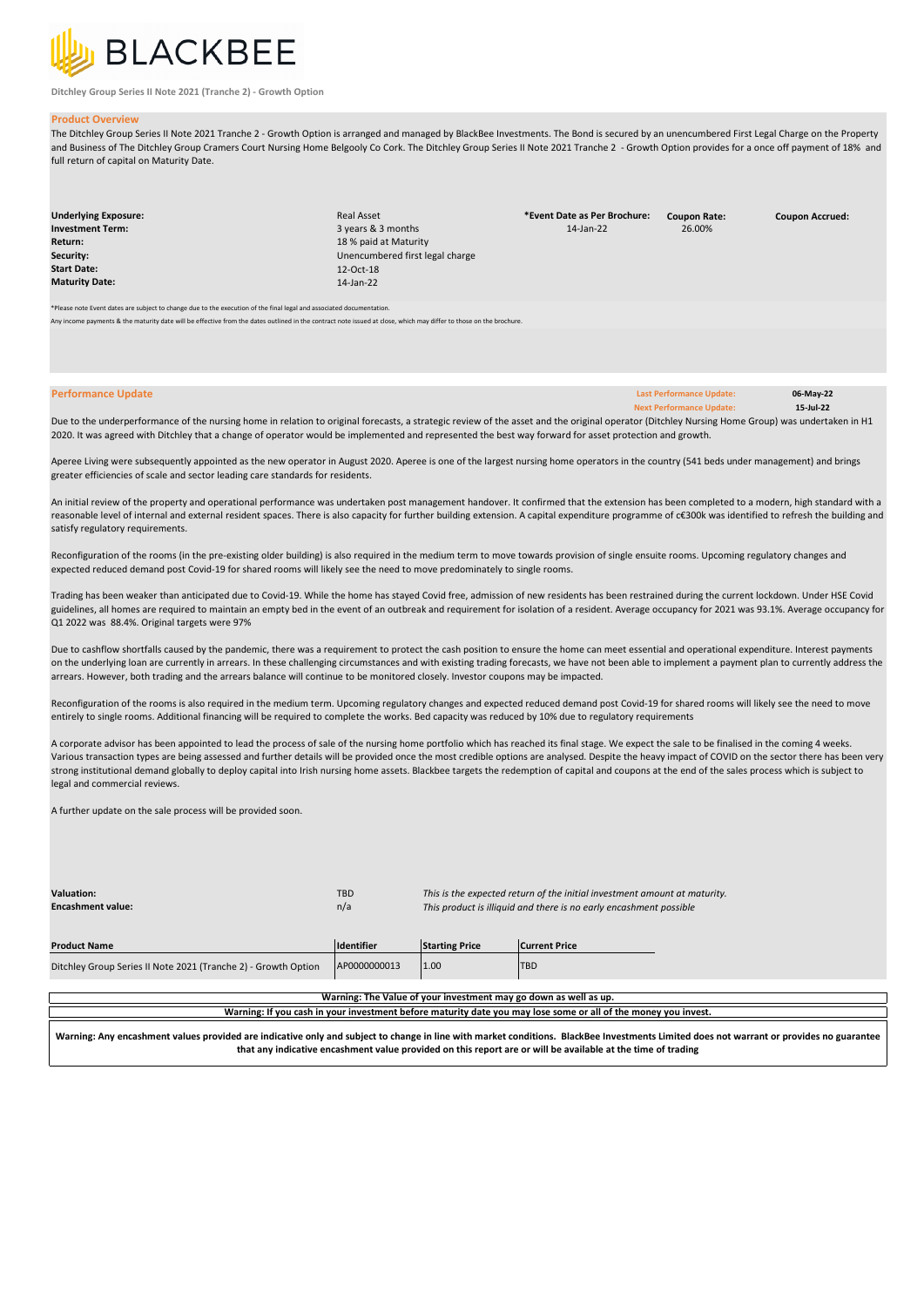

**Ditchley Group (Strathmore) Series 1 Note 2022 Income**

**Product Overview**<br>The Ditchley Group Series 1 Note 2022 - Income Option is arranged and managed by BlackBee Investments. The Bond is secured by an unencumbered First Legal Charge on the property and business of the Ditchley Group Strathmore Nursing Home County Kilkenny. The Ditchley Group Series 1 Note 2022 - Income Option provides for an annual return of 6% after each Event Date paid annually and full return of capital on Maturity Date. There is a 25% participation in Net Proceeds of disposal at Maturity, (Forecast Internal Rate of Return: 7.3%).

| <b>Underlying Exposure:</b><br><b>Investment Term:</b><br>Return:<br>Security: | <b>Real Asset</b><br>5 vears<br>6% coupon paid annually<br>Unencumbered first legal charge | *Event Dates as per brochure:<br>02-Feb-19<br>02-Feb-20<br>02-Feb-21 | <b>Coupon Rate:</b><br>6.00%<br>6.00%<br>6.00% | ИΝ<br>ИN<br>ИŃ | <b>Coupon Paid:</b><br>6.00%<br>6.00%<br>6.00% |
|--------------------------------------------------------------------------------|--------------------------------------------------------------------------------------------|----------------------------------------------------------------------|------------------------------------------------|----------------|------------------------------------------------|
| <b>Start Date:</b>                                                             | 02-Feb-18                                                                                  | 02-Feb-22                                                            | 6.00%                                          |                |                                                |
| <b>Maturity Date:</b>                                                          | 02-Feb-23                                                                                  | 02-Feb-23                                                            | 6.00%                                          |                |                                                |

\*\*Please note Event dates are subject to change due to the execution of the final legal and associated documentation. Any income payments & the maturity date will be effective from the dates outlined in the contract note issued at close, which may differ to those on the brochure.

| <b>Performance Update</b> | <b>Last Performance Update:</b> | 06-May-22 |
|---------------------------|---------------------------------|-----------|
|                           | <b>Next Performance Update:</b> | 15-Jul-22 |

Due to the underperformance of the nursing home in relation to original forecasts, a strategic review of the asset and the original operator (Ditchley Nursing Home Group) was undertaken in H1 2020. It was agreed with Ditchley that a change of operator would be implemented and represented the best way forward for asset protection and growth.

Aperee Living were subsequently appointed as the new operator in August 2020. Aperee is one of the largest nursing home operators in the country (541 beds under management) and brings greater efficiencies of scale and sector leading care standards for residents.

Trading has been weaker due to Covid-19. While the home has stayed Covid free, admission of new residents has been restrained during the current lockdown. Under HSE Covid guidelines, all homes were required to maintain an empty bed in the event of an outbreak and requirement for isolation of a resident. Average occupancy for 2021 was 90.16%. Average occupancy for Q1 2022 was 90.3%. Original targets were 98%

Due to cashflow shortfalls caused by the pandemic, there was a requirement to protect the cash position to ensure the home can meet essential and operational expenditure. Interest payments on the underlying loan are currently in arrears. In these challenging circumstances and with existing trading forecasts, we have not been able to implement a payment plan to currently address the arrears. However, both trading and the arrears balance will continue to be monitored closely. BlackBee and the operator's shared aim is to improve the situation but based on current forecasts investor coupons may be impacted. Monthly interest payments have stopped temporarily and will resume when the nursing home's performance and cash balance reach a sufficient trading level.

An independent property inspection conducted in April has identified additional essential expenditure for the home. A total capital expenditure programme of €575k is required to refurbish the building and satisfy regulatory requirements. Additional financing will be required to complete the works.

A corporate advisor has been appointed to lead the process of sale of the nursing home portfolio which has reached its final stage. We expect the sale to be finalised in the coming 4 weeks. Various transaction types are being assessed and further details will be provided once the most credible options are analysed. Despite the heavy impact of COVID on the sector there has been very strong institutional demand globally to deploy capital into Irish nursing home assets. Blackbee targets the redemption of capital and coupons at the end of the sales process which is subject to legal and commercial reviews.

A further update on the sale process will be provided soon.

| <b>Valuation:</b>                                                                                                                                                                  | <b>TBD</b>   | This is the expected return of the initial investment amount at maturity. |                      |  |  |
|------------------------------------------------------------------------------------------------------------------------------------------------------------------------------------|--------------|---------------------------------------------------------------------------|----------------------|--|--|
| <b>Encashment value:</b>                                                                                                                                                           | n/a          | This product is illiquid and there is no early encashment possible        |                      |  |  |
| <b>Product Name</b>                                                                                                                                                                | Identifier   | <b>Starting Price</b>                                                     | <b>Current Price</b> |  |  |
| Ditchley Group (Strathmore) Series 1 Note 2022 Income                                                                                                                              | XS1732229809 | 1.00                                                                      | <b>TBD</b>           |  |  |
| Warning: The Value of your investment may go down as well as up.<br>Warning: If you cash in your investment before maturity date you may lose some or all of the money you invest. |              |                                                                           |                      |  |  |
|                                                                                                                                                                                    |              |                                                                           |                      |  |  |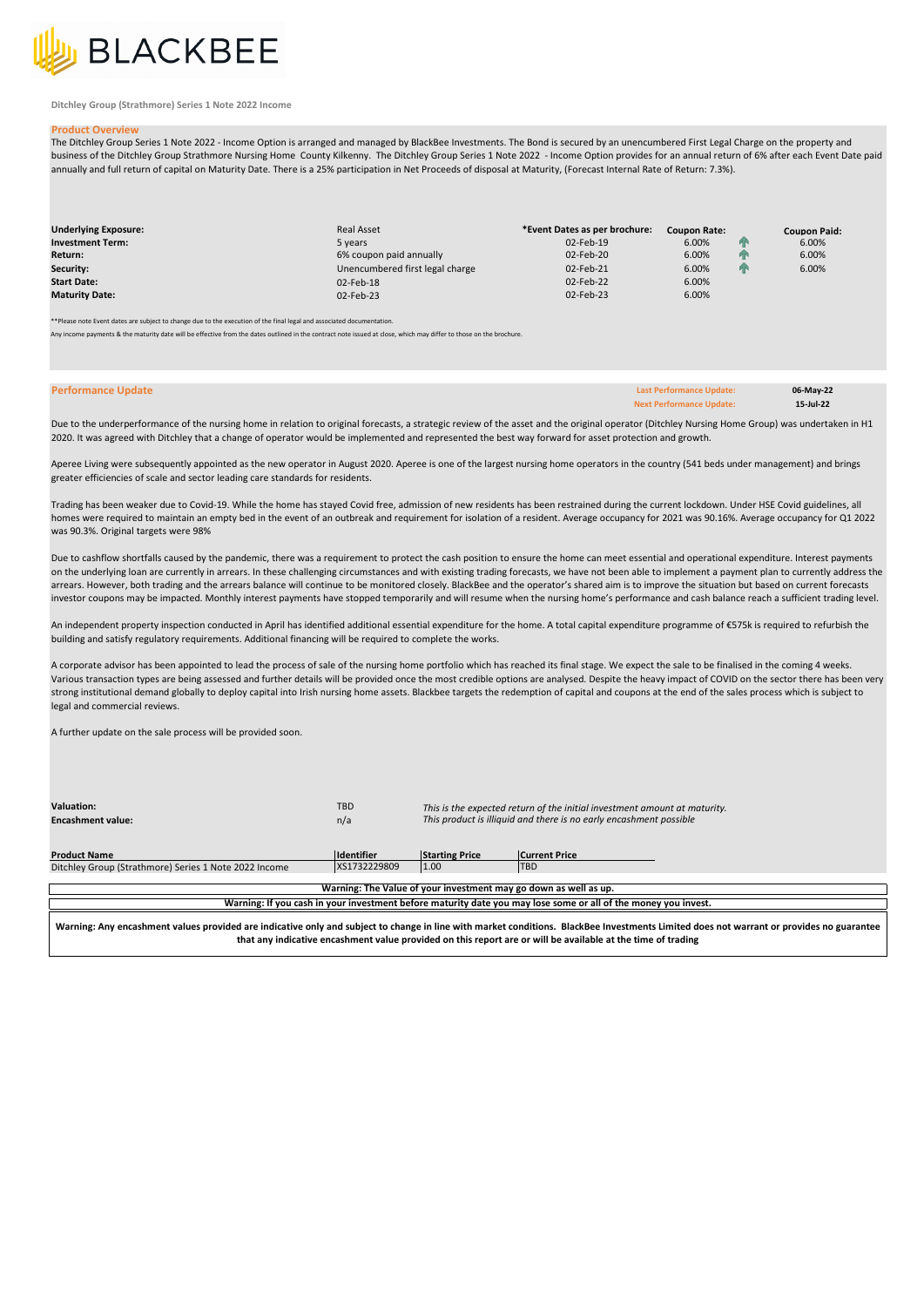

**Ditchley Group (Strathmore) Series 1 Note 2022 Growth**

# **Product Overview**

The Ditchley Group Series 1 Note 2022 - Growth Option is arranged and managed by BlackBee Investments. The Bond is secured by an unencumbered First Legal Charge on the property and business of Ditchley Group Strathmore Nursing Home Co Kilkenny. The Ditchley Group Series 1 Note 2022 - Growth Option provides for a once off payment of 30% (6% accrued annually) and full return of capital on Maturity date. There is a 25% participation in Net proceeds of disposal at Maturity. (Forecast Internal Rate of Return: 6.6%).

| <b>Underlying Exposure:</b><br><b>Investment Term:</b> | <b>Real Asset</b><br>5 years    | *Event Dates as Per Brochure:<br>02-Feb-19 | <b>Coupon Rate:</b><br>6.00% |    | <b>Coupon Accrued:</b><br>6.00% |
|--------------------------------------------------------|---------------------------------|--------------------------------------------|------------------------------|----|---------------------------------|
| Return:                                                | 6% coupon accrued annually      | 02-Feb-20                                  | 6.00%                        | ИŃ | 6.00%                           |
| Security:                                              | Unencumbered First Legal Charge | 02-Feb-21                                  | 6.00%                        |    | 6.00%                           |
| <b>Start Date:</b>                                     | 02-Feb-18                       | 02-Feb-22                                  | 6.00%                        |    |                                 |
| <b>Maturity Date:</b>                                  | 02-Feb-23                       | 02-Feb-23                                  | 6.00%                        |    |                                 |

thease the Event dates are subject to change due to the execution of the final legal and associated documentation.

Ants & the maturity date will be effective from the dates outlined in the contract note issued at close, which may differ to those on the brochure.

| <b>Performance Update</b> | <b>Last Performance Update:</b> | 06-May-22 |
|---------------------------|---------------------------------|-----------|
|                           | <b>Next Performance Update:</b> | 15-Jul-22 |

Due to the underperformance of the nursing home in relation to original forecasts, a strategic review of the asset and the original operator (Ditchley Nursing Home Group) was undertaken in H1 2020. It was agreed with Ditchley that a change of operator would be implemented and represented the best way forward for asset protection and growth.

Aperee Living were subsequently appointed as the new operator in August 2020. Aperee is one of the largest nursing home operators in the country (541 beds under management) and brings greater efficiencies of scale and sector leading care standards for residents.

Trading has been weaker due to Covid-19. While the home has stayed Covid free, admission of new residents has been restrained during the current lockdown. Under HSE Covid guidelines, all homes were required to maintain an empty bed in the event of an outbreak and requirement for isolation of a resident. Average occupancy for 2021 was 90.16%. Average occupancy for Q1 2022 was 90.3%. Original targets were 98%

Due to cashflow shortfalls caused by the pandemic, there was a requirement to protect the cash position to ensure the home can meet essential and operational expenditure. Interest payments on the underlying loan are currently in arrears. In these challenging circumstances and with existing trading forecasts, we have not been able to implement a payment plan to currently address the arrears. However, both trading and the arrears balance will continue to be monitored closely. BlackBee and the operator's shared aim is to improve the situation but based on current forecasts investor coupons may be impacted. Monthly interest payments have stopped temporarily and will resume when the nursing home's performance and cash balance reach a sufficient trading level.

An independent property inspection conducted in April has identified additional essential expenditure for the home. A total capital expenditure programme of €575k is required to refurbish the building and satisfy regulatory requirements. Additional financing will be required to complete the works.

A corporate advisor has been appointed to lead the process of sale of the nursing home portfolio which has reached its final stage. We expect the sale to be finalised in the coming 4 weeks. Various transaction types are being assessed and further details will be provided once the most credible options are analysed. Despite the heavy impact of COVID on the sector there has been very strong institutional demand globally to deploy capital into Irish nursing home assets. Blackbee targets the redemption of capital and coupons at the end of the sales process which is subject to legal and commercial reviews.

A further update on the sale process will be provided soon.

| <b>Valuation:</b><br><b>Encashment value:</b>                                | <b>TBD</b><br>n/a                 |                               | This is the expected return of the initial investment amount at maturity.<br>This product is illiquid and there is no early encashment possible                                    |  |
|------------------------------------------------------------------------------|-----------------------------------|-------------------------------|------------------------------------------------------------------------------------------------------------------------------------------------------------------------------------|--|
| <b>Product Name</b><br>Ditchley Group (Strathmore) Series 1 Note 2022 Growth | <b>Identifier</b><br>XS1732231615 | <b>Starting Price</b><br>1.00 | <b>Current Price</b><br><b>TBD</b>                                                                                                                                                 |  |
|                                                                              |                                   |                               | Warning: The Value of your investment may go down as well as up.<br>Warning: If you cash in your investment before maturity date you may lose some or all of the money you invest. |  |
|                                                                              |                                   |                               |                                                                                                                                                                                    |  |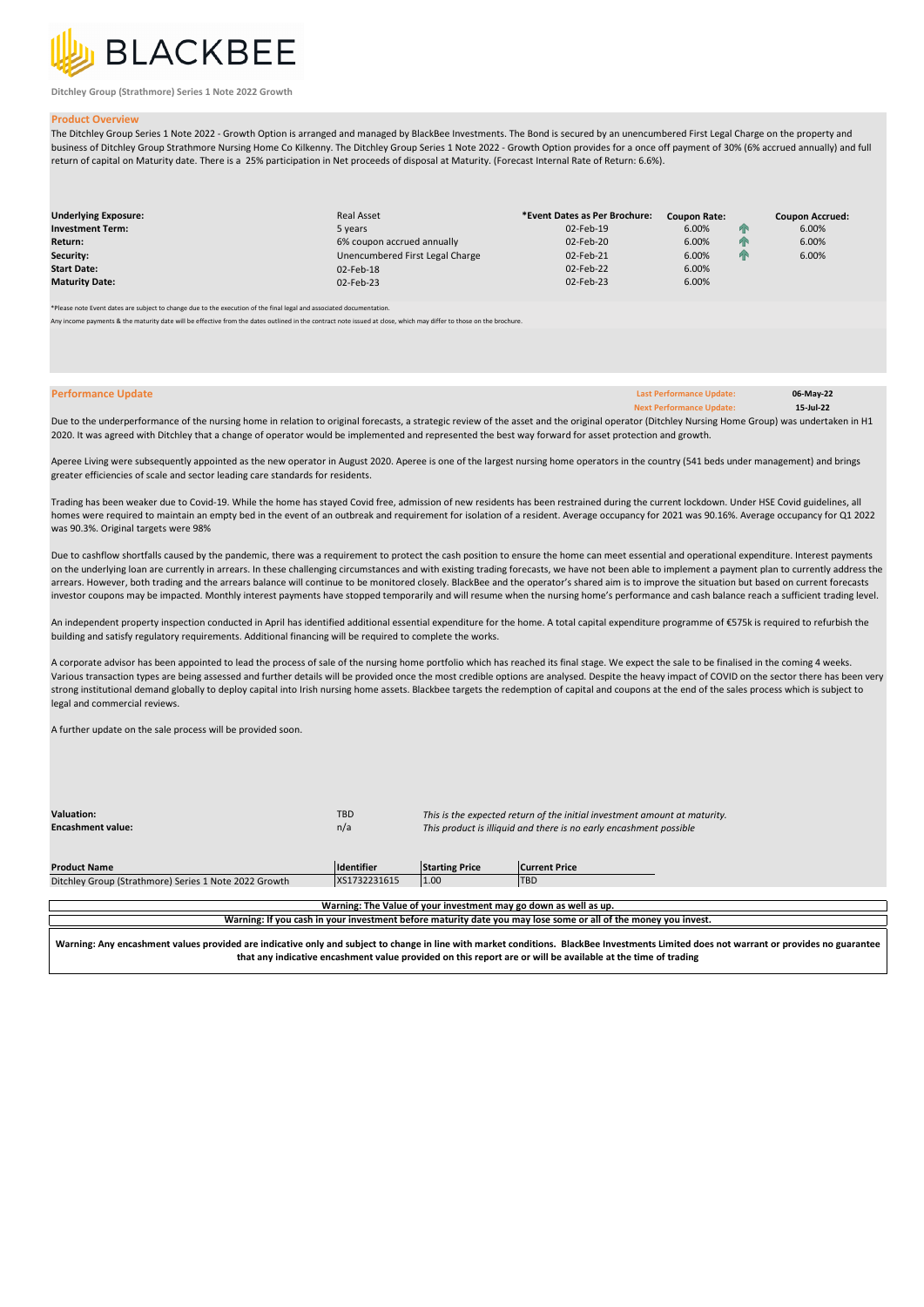

**Ditchley Group Note (Conna Unsecured) 2022**

# **Product Overview**

The Ditchley Group Note 2022 is arranged and managed by BlackBee Investments. The Ditchley Group Note 2022 is an unsecured note which pays a coupon in years 2-4 and provides for participation in the appreciation of the share in the Underlying Asset at Maturity. In years 2-4 investors receive a 5%p.a. coupon. At Maturity investors participate in the capital appreciation of the Underlying Asset. Investors should understand that in the event that the Underlying Asset falls in value, their capital is at risk.

| <b>Underlying Exposure:</b><br><b>Real Asset</b><br>4 years & 9 months<br><b>Investment Term:</b><br>5% coupon paid annually years 2-4<br>Return:<br>Security:<br>Unsecured<br><b>Start Date:</b><br>02-Feb-18<br><b>Maturity Date:</b><br>01-Nov-22 | *Event Dates as Per Brochure:<br>01-Nov-19<br>02-Nov-20<br>01-Nov-21<br>01-Nov-22 | <b>Coupon Rate:</b><br>5.00%<br>5.00%<br>5.00%<br>5.00% | ИN<br>ИN | <b>Coupon Paid:</b><br>5.00%<br>5.00% |
|------------------------------------------------------------------------------------------------------------------------------------------------------------------------------------------------------------------------------------------------------|-----------------------------------------------------------------------------------|---------------------------------------------------------|----------|---------------------------------------|
|------------------------------------------------------------------------------------------------------------------------------------------------------------------------------------------------------------------------------------------------------|-----------------------------------------------------------------------------------|---------------------------------------------------------|----------|---------------------------------------|

**Participation Return:**

\*Please note Event dates are subject to change due to the execution of the final legal and associated documentation.

Any income payments & the maturity date will be effective from the dates outlined in the contract note issued at close, which may differ to those on the brochure.

| <b>Performance Update</b>                                                                                       |  |  |  |  |  |  | <b>Last Performance Update:</b> | 06-May-22 |
|-----------------------------------------------------------------------------------------------------------------|--|--|--|--|--|--|---------------------------------|-----------|
|                                                                                                                 |  |  |  |  |  |  | Next Performance Update:        | 15-Jul-22 |
| the contract of the contract of the contract of the contract of the contract of the contract of the contract of |  |  |  |  |  |  |                                 |           |

Due to the underperformance of the nursing home in relation to original forecasts, a strategic review of the asset and the original operator (Ditchley Nursing Home Group) was undertaken in H1 2020. It was agreed with Ditchley that a change of operator would be implemented and represented the best way forward for asset protection and growth.

Aperee Living were subsequently appointed as the new operator in August 2020. Aperee is one of the largest nursing home operators in the country (541 beds under management) and brings greater efficiencies of scale and sector leading care standards for residents.

Covid has impacted on the financial performance of the home since Q4 2020. A Covid outbreak significantly impacts on occupancy as restrictions are implemented on intake of new residents. An outbreak occurs when 2 or more residents / staff test positive and is declared over 28 days after last positive test. The nursing home had an outbreak occurrence in December 2020 and in 2021. Average occupancy for 2021 was 79.6%. Average occupancy for Q1 2022 was 80.5%. Original targets were 98.5%

Due to cashflow shortfalls caused by the pandemic, there was a requirement to protect the cash position to ensure the home can meet essential and operational expenditure. In May 2021, BlackBee provided short term financing of €70,000 to meet these essential expenditures. In these challenging circumstances and with existing trading forecasts, we have not been able to implement a payment plan to currently address the arrears. However, both trading and the arrears balance will continue to be monitored closely. BlackBee and the operator's shared aim is to improve the situation, however, due to weaker trading, interest payments have fallen into arrears which will impact investor coupons.

An independent property inspection conducted in April has identified additional essential expenditure for the home. A total capital expenditure programme of €485k is required to refurbish the building and satisfy regulatory requirements. Additional financing will be required to complete the works.

Reconfiguration of the rooms is also required in the medium term to move towards provision of single ensuite rooms. Upcoming regulatory changes and expected reduced demand post Covid-19 for shared rooms will likely see the need to move entirely to single rooms. Additional financing will be required to complete the works. Bed capacity was reduced by 6% due to regulatory requirements

A corporate advisor has been appointed to lead the process of sale of the nursing home portfolio which has reached its final stage. We expect the sale to be finalised in the coming 4 weeks. Various transaction types are being assessed and further details will be provided once the most credible options are analysed. Despite the heavy impact of COVID on the sector there has been very strong institutional demand globally to deploy capital into Irish nursing home assets. Blackbee targets the redemption of capital and coupons at the end of the sales process which is subject to legal and commercial reviews.

A further update on the sale process will be provided soon.

| <b>Valuation:</b><br>Encashment value:     | <b>TBD</b><br>n/a |                       | This is the expected return of the initial investment amount at maturity.<br>This product is illiquid and there is no early encashment possible                                                                                                                                                          |
|--------------------------------------------|-------------------|-----------------------|----------------------------------------------------------------------------------------------------------------------------------------------------------------------------------------------------------------------------------------------------------------------------------------------------------|
| <b>Product Name</b>                        | Identifier        | <b>Starting Price</b> | <b>Current Price</b>                                                                                                                                                                                                                                                                                     |
| Ditchley Group Note (Conna Unsecured) 2022 | AP0000000008      | 1.00                  | <b>TBD</b>                                                                                                                                                                                                                                                                                               |
|                                            |                   |                       |                                                                                                                                                                                                                                                                                                          |
|                                            |                   |                       | Warning: The Value of your investment may go down as well as up.                                                                                                                                                                                                                                         |
|                                            |                   |                       | Warning: If you cash in your investment before maturity date you may lose some or all of the money you invest.                                                                                                                                                                                           |
|                                            |                   |                       | Warning: Any encashment values provided are indicative only and subject to change in line with market conditions. BlackBee Investments Limited does not warrant or provides no guarantee<br>that any indicative encashment value provided on this report are or will be available at the time of trading |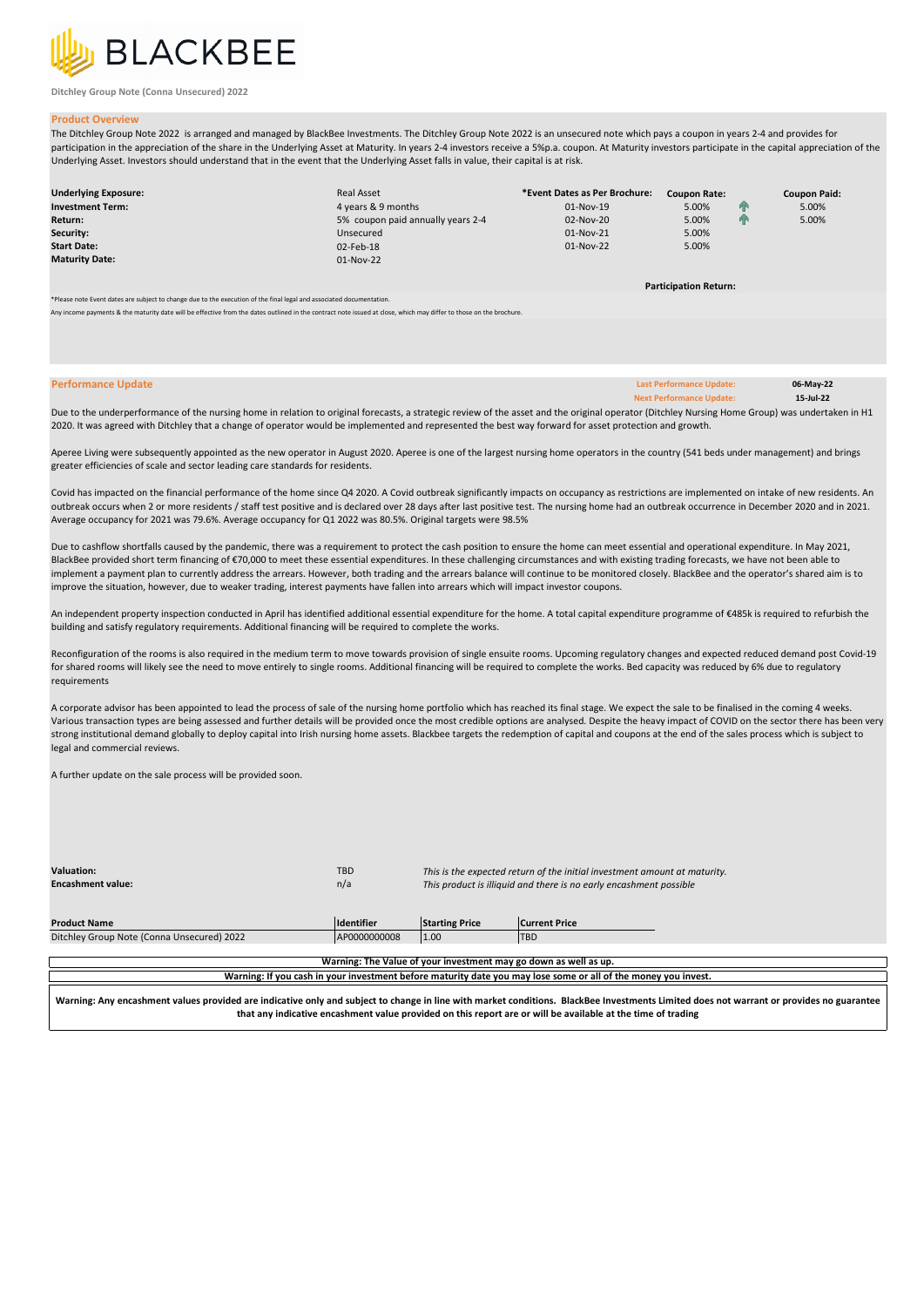

**Ditchley Group Series III Millrace Note 2021 - Income Option**

**Product Overview**<br>The Ditchley Group Series III Millrace Note 2021 - Income Option is arranged and managed by BlackBee Investments. The Bond is secured by an unencumbered First Legal Charge on the Property and Business of The Ditchley Group Millrace Nursing Home Ballinasloe Galway. The Ditchley Group Series III Millrace Note 2021 - Income Option provides for an annual return of 5.25% after each Event Date paid annually and full return of capital on Maturity Date.

| <b>Underlying Exposure:</b><br><b>Investment Term:</b><br>Return:<br>Security:<br><b>Start Date:</b><br><b>Maturity Date:</b> | Real Asset<br>3 years<br>5.25% coupon paid annually in arrears<br>First legal charge<br>17-Sep-18<br>17-Sep-21 | *Event Dates as per brochure:<br>17-Sep-19<br>17-Sep-20<br>17-Sep-21 | <b>Coupon Rate:</b><br>5.25%<br>5.25%<br>5.25% |  | <b>Coupon Paid:</b><br>5.25%<br>5.25% |
|-------------------------------------------------------------------------------------------------------------------------------|----------------------------------------------------------------------------------------------------------------|----------------------------------------------------------------------|------------------------------------------------|--|---------------------------------------|
|-------------------------------------------------------------------------------------------------------------------------------|----------------------------------------------------------------------------------------------------------------|----------------------------------------------------------------------|------------------------------------------------|--|---------------------------------------|

\*\*Please note Event dates are subject to change due to the execution of the final legal and associated documentation. Any income payments & the maturity date will be effective from the dates outlined in the contract note issued at close, which may differ to those on the brochure.

| <b>Performance Update</b> | <b>Last Performance Update:</b> | 06-May-22 |
|---------------------------|---------------------------------|-----------|
|                           | <b>Next Performance Update:</b> | 15-Jul-22 |

Due to the underperformance of the nursing home in relation to original forecasts, a strategic review of the asset and the original operator (Ditchley Nursing Home Group) was undertaken in H1 2020. It was agreed with Ditchley that a change of operator would be implemented and represented the best way forward for asset protection and growth.

Aperee Living were subsequently appointed as the new operator in August 2020. Aperee is one of the largest nursing home operators in the country (541 beds under management) and brings greater efficiencies of scale and sector leading care standards for residents.

An initial review of the property and operational performance was undertaken post management handover. It confirmed that the property is a modern, high-quality asset with a reasonable level of internal resident spaces. There was found to be limited capacity for building extensions or enhancing external resident spaces. A capital expenditure programme of c€350k was identified to refresh the building and satisfy regulatory requirements.

Covid has impacted on the financial performance of the home. A Covid outbreak significantly impacts occupancy as restrictions are implemented on intake of new residents. An outbreak occurs when 2 or more residents / staff test positive and is declared over 28 days after last positive test. Average occupancy for 2021 was 81.3%. Average occupancy for Q1 2022 was 82.5%. Original targets were 96%

Due to cashflow shortfalls caused by the pandemic, there was a requirement to protect the cash position to ensure the home can meet essential and operational expenditure. In May, BlackBee provided short term financing of €70,000 to meet these essential expenditures. In these challenging circumstances and with existing trading forecasts, we have not been able to implement a payment plan to currently address the arrears. However, both trading and the arrears balance will continue to be monitored closely. BlackBee and the operator's shared aim is to improve the situation but based on current forecasts investor coupons may be impacted. However, due to weaker trading, interest payments have fallen into arrears which will impact investor coupons.

An independent property inspection conducted in April has identified additional essential expenditure for the home. A total capital expenditure programme of €520k is required to refurbish the building and satisfy regulatory requirements. Additional financing will be required to complete the works.

Reconfiguration of the rooms is also required in the medium term to move towards provision of single ensuite rooms. Upcoming regulatory changes and expected reduced demand post Covid-19 for shared rooms will likely see the need to move entirely to single rooms. Additional financing will be required to complete the works. Bed capacity was reduced by 6.6% due to regulatory requirements

A corporate advisor has been appointed to lead the process of sale of the nursing home portfolio which has reached its final stage. We expect the sale to be finalised in the coming 4 weeks. Various transaction types are being assessed and further details will be provided once the most credible options are analysed. Despite the heavy impact of COVID on the sector there has been very strong institutional demand globally to deploy capital into Irish nursing home assets. Blackbee targets the redemption of capital and coupons at the end of the sales process which is subject to legal and commercial reviews.

A further update on the sale process will be provided soon.

| <b>Valuation:</b>                                            | $\Rightarrow$ 100% |                       | This is the expected return of the initial investment amount at maturity.                                      |
|--------------------------------------------------------------|--------------------|-----------------------|----------------------------------------------------------------------------------------------------------------|
| <b>Encashment value:</b>                                     | n/a                |                       | This product is illiquid and there is no early encashment possible                                             |
| <b>Product Name</b>                                          | <b>Identifier</b>  | <b>Starting Price</b> | <b>Current Price</b>                                                                                           |
| Ditchley Group Series III Millrace Note 2021 - Income Option | XS1857754532       | 1.00                  | 1.00                                                                                                           |
|                                                              |                    |                       | Warning: The Value of your investment may go down as well as up.                                               |
|                                                              |                    |                       | Warning: If you cash in your investment before maturity date you may lose some or all of the money you invest. |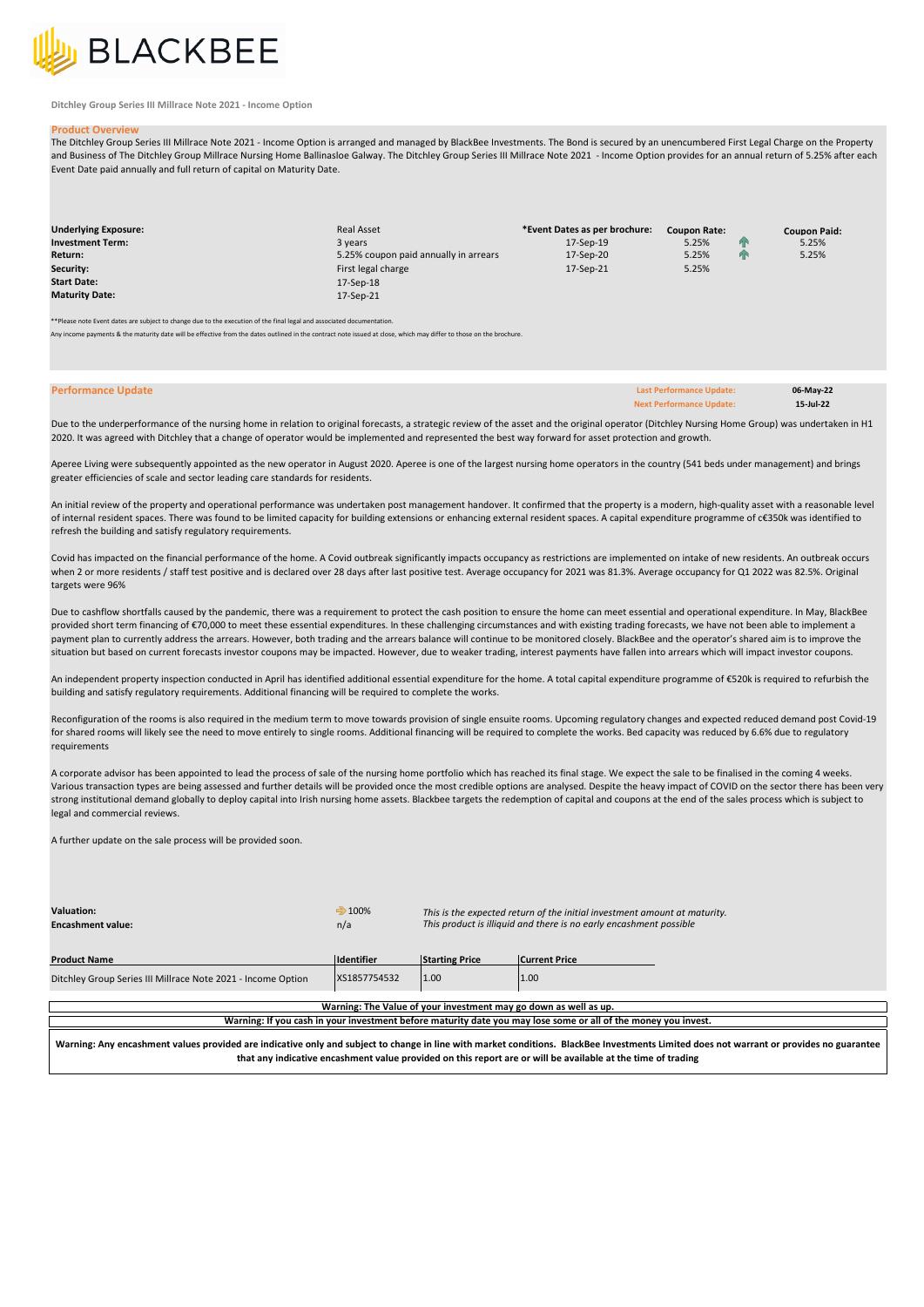

**Ditchley Group Series III Millrace Note 2021 - Growth Option**

# **Product Overview**

The Ditchley Group Series III Millrace Note 2021- Growth Option is arranged and managed by BlackBee Investments. The Bond is secured by an unencumbered First Legal Charge on the Property and Business of The Ditchley Group Millrace Nursing Home Ballinasloe Co Galway. The Ditchley Group Series III Millrace Note 2021 - Growth Option provides for a once off payment of 15.75%, (5.25% accrued annually), and full return of capital on Maturity Date.

| <b>Underlying Exposure:</b><br><b>Investment Term:</b><br>Return: | Real Asset<br>3 years<br>15.75% paid at maturity | *Event Dates as Per Brochure:<br>17-Sep-19<br>17-Sep-20 | <b>Coupon Rate:</b><br>5.25%<br>5.25% | им<br>ИΝ | <b>Coupon Accrued:</b><br>5.25%<br>5.25% |
|-------------------------------------------------------------------|--------------------------------------------------|---------------------------------------------------------|---------------------------------------|----------|------------------------------------------|
| Security:                                                         | First Legal Charge                               | 17-Sep-21                                               | 5.25%                                 |          |                                          |
| <b>Start Date:</b><br><b>Maturity Date:</b>                       | 17-Sep-18<br>17-Sep-21                           |                                                         |                                       |          |                                          |

note Event dates are subject to change due to the execution of the final legal and associated documentation.

ants & the maturity date will be effective from the dates outlined in the contract note issued at close, which may differ to those on the broch

| <b>Performance Update</b> | <b>Last Performance Update:</b> | 06-May-22 |
|---------------------------|---------------------------------|-----------|
|                           | <b>Next Performance Update:</b> | 15-Jul-22 |

Due to the underperformance of the nursing home in relation to original forecasts, a strategic review of the asset and the original operator (Ditchley Nursing Home Group) was undertaken in H1 2020. It was agreed with Ditchley that a change of operator would be implemented and represented the best way forward for asset protection and growth.

Aperee Living were subsequently appointed as the new operator in August 2020. Aperee is one of the largest nursing home operators in the country (541 beds under management) and brings greater efficiencies of scale and sector leading care standards for residents.

An initial review of the property and operational performance was undertaken post management handover. It confirmed that the property is a modern, high-quality asset with a reasonable level of internal resident spaces. There was found to be limited capacity for building extensions or enhancing external resident spaces. A capital expenditure programme of c€350k was identified to refresh the building and satisfy regulatory requirements.

Covid has impacted on the financial performance of the home. A Covid outbreak significantly impacts occupancy as restrictions are implemented on intake of new residents. An outbreak occurs when 2 or more residents / staff test positive and is declared over 28 days after last positive test. Average occupancy for 2021 was 81.3%. Average occupancy for Q1 2022 was 82.5%. Original targets were 96%

Due to cashflow shortfalls caused by the pandemic, there was a requirement to protect the cash position to ensure the home can meet essential and operational expenditure. In May, BlackBee provided short term financing of €70,000 to meet these essential expenditures. In these challenging circumstances and with existing trading forecasts, we have not been able to implement a payment plan to currently address the arrears. However, both trading and the arrears balance will continue to be monitored closely. BlackBee and the operator's shared aim is to improve the situation but based on current forecasts investor coupons may be impacted. However, due to weaker trading, interest payments have fallen into arrears which will impact investor coupons.

An independent property inspection conducted in April has identified additional essential expenditure for the home. A total capital expenditure programme of  $\epsilon$ 520k is required to refurbish the building and satisfy regulatory requirements. Additional financing will be required to complete the works.

Reconfiguration of the rooms is also required in the medium term to move towards provision of single ensuite rooms. Upcoming regulatory changes and expected reduced demand post Covid-19 for shared rooms will likely see the need to move entirely to single rooms. Additional financing will be required to complete the works. Bed capacity was reduced by 6.6% due to regulatory requirements

A corporate advisor has been appointed to lead the process of sale of the nursing home portfolio which has reached its final stage. We expect the sale to be finalised in the coming 4 weeks. Various transaction types are being assessed and further details will be provided once the most credible options are analysed. Despite the heavy impact of COVID on the sector there has been very strong institutional demand globally to deploy capital into Irish nursing home assets. Blackbee targets the redemption of capital and coupons at the end of the sales process which is subject to legal and commercial reviews.

A further update on the sale process will be provided soon.

| Valuation:               | 100% | This is the expected return of the initial investment amount at maturity. |
|--------------------------|------|---------------------------------------------------------------------------|
| <b>Encashment value:</b> | n/a  | This product is illiquid and there is no early encashment possible        |
|                          |      |                                                                           |

| <b>Product Name</b>                                          | Identifier   | <b>Starting Price</b> | <b>Current Price</b> |
|--------------------------------------------------------------|--------------|-----------------------|----------------------|
| Ditchley Group Series III Millrace Note 2021 - Growth Option | XS1857754292 | 1.00                  | 1.00                 |
|                                                              |              |                       |                      |

| Warning: The Value of your investment may go down as well as up.                                                                                                                         |
|------------------------------------------------------------------------------------------------------------------------------------------------------------------------------------------|
| Warning: If you cash in your investment before maturity date you may lose some or all of the money you invest.                                                                           |
| Warning: Any encashment values provided are indicative only and subject to change in line with market conditions. BlackBee Investments Limited does not warrant or provides no guarantee |
| that any indicative encashment value provided on this report are or will be available at the time of trading                                                                             |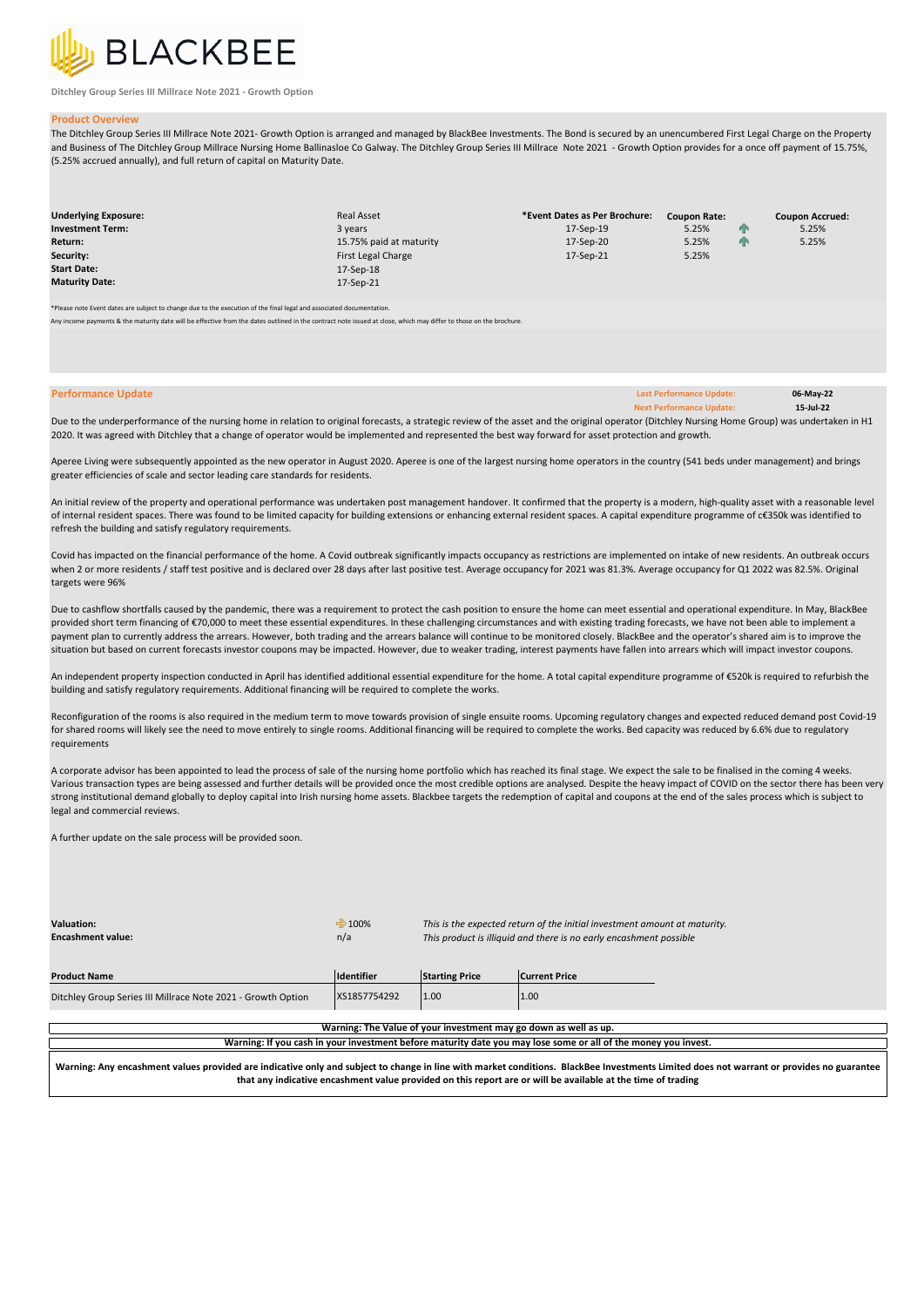

**Ditchley Group Series IV Millrace Note 2021 - Income Option**

**Product Overview**<br>The Ditchley Group Series IV Millrace Note 2021 - Income Option is arranged and managed by BlackBee Investments. The Ditchley Group Series IV Millrace Note 2021 - Income Option is an unsecured note which pays a 5% annual coupon and provides for participation in the appreciation of the share in the Underlying Asset at Maturity. Investors should understand that in the event that the Underlying Asset falls in value, their capital is at risk.

| <b>Underlying Exposure:</b><br>Real Asset<br><b>Investment Term:</b><br>3 years<br>Return:<br>Security:<br>Unsecured<br><b>Start Date:</b><br>28-Sep-18<br><b>Maturity Date:</b><br>20-Sep-21 | *Event Dates as per brochure:<br>20-Sep-19<br>21-Sep-20<br>5% coupon paid annually in arrears<br>20-Sep-21 | <b>Coupon Rate:</b><br>5.00%<br>5.00%<br>5.00% | им<br>им | <b>Coupon Paid:</b><br>5.00%<br>5.00% |
|-----------------------------------------------------------------------------------------------------------------------------------------------------------------------------------------------|------------------------------------------------------------------------------------------------------------|------------------------------------------------|----------|---------------------------------------|
|-----------------------------------------------------------------------------------------------------------------------------------------------------------------------------------------------|------------------------------------------------------------------------------------------------------------|------------------------------------------------|----------|---------------------------------------|

\*\*Please note Event dates are subject to change due to the execution of the final legal and associated documentation. **Participation Return: Participation Return:** Any income payments & the maturity date will be effective from the dates outlined in the contract note issued at close, which may differ to those on the brochure.

**Next Performance Update:** 

**Performance Update Last Performance Update: 06-May-22**

Due to the underperformance of the nursing home in relation to original forecasts, a strategic review of the asset and the original operator (Ditchley Nursing Home Group) was undertaken in H1 2020. It was agreed with Ditchley that a change of operator would be implemented and represented the best way forward for asset protection and growth.

Aperee Living were subsequently appointed as the new operator in August 2020. Aperee is one of the largest nursing home operators in the country (541 beds under management) and brings greater efficiencies of scale and sector leading care standards for residents.

Covid has impacted on the financial performance of the home. A Covid outbreak significantly impacts occupancy as restrictions are implemented on intake of new residents. An outbreak occurs when 2 or more residents / staff test positive and is declared over 28 days after last positive test. Average occupancy for 2021 was 81.3%. Average occupancy for Q1 2022 was 82.5%. Original targets were 96%.

Due to cashflow shortfalls caused by the pandemic, there was a requirement to protect the cash position to ensure the home can meet essential and operational expenditure. In May, BlackBee provided short term financing of €70,000 to meet these essential expenditures. In these challenging circumstances and with existing trading forecasts, we have not been able to implement a payment plan to currently address the arrears. However, both trading and the arrears balance will continue to be monitored closely. BlackBee and the operator's shared aim is to improve the situation but based on current forecasts investor coupons may be impacted.

An independent property inspection conducted in April has identified additional essential expenditure for the home. A total capital expenditure programme of €520k is required to refurbish the building and satisfy regulatory requirements. Additional financing will be required to complete the works.

Reconfiguration of the rooms is also required in the medium term to move towards provision of single ensuite rooms. Upcoming regulatory changes and expected reduced demand post Covid-19 for shared rooms will likely see the need to move entirely to single rooms. Additional financing will be required to complete the works. Bed capacity was reduced by 6.6% due to regulatory requirements.

A corporate advisor has been appointed to lead the process of sale of the nursing home portfolio which has reached its final stage. We expect the sale to be finalised in the coming 4 weeks. Various transaction types are being assessed and further details will be provided once the most credible options are analysed. Despite the heavy impact of COVID on the sector there has been very strong institutional demand globally to deploy capital into Irish nursing home assets. Blackbee targets the redemption of capital and coupons at the end of the sales process which is subject to legal and commercial reviews.

A further update on the sale process will be provided soon.

| <b>Valuation:</b>                                                                                                                                                                  | <b>TBD</b>   | This is the expected return of the initial investment amount at maturity. |                      |  |  |  |  |  |
|------------------------------------------------------------------------------------------------------------------------------------------------------------------------------------|--------------|---------------------------------------------------------------------------|----------------------|--|--|--|--|--|
| <b>Encashment value:</b>                                                                                                                                                           | n/a          | This product is illiquid and there is no early encashment possible        |                      |  |  |  |  |  |
| <b>Product Name</b>                                                                                                                                                                | Identifier   | <b>Starting Price</b>                                                     | <b>Current Price</b> |  |  |  |  |  |
| Ditchley Group Series IV Millrace Note 2021 - Income Option                                                                                                                        | AP0000000005 | 1.00                                                                      | <b>TBD</b>           |  |  |  |  |  |
| Warning: The Value of your investment may go down as well as up.<br>Warning: If you cash in your investment before maturity date you may lose some or all of the money you invest. |              |                                                                           |                      |  |  |  |  |  |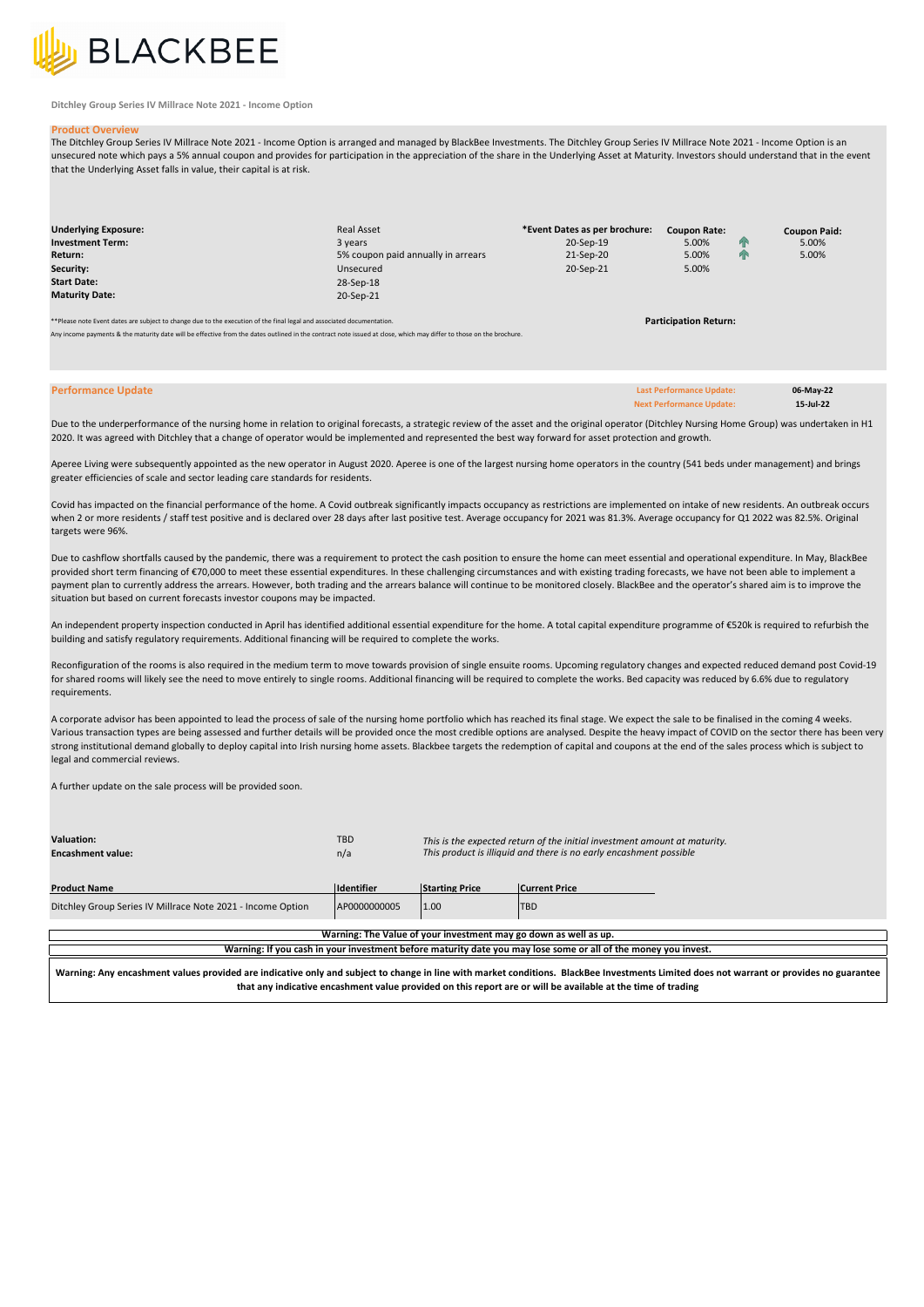

**Ditchley Group Series IV Millrace Note 2021 - Growth Option**

# **Product Overview**

The Ditchley Group Series IV Millrace Note 2021 - Growth Option is arranged and managed by BlackBee Investments. The Ditchley Group Series IV Millrace Note 2021 -Growth Option is an unsecured note which pays a 5% annual coupon and provides for participation in the appreciation of the share in the Underlying Asset at Maturity. Investors should understand that in the event that the Underlying Asset falls in value, their capital is at risk.

| <b>Underlying Exposure:</b><br><b>Investment Term:</b> | <b>Real Asset</b><br>3 years | *Event Dates as Per Brochure:<br>20-Sep-19 | <b>Coupon Rate:</b><br>5.00% | ИΝ | <b>Coupon Accrued:</b><br>5.00% |  |  |
|--------------------------------------------------------|------------------------------|--------------------------------------------|------------------------------|----|---------------------------------|--|--|
| Return:                                                | 15% paid at maturity         | 21-Sep-20                                  | 5.00%                        | ИΝ | 5.00%                           |  |  |
| Security:                                              | Unsecured                    | 20-Sep-21                                  | 5.00%                        |    |                                 |  |  |
| <b>Start Date:</b>                                     | 28-Sep-18                    |                                            |                              |    |                                 |  |  |
| <b>Maturity Date:</b>                                  | 20-Sep-21                    |                                            |                              |    |                                 |  |  |
|                                                        |                              | <b>Particination Return:</b>               |                              |    |                                 |  |  |

.<br>Please the formulates are subject to change due to the execution of the final legal and associated documentati

ants & the maturity date will be effective from the dates outlined in the contract note issued at close, which may differ to those on the broch

| <b>Performance Update</b> | <b>Last Performance Update:</b> | 06-May-22 |
|---------------------------|---------------------------------|-----------|
|                           | <b>Next Performance Update:</b> | 15-Jul-22 |

Due to the underperformance of the nursing home in relation to original forecasts, a strategic review of the asset and the original operator (Ditchley Nursing Home Group) was undertaken in H1 2020. It was agreed with Ditchley that a change of operator would be implemented and represented the best way forward for asset protection and growth.

Aperee Living were subsequently appointed as the new operator in August 2020. Aperee is one of the largest nursing home operators in the country (541 beds under management) and brings greater efficiencies of scale and sector leading care standards for residents.

Covid has impacted on the financial performance of the home. A Covid outbreak significantly impacts occupancy as restrictions are implemented on intake of new residents. An outbreak occurs when 2 or more residents / staff test positive and is declared over 28 days after last positive test. Average occupancy for 2021 was 81.3%. Average occupancy for Q1 2022 was 82.5%. Original targets were 96%.

Due to cashflow shortfalls caused by the pandemic, there was a requirement to protect the cash position to ensure the home can meet essential and operational expenditure. In May, BlackBee provided short term financing of €70,000 to meet these essential expenditures. In these challenging circumstances and with existing trading forecasts, we have not been able to implement a payment plan to currently address the arrears. However, both trading and the arrears balance will continue to be monitored closely. BlackBee and the operator's shared aim is to improve the situation but based on current forecasts investor coupons may be impacted.

An independent property inspection conducted in April has identified additional essential expenditure for the home. A total capital expenditure programme of €520k is required to refurbish the building and satisfy regulatory requirements. Additional financing will be required to complete the works.

Reconfiguration of the rooms is also required in the medium term to move towards provision of single ensuite rooms. Upcoming regulatory changes and expected reduced demand post Covid-19 for shared rooms will likely see the need to move entirely to single rooms. Additional financing will be required to complete the works. Bed capacity was reduced by 6.6% due to regulatory requirements.

A corporate advisor has been appointed to lead the process of sale of the nursing home portfolio which has reached its final stage. We expect the sale to be finalised in the coming 4 weeks. Various transaction types are being assessed and further details will be provided once the most credible options are analysed. Despite the heavy impact of COVID on the sector there has been very strong institutional demand globally to deploy capital into Irish nursing home assets. Blackbee targets the redemption of capital and coupons at the end of the sales process which is subject to legal and commercial reviews.

A further update on the sale process will be provided soon.

| <b>Valuation:</b><br><b>Encashment value:</b>               | <b>TBD</b><br>n/a |                       | This is the expected return of the initial investment amount at maturity.<br>This product is illiquid and there is no early encashment possible |  |
|-------------------------------------------------------------|-------------------|-----------------------|-------------------------------------------------------------------------------------------------------------------------------------------------|--|
| <b>Product Name</b>                                         | Identifier        | <b>Starting Price</b> | <b>Current Price</b>                                                                                                                            |  |
| Ditchley Group Series IV Millrace Note 2021 - Growth Option | AP0000000006      | 1.00                  | <b>TBD</b>                                                                                                                                      |  |
|                                                             |                   |                       |                                                                                                                                                 |  |

| Warning:<br>` well as up.<br>Value<br>ot vour<br>$\sim$ $\mathbf{m}$ .<br>: mav go<br>r investment<br>ιaο<br>rne<br>-93                                                                      |  |
|----------------------------------------------------------------------------------------------------------------------------------------------------------------------------------------------|--|
|                                                                                                                                                                                              |  |
| 181.<br>ı invest.<br>some<br>vou<br>maturity<br>inve<br>. vor<br>ΟΙ<br>aonev vou<br>VOUR<br>' los<br>cash in<br>.rnıne <sup>.</sup><br>aate<br>-TO L<br>estment ber .<br>anav 1<br>аш<br>vva |  |
|                                                                                                                                                                                              |  |
|                                                                                                                                                                                              |  |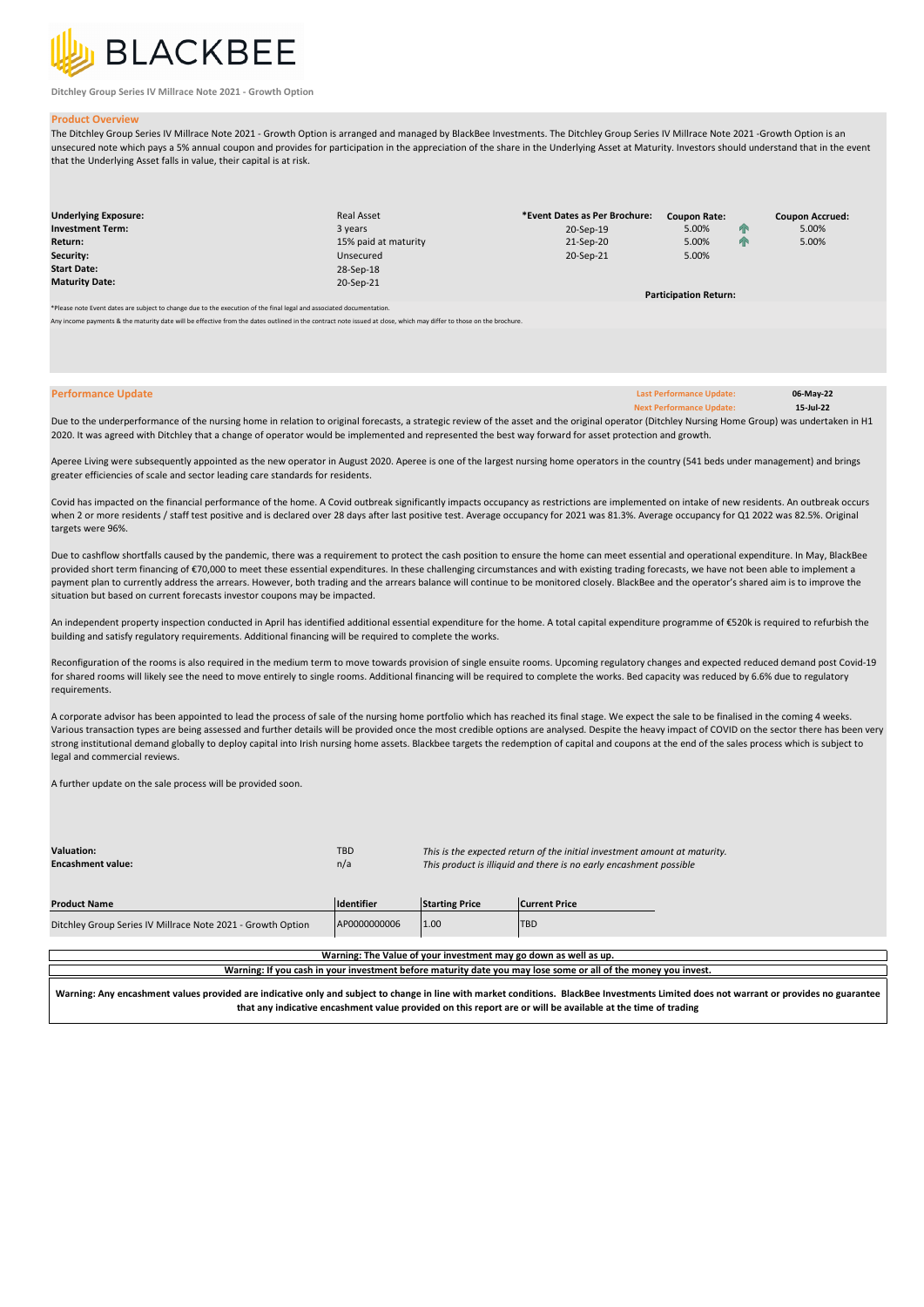

**Ditchley Group Series V Deerpark Note 2021 - Income Option**

**Product Overview**<br>The Ditchley Group Series V Deerpark Note 2021 - Income Option is arranged and managed by BlackBee Investments. The Bond is secured by an unencumbered First Legal Charge on the Property and Business of The Ditchley Group Deerpark House Nursing Home Bantry Co Cork. The Ditchley Group Series V Deerpark Note 2021 - Income Option provides for an annual return of 5% after each Event Date paid annually and full return of capital on Maturity Date.

| <b>Underlying Exposure:</b><br><b>Investment Term:</b><br>Return:<br>Security:<br><b>Start Date:</b><br><b>Maturity Date:</b> | Real Asset<br>3 years<br>5% coupon paid annually in arrears<br>First Legal Charge<br>12-Dec-18<br>12-Dec-21 | *Event Dates as per brochure:<br>12-Dec-19<br>12-Dec-20<br>12-Dec-21 | <b>Coupon Rate:</b><br>5.00%<br>5.00%<br>5.00% |  | <b>Coupon Paid:</b><br>5.00%<br>5.00% |
|-------------------------------------------------------------------------------------------------------------------------------|-------------------------------------------------------------------------------------------------------------|----------------------------------------------------------------------|------------------------------------------------|--|---------------------------------------|
|-------------------------------------------------------------------------------------------------------------------------------|-------------------------------------------------------------------------------------------------------------|----------------------------------------------------------------------|------------------------------------------------|--|---------------------------------------|

\*\*Please note Event dates are subject to change due to the execution of the final legal and associated documentation. Any income payments & the maturity date will be effective from the dates outlined in the contract note issued at close, which may differ to those on the brochure.

| <b>Performance Update</b> | <b>Last Performance Update:</b> | 06-May-22 |
|---------------------------|---------------------------------|-----------|
|                           | Next Performance Update:        | 15-Jul-22 |

Due to the underperformance of the nursing home in relation to original forecasts, a strategic review of the asset and the original operator (Ditchley Nursing Home Group) was undertaken in H1 2020. It was agreed with Ditchley that a change of operator would be implemented and represented the best way forward for asset protection and growth.

Aperee Living were subsequently appointed as the new operator in August 2020. Aperee is one of the largest nursing home operators in the country (541 beds under management) and brings greater efficiencies of scale and sector leading care standards for residents.

Covid has impacted the financial performance of the home. A Covid outbreak significantly impacts occupancy as restrictions are implemented on intake of new residents. An outbreak occurs when 2 or more residents / staff test positive and is declared over 28 days after last positive test. Average occupancy for 2021 was 84.1%. Average occupancy for Q1 2022 was 89.5%. Original targets were 93%.

Due to cashflow shortfalls caused by the pandemic, there was a requirement to protect the cash position to ensure the home can meet essential and operational expenditure. Interest payments on the underlying loan are currently in arrears. In these challenging circumstances and with existing trading forecasts, we have not been able to implement a payment plan to currently address the arrears. However, both trading and the arrears balance will continue to be monitored closely. BlackBee and the operator's shared aim is to improve the situation but based on current forecasts investor coupons may be impacted. We received an initial monthly payment in April with the expectation that, based on existing trading forecasts, this will continue for the remainder of the year and up to maturity. Due to weaker trading, interest payments have fallen into arrears which will impact investor coupons.

An independent property inspection conducted in April has identified additional essential expenditure for the home. A total capital expenditure programme of €410k is required to refurbish the building and satisfy regulatory requirements. Additional financing will be required to complete the works.

Reconfiguration of the rooms is also required in the medium term to move towards provision of single ensuite rooms. Upcoming regulatory changes and expected reduced demand post Covid-19 for shared rooms will likely see the need to move entirely to single rooms. Additional financing will be required to complete the works. Bed capacity was reduced by 6.6% due to regulatory requirements.

A corporate advisor has been appointed to lead the process of sale of the nursing home portfolio which has reached its final stage. We expect the sale to be finalised in the coming 4 weeks. Various transaction types are being assessed and further details will be provided once the most credible options are analysed. Despite the heavy impact of COVID on the sector there has been very strong institutional demand globally to deploy capital into Irish nursing home assets. Blackbee targets the redemption of capital and coupons at the end of the sales process which is subject to legal and commercial reviews.

A further update on the sale process will be provided soon.

| <b>Valuation:</b><br><b>Encashment value:</b>                    | <b>TBD</b><br>n/a | This is the expected return of the initial investment amount at maturity.<br>This product is illiquid and there is no early encashment possible |                      |  |  |  |  |  |
|------------------------------------------------------------------|-------------------|-------------------------------------------------------------------------------------------------------------------------------------------------|----------------------|--|--|--|--|--|
| <b>Product Name</b>                                              | Identifier        | <b>Starting Price</b>                                                                                                                           | <b>Current Price</b> |  |  |  |  |  |
| Ditchley Group Series V Deerpark Note 2021 - Income Option       | XS1914492076      | 1.00                                                                                                                                            | <b>TBD</b>           |  |  |  |  |  |
| Warning: The Value of your investment may go down as well as up. |                   |                                                                                                                                                 |                      |  |  |  |  |  |

**Warning: If you cash in your investment before maturity date you may lose some or all of the money you invest.** Warning: Any encashment values provided are indicative only and subject to change in line with market conditions. BlackBee Investments Limited does not warrant or provides no guarantee

**that any indicative encashment value provided on this report are or will be available at the time of trading**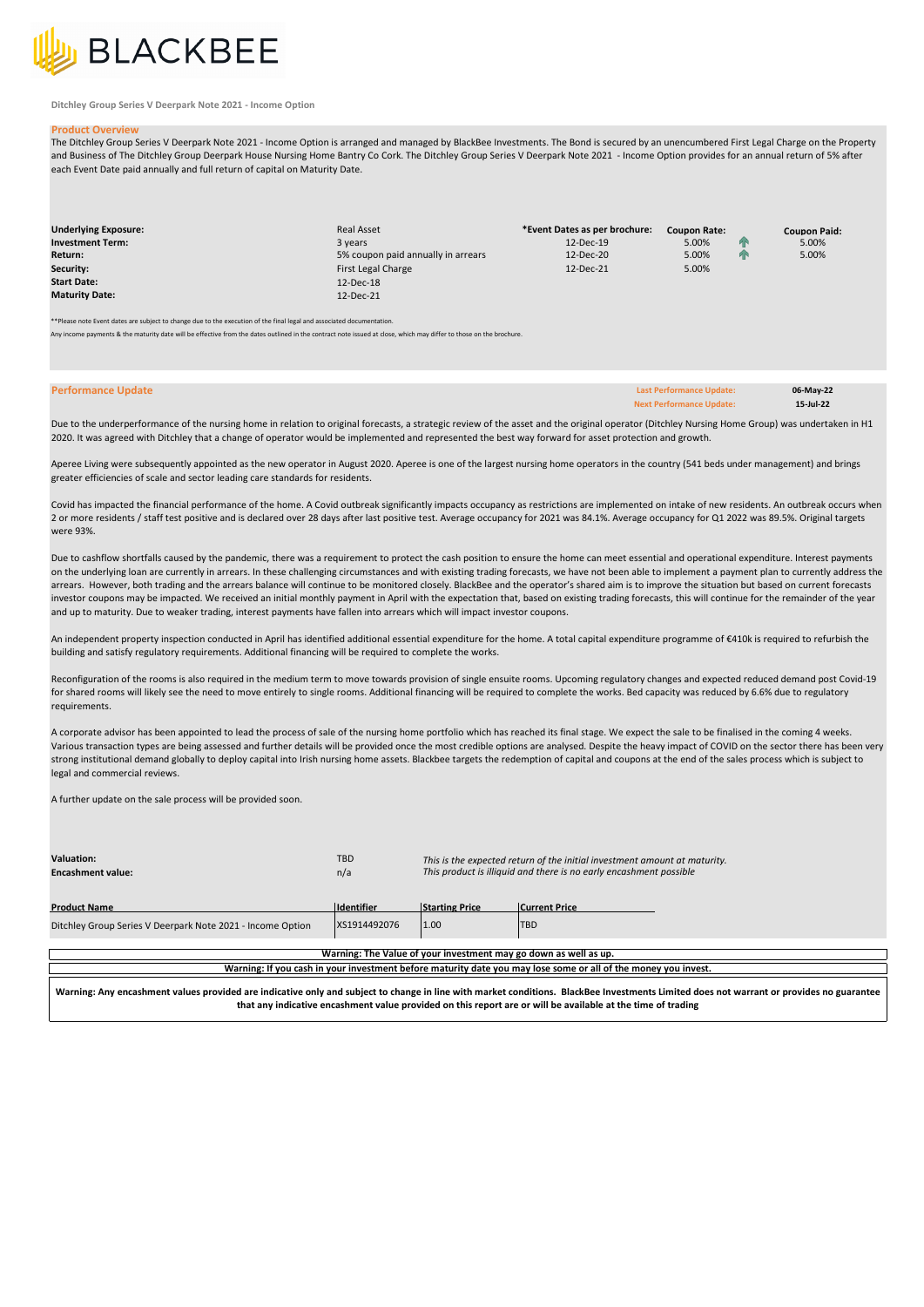

**Ditchley Group Series V Deerpark Note 2021 - Growth Option**

# **Product Overview**

The Ditchley Group Series V Deerpark Note 2021- Growth Option is arranged and managed by BlackBee Investments. The Bond is secured by an unencumbered First Legal Charge on the Property and Business of The Ditchley Group Deerpark House Nursing Home Bantry Co Cork. The Ditchley Group Series V Deerpark Note 2021 - Growth Option provides for a once off payment of 15%, (5% accrued annually), and full return of capital on Maturity Date.

| <b>Underlying Exposure:</b><br><b>Investment Term:</b> | <b>Real Asset</b><br>3 years | *Event Dates as Per Brochure:<br>12-Dec-19 | <b>Coupon Rate:</b><br>5.00% | ИŃ | <b>Coupon Accrued:</b><br>5.00% |  |  |
|--------------------------------------------------------|------------------------------|--------------------------------------------|------------------------------|----|---------------------------------|--|--|
| Return:                                                | 15% paid at maturity         | 12-Dec-20                                  | 5.00%                        | ИŃ | 5.00%                           |  |  |
| Security:                                              | First Legal Charge           | 12-Dec-21                                  | 5.00%                        |    |                                 |  |  |
| <b>Start Date:</b>                                     | 12-Dec-18                    |                                            |                              |    |                                 |  |  |
| <b>Maturity Date:</b>                                  | 12-Dec-21                    |                                            |                              |    |                                 |  |  |
|                                                        |                              | <b>Particination Return:</b>               |                              |    |                                 |  |  |

note Event dates are subject to change due to the execution of the final legal and associated documentation.

ants & the maturity date will be effective from the dates outlined in the contract note issued at close, which may differ to those on the broch

| <b>Performance Update</b> |  |  |  |  |  | <b>Last Performance Update:</b> |  | 06-May-22 |  |
|---------------------------|--|--|--|--|--|---------------------------------|--|-----------|--|
|                           |  |  |  |  |  | <b>Next Performance Update:</b> |  | 15-Jul-22 |  |
|                           |  |  |  |  |  |                                 |  |           |  |

Due to the underperformance of the nursing home in relation to original forecasts, a strategic review of the asset and the original operator (Ditchley Nursing Home Group) was undertaken in H1 2020. It was agreed with Ditchley that a change of operator would be implemented and represented the best way forward for asset protection and growth.

Aperee Living were subsequently appointed as the new operator in August 2020. Aperee is one of the largest nursing home operators in the country (541 beds under management) and brings greater efficiencies of scale and sector leading care standards for residents.

Covid has impacted the financial performance of the home. A Covid outbreak significantly impacts occupancy as restrictions are implemented on intake of new residents. An outbreak occurs when 2 or more residents / staff test positive and is declared over 28 days after last positive test. Average occupancy for 2021 was 84.1%. Average occupancy for Q1 2022 was 89.5%. Original targets were 93%.

Due to cashflow shortfalls caused by the pandemic, there was a requirement to protect the cash position to ensure the home can meet essential and operational expenditure. Interest payments on the underlying loan are currently in arrears. In these challenging circumstances and with existing trading forecasts, we have not been able to implement a payment plan to currently address the arrears. However, both trading and the arrears balance will continue to be monitored closely. BlackBee and the operator's shared aim is to improve the situation but based on current forecasts investor coupons may be impacted. We received an initial monthly payment in April with the expectation that, based on existing trading forecasts, this will continue for the remainder of the year and up to maturity. Due to weaker trading, interest payments have fallen into arrears which will impact investor coupons.

An independent property inspection conducted in April has identified additional essential expenditure for the home. A total capital expenditure programme of €410k is required to refurbish the building and satisfy regulatory requirements. Additional financing will be required to complete the works.

Reconfiguration of the rooms is also required in the medium term to move towards provision of single ensuite rooms. Upcoming regulatory changes and expected reduced demand post Covid-19 for shared rooms will likely see the need to move entirely to single rooms. Additional financing will be required to complete the works. Bed capacity was reduced by 6.6% due to regulatory requirements.

A corporate advisor has been appointed to lead the process of sale of the nursing home portfolio which has reached its final stage. We expect the sale to be finalised in the coming 4 weeks. Various transaction types are being assessed and further details will be provided once the most credible options are analysed. Despite the heavy impact of COVID on the sector there has been very strong institutional demand globally to deploy capital into Irish nursing home assets. Blackbee targets the redemption of capital and coupons at the end of the sales process which is subject to legal and commercial reviews.

A further update on the sale process will be provided soon.

| <b>Valuation:</b><br><b>Encashment value:</b>                    | <b>TBD</b><br>n/a |                       | This is the expected return of the initial investment amount at maturity.<br>This product is illiquid and there is no early encashment possible |  |  |  |  |  |
|------------------------------------------------------------------|-------------------|-----------------------|-------------------------------------------------------------------------------------------------------------------------------------------------|--|--|--|--|--|
| <b>Product Name</b>                                              | Identifier        | <b>Starting Price</b> | <b>Current Price</b>                                                                                                                            |  |  |  |  |  |
| Ditchley Group Series V Deerpark Note 2021 - Growth Option       | XS1914498941      | 1.00                  | <b>TBD</b>                                                                                                                                      |  |  |  |  |  |
| Warning: The Value of your investment may go down as well as up. |                   |                       |                                                                                                                                                 |  |  |  |  |  |

**Warning: If you cash in your investment before maturity date you may lose some or all of the money you invest.**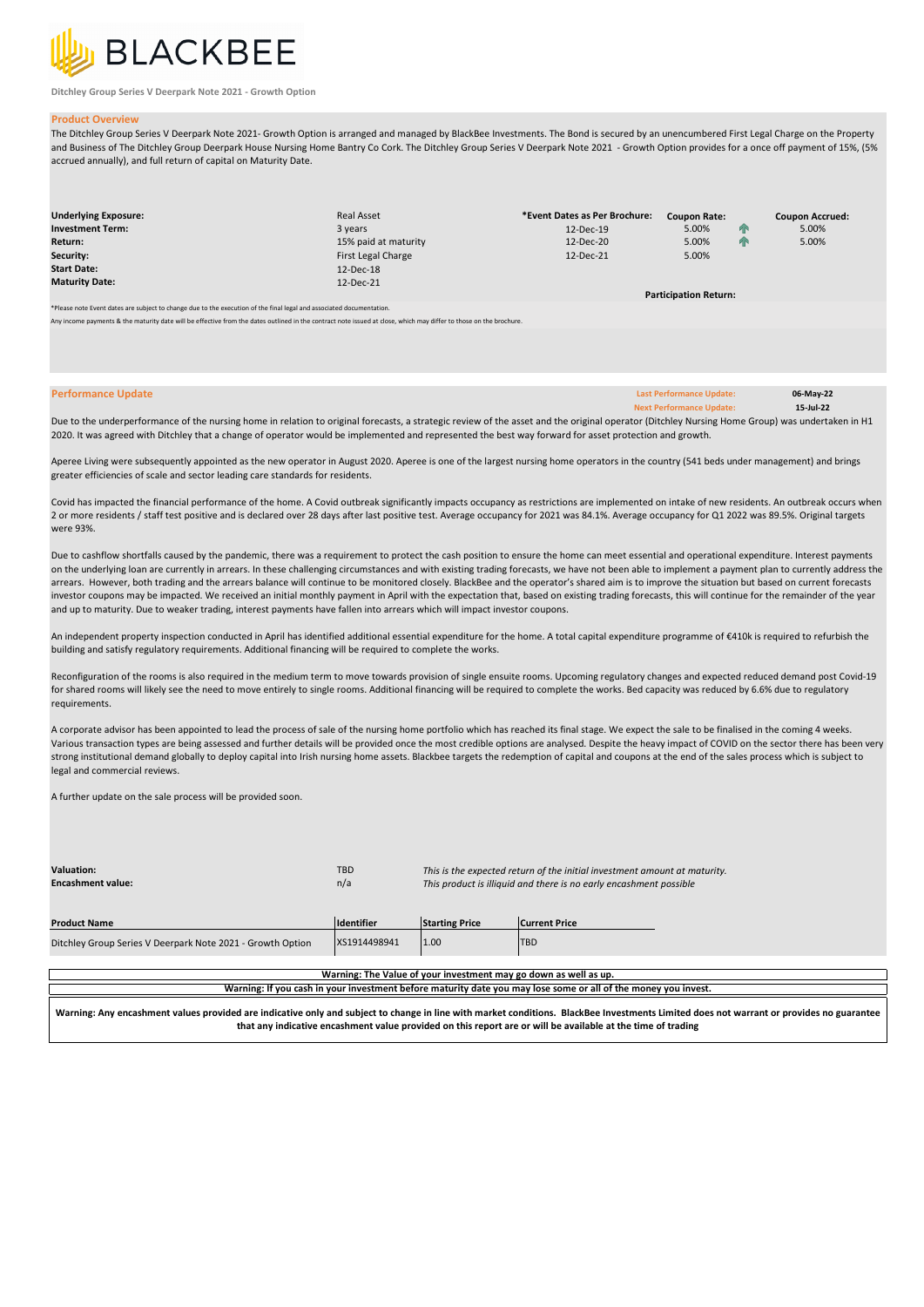

**Ditchley Group Series VI Deerpark Note 2021 - Income Option**

Product Overview<br>The Ditchley Group Series VI Deerpark Note 2021 - Income Option is arranged and managed by BlackBee Investments. The underlying investment is Deerpark House Nursing Home located near Bantry, Co. Cork and the investment is unsecured. The bond provides for an annual return of 5% after each Event Date paid annually and return of capital on Maturity Date plus participation in net proceeds at maturity. Investors should understand that in the event that the Underlying Asset falls in value, their capital is at risk.

| <b>Underlying Exposure:</b><br><b>Investment Term:</b><br>Return:<br>Security:<br><b>Start Date:</b><br><b>Maturity Date:</b> | <b>Real Asset</b><br>3 years<br>5% coupon paid annually in arrears<br>Unsecured<br>16-Nov-18<br>16-Nov-21 | *Event Dates as per brochure:<br>16-Nov-19<br>16-Nov-20<br>16-Nov-21 | <b>Coupon Rate:</b><br>5.00%<br>5.00%<br>5.00% | им<br>им | <b>Coupon Paid:</b><br>5.00%<br>5.00% |
|-------------------------------------------------------------------------------------------------------------------------------|-----------------------------------------------------------------------------------------------------------|----------------------------------------------------------------------|------------------------------------------------|----------|---------------------------------------|
|-------------------------------------------------------------------------------------------------------------------------------|-----------------------------------------------------------------------------------------------------------|----------------------------------------------------------------------|------------------------------------------------|----------|---------------------------------------|

\*\*Please note Event dates are subject to change due to the execution of the final legal and associated documentation. Any income payments & the maturity date will be effective from the dates outlined in the contract note issued at close, which may differ to those on the brochure.

| <b>Performance Update</b> | <b>Last Performance Update:</b> | 06-May-22 |
|---------------------------|---------------------------------|-----------|
|                           | <b>Next Performance Update:</b> | 15-Jul-22 |

Due to the underperformance of the nursing home in relation to original forecasts, a strategic review of the asset and the original operator (Ditchley Nursing Home Group) was undertaken in H1 2020. It was agreed with Ditchley that a change of operator would be implemented and represented the best way forward for asset protection and growth.

Aperee Living were subsequently appointed as the new operator in August 2020. Aperee is one of the largest nursing home operators in the country (541 beds under management) and brings greater efficiencies of scale and sector leading care standards for residents.

Covid has impacted the financial performance of the home. A Covid outbreak significantly impacts occupancy as restrictions are implemented on intake of new residents. An outbreak occurs when 2 or more residents / staff test positive and is declared over 28 days after last positive test. Average occupancy for 2021 was 84.1%. Average occupancy for Q1 2022 was 89.5%. Original targets were 93%.

Due to cashflow shortfalls caused by the pandemic, there was a requirement to protect the cash position to ensure the home can meet essential and operational expenditure. Interest payments on the underlying loan are currently in arrears. In these challenging circumstances and with existing trading forecasts, we have not been able to implement a payment plan to currently address the arrears. However, both trading and the arrears balance will continue to be monitored closely. BlackBee and the operator's shared aim is to improve the situation but based on current forecasts investor coupons may be impacted. We received an initial monthly payment in April with the expectation that, based on existing trading forecasts, this will continue for the remainder of the year and up to maturity. Due to weaker trading, interest payments have fallen into arrears which will impact investor coupons.

An independent property inspection conducted in April has identified additional essential expenditure for the home. A total capital expenditure programme of €410k is required to refurbish the building and satisfy regulatory requirements. Additional financing will be required to complete the works.

Reconfiguration of the rooms is also required in the medium term to move towards provision of single ensuite rooms. Upcoming regulatory changes and expected reduced demand post Covid-19 for shared rooms will likely see the need to move entirely to single rooms. Additional financing will be required to complete the works. Bed capacity was reduced by 6.6% due to regulatory requirements.

A corporate advisor has been appointed to lead the process of sale of the nursing home portfolio which has reached its final stage. We expect the sale to be finalised in the coming 4 weeks. Various transaction types are being assessed and further details will be provided once the most credible options are analysed. Despite the heavy impact of COVID on the sector there has been very strong institutional demand globally to deploy capital into Irish nursing home assets. Blackbee targets the redemption of capital and coupons at the end of the sales process which is subject to legal and commercial reviews.

A further update on the sale process will be provided soon.

| <b>Valuation:</b><br><b>Encashment value:</b>                                                                  | <b>TBD</b><br>n/a | This is the expected return of the initial investment amount at maturity.<br>This product is illiquid and there is no early encashment possible |                      |  |  |  |
|----------------------------------------------------------------------------------------------------------------|-------------------|-------------------------------------------------------------------------------------------------------------------------------------------------|----------------------|--|--|--|
| <b>Product Name</b>                                                                                            | Identifier        | <b>Starting Price</b>                                                                                                                           | <b>Current Price</b> |  |  |  |
| Ditchley Group Series VI Deerpark Note 2021 - Income Option                                                    | AP0000000015      | 1.00                                                                                                                                            | <b>TBD</b>           |  |  |  |
| Warning: The Value of your investment may go down as well as up.                                               |                   |                                                                                                                                                 |                      |  |  |  |
| Warning: If you cash in your investment before maturity date you may lose some or all of the money you invest. |                   |                                                                                                                                                 |                      |  |  |  |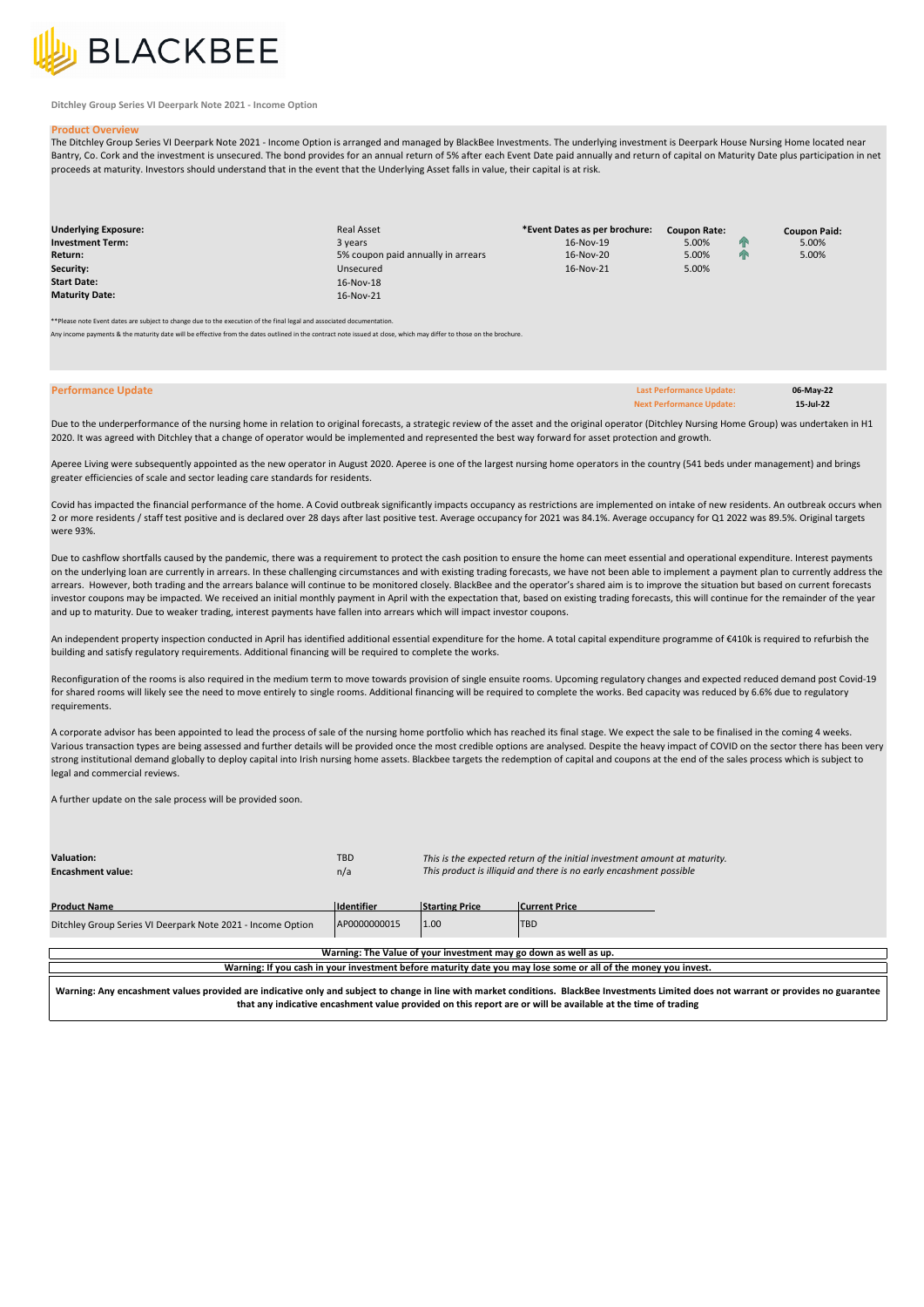

**Ditchley Group Series VI Deerpark Note 2021 - Growth Option**

# **Product Overview**

The Ditchley Group Series VI Deerpark Note 2021 - Growth Option is arranged and managed by BlackBee Investments. The underlying investment is Deerpark House Nursing Home located near Bantry, Co. Cork and the investment is unsecured. The bond provides for an annual return of 5% after each Event Date paid annually and return of capital on Maturity Date plus participation in net proceeds at maturity. Investors should understand that in the event that the Underlying Asset falls in value, their capital is at risk.

| <b>Underlying Exposure:</b><br><b>Investment Term:</b> | Real Asset<br>3 years | *Event Dates as Per Brochure:<br>16-Nov-19 | <b>Coupon Rate:</b><br>5.00% | ив | <b>Coupon Accrued:</b><br>5.00% |  |
|--------------------------------------------------------|-----------------------|--------------------------------------------|------------------------------|----|---------------------------------|--|
| Return:                                                | 15% paid at maturity  | 16-Nov-20                                  | 5.00%                        | ИN | 5.00%                           |  |
| Security:                                              | First Legal Charge    | 16-Nov-21                                  | 5.00%                        |    |                                 |  |
| <b>Start Date:</b>                                     | 16-Nov-18             |                                            |                              |    |                                 |  |
| <b>Maturity Date:</b>                                  | 16-Nov-21             |                                            |                              |    |                                 |  |
|                                                        |                       | <b>Participation Return:</b>               |                              |    |                                 |  |

se note Event dates are subject to change due to the execution of the final legal and associated docu

ants & the maturity date will be effective from the dates outlined in the contract note issued at close, which may differ to those on the broch

| <b>Performance Update</b> |  |  |                                                                                                                 |  |  | <b>Last Performance Update:</b>                                                                                 | 06-May-22                                                                                                       |
|---------------------------|--|--|-----------------------------------------------------------------------------------------------------------------|--|--|-----------------------------------------------------------------------------------------------------------------|-----------------------------------------------------------------------------------------------------------------|
|                           |  |  |                                                                                                                 |  |  | <b>Next Performance Update:</b>                                                                                 | 15-Jul-22                                                                                                       |
|                           |  |  | the contract of the contract of the contract of the contract of the contract of the contract of the contract of |  |  | the contract of the contract of the contract of the contract of the contract of the contract of the contract of | the contract of the contract of the contract of the contract of the contract of the contract of the contract of |

Due to the underperformance of the nursing home in relation to original forecasts, a strategic review of the asset and the original operator (Ditchley Nursing Home Group) was undertaken in H1 2020. It was agreed with Ditchley that a change of operator would be implemented and represented the best way forward for asset protection and growth.

Aperee Living were subsequently appointed as the new operator in August 2020. Aperee is one of the largest nursing home operators in the country (541 beds under management) and brings greater efficiencies of scale and sector leading care standards for residents.

Covid has impacted the financial performance of the home. A Covid outbreak significantly impacts occupancy as restrictions are implemented on intake of new residents. An outbreak occurs when 2 or more residents / staff test positive and is declared over 28 days after last positive test. Average occupancy for 2021 was 84.1%. Average occupancy for Q1 2022 was 89.5%. Original targets were 93%.

Due to cashflow shortfalls caused by the pandemic, there was a requirement to protect the cash position to ensure the home can meet essential and operational expenditure. Interest payments on the underlying loan are currently in arrears. In these challenging circumstances and with existing trading forecasts, we have not been able to implement a payment plan to currently address the arrears. However, both trading and the arrears balance will continue to be monitored closely. BlackBee and the operator's shared aim is to improve the situation but based on current forecasts investor coupons may be impacted. We received an initial monthly payment in April with the expectation that, based on existing trading forecasts, this will continue for the remainder of the year and up to maturity. Due to weaker trading, interest payments have fallen into arrears which will impact investor coupons.

An independent property inspection conducted in April has identified additional essential expenditure for the home. A total capital expenditure programme of €410k is required to refurbish the building and satisfy regulatory requirements. Additional financing will be required to complete the works.

Reconfiguration of the rooms is also required in the medium term to move towards provision of single ensuite rooms. Upcoming regulatory changes and expected reduced demand post Covid-19 for shared rooms will likely see the need to move entirely to single rooms. Additional financing will be required to complete the works. Bed capacity was reduced by 6.6% due to regulatory requirements.

A corporate advisor has been appointed to lead the process of sale of the nursing home portfolio which has reached its final stage. We expect the sale to be finalised in the coming 4 weeks. Various transaction types are being assessed and further details will be provided once the most credible options are analysed. Despite the heavy impact of COVID on the sector there has been very strong institutional demand globally to deploy capital into Irish nursing home assets. Blackbee targets the redemption of capital and coupons at the end of the sales process which is subject to legal and commercial reviews.

A further update on the sale process will be provided soon.

| <b>Valuation:</b><br><b>Encashment value:</b>                                                                                                                                      | <b>TBD</b><br>n/a | This is the expected return of the initial investment amount at maturity.<br>This product is illiquid and there is no early encashment possible |                      |  |  |  |  |  |
|------------------------------------------------------------------------------------------------------------------------------------------------------------------------------------|-------------------|-------------------------------------------------------------------------------------------------------------------------------------------------|----------------------|--|--|--|--|--|
| <b>Product Name</b>                                                                                                                                                                | Identifier        | <b>Starting Price</b>                                                                                                                           | <b>Current Price</b> |  |  |  |  |  |
| Ditchley Group Series VI Deerpark Note 2021 - Growth Option                                                                                                                        | AP0000000014      | 1.00                                                                                                                                            | <b>TBD</b>           |  |  |  |  |  |
| Warning: The Value of your investment may go down as well as up.<br>Warning: If you cash in your investment before maturity date you may lose some or all of the money you invest. |                   |                                                                                                                                                 |                      |  |  |  |  |  |

**s** not warrant or provides no guarant **that any indicative encashment value provided on this report are or will be available at the time of trading**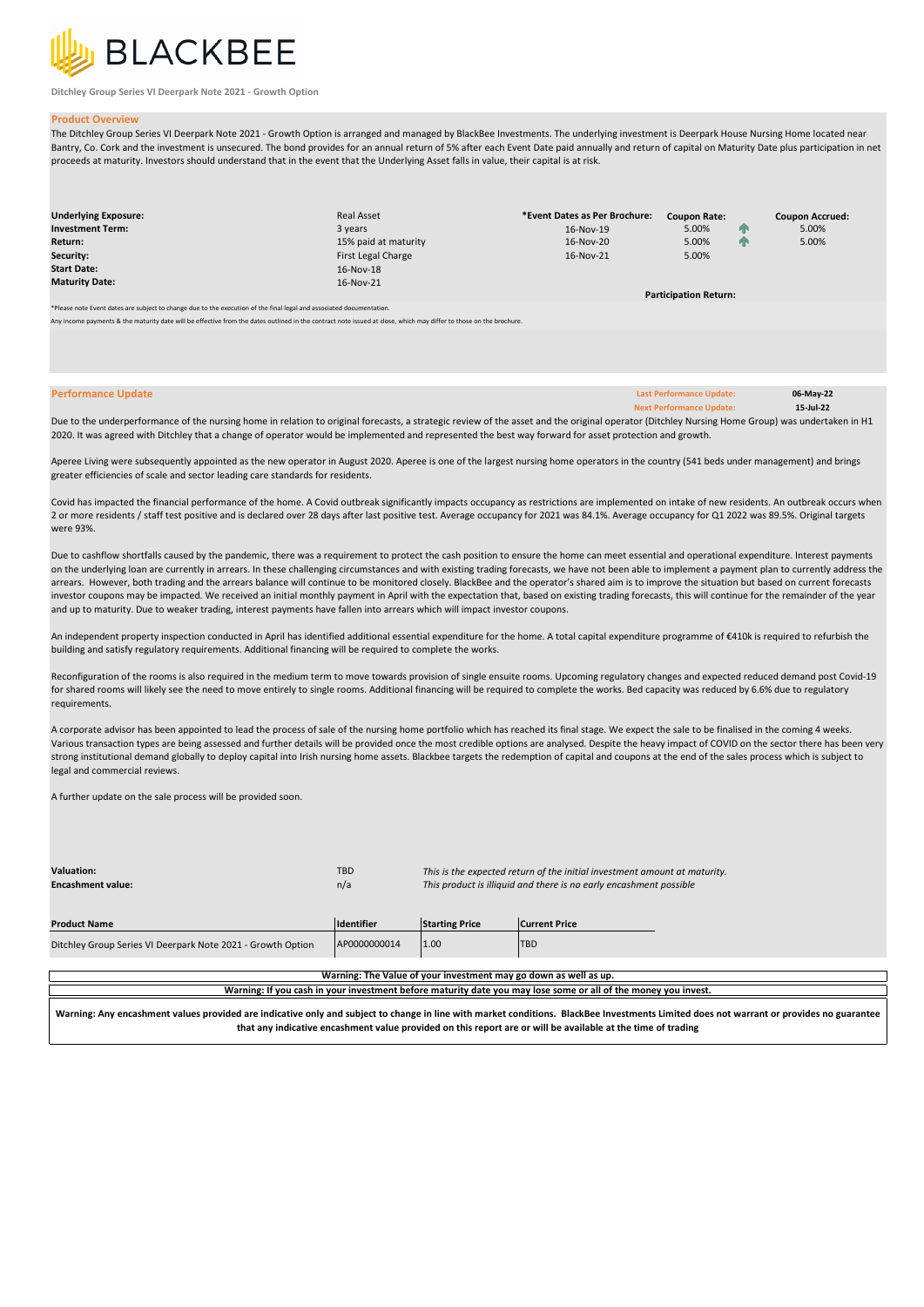

**Emporium 7.5% 2020 (Income Option)**

# **Product Overvi**

The Emporium 7.5% 2020- Income Option is arranged and managed by BlackBee Investments. The Bond is secured by an unencumbered First Legal Charge on the Property and Business of The Castle Complex Glanmire Co Cork and The Hunted Hog Castlemartyr Co Cork. The Emporium 7.5% 2020 - Income Option provides for an annual return of 7.5% after each Event Date paid annually and full return of capital on Maturity Date.

| <b>Underlying Exposure:</b><br><b>Real Asset</b><br><b>Investment Term:</b><br>3 vears<br>7.5% coupon paid annually<br>Return:<br>Unencumbered first legal charge<br>Security:<br><b>Start Date:</b><br>07-Jul-17<br><b>Maturity Date:</b><br>07-Jul-21 | *Event Dates as per brochure:<br>07-Jul-18<br>07-Jul-19<br>07-Jul-20<br>07-Jul-21 | <b>Coupon Rate:</b><br>7.50%<br>7.50%<br>5.00%<br>4.50% | им<br>им<br>иN | <b>Coupon Paid:</b><br>7.50%<br>7.50%<br>5.00%<br>4.50% |
|---------------------------------------------------------------------------------------------------------------------------------------------------------------------------------------------------------------------------------------------------------|-----------------------------------------------------------------------------------|---------------------------------------------------------|----------------|---------------------------------------------------------|
|---------------------------------------------------------------------------------------------------------------------------------------------------------------------------------------------------------------------------------------------------------|-----------------------------------------------------------------------------------|---------------------------------------------------------|----------------|---------------------------------------------------------|

\*\*Please note Event dates are subject to change due to the execution of the final legal and associated documentation. Any income payments & the maturity date will be effective from the dates outlined in the contract note issued at close, which may differ to those on the brochure.

| <b>Performance Update</b> | <b>Last Performance Update:</b> | 22-Dec-21  |
|---------------------------|---------------------------------|------------|
|                           | <b>Next Performance Update:</b> | <b>TBC</b> |

The Hunted Hog sale has been completed and funds are now held by BlackBee. The release documents for The Castle pub have been signed by BlackBee and contracts have been exchanged with the new Lender. Settlement of funds will proceed in the new year. Overall return of 26.56% + 100% Capital.

| <b>Valuation:</b><br>Encashment value:                                                                                                                                                                                                                                                                   | $\Rightarrow$ 100%<br>n/a |                       | This is the expected return of the initial investment amount at maturity.<br>This product is illiquid and there is no early encashment possible |  |  |  |  |
|----------------------------------------------------------------------------------------------------------------------------------------------------------------------------------------------------------------------------------------------------------------------------------------------------------|---------------------------|-----------------------|-------------------------------------------------------------------------------------------------------------------------------------------------|--|--|--|--|
| <b>Product Name</b>                                                                                                                                                                                                                                                                                      | Identifier                | <b>Starting Price</b> | <b>Current Price</b>                                                                                                                            |  |  |  |  |
| Emporium 7.5% 2020 (Income Option)                                                                                                                                                                                                                                                                       | XS1631416390              | 1.00                  | 1.00                                                                                                                                            |  |  |  |  |
|                                                                                                                                                                                                                                                                                                          |                           |                       | Warning: The Value of your investment may go down as well as up.                                                                                |  |  |  |  |
| Warning: If you cash in your investment before maturity date you may lose some or all of the money you invest.                                                                                                                                                                                           |                           |                       |                                                                                                                                                 |  |  |  |  |
| Warning: Any encashment values provided are indicative only and subject to change in line with market conditions. BlackBee Investments Limited does not warrant or provides no guarantee<br>that any indicative encashment value provided on this report are or will be available at the time of trading |                           |                       |                                                                                                                                                 |  |  |  |  |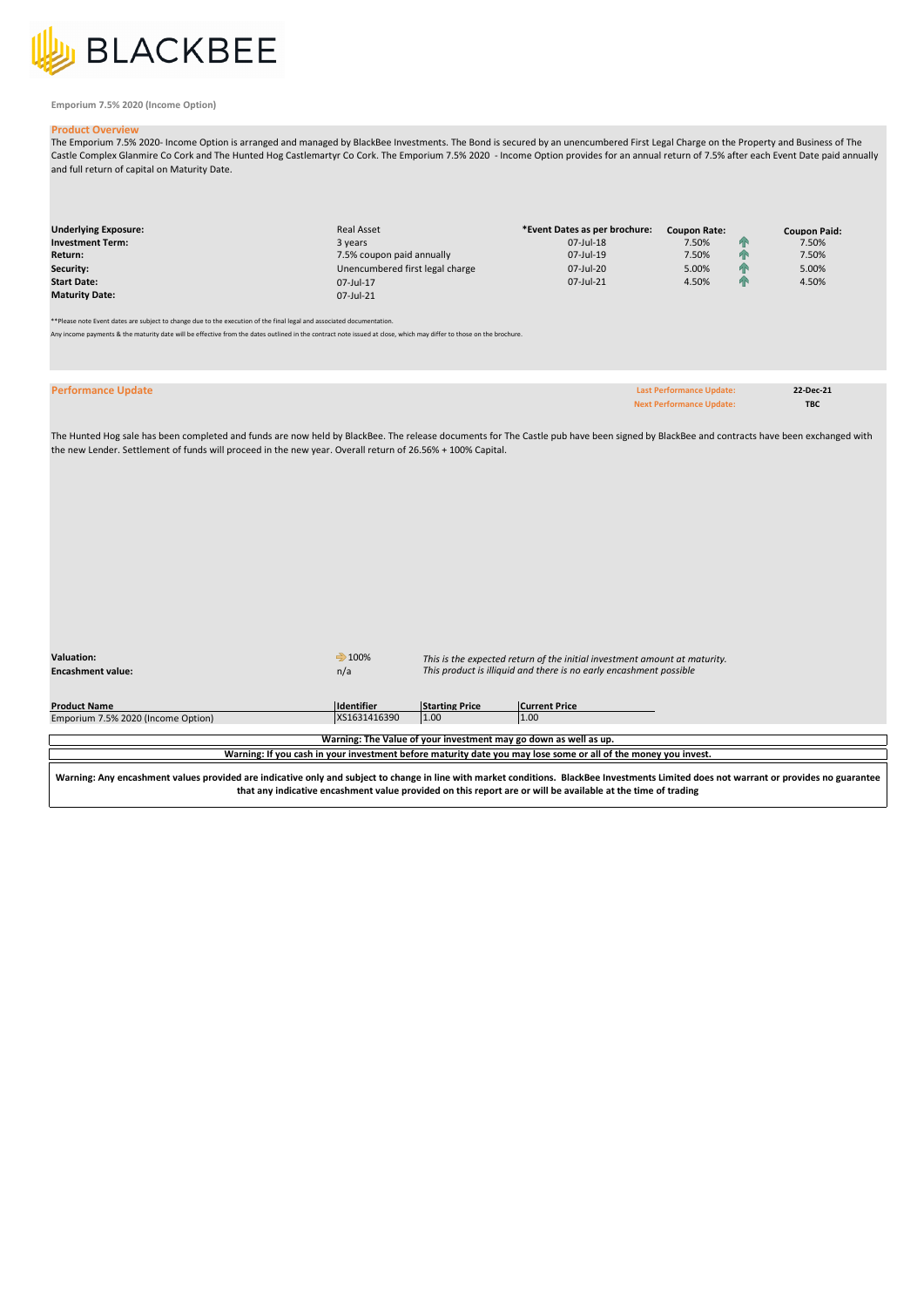

**Emporium 7.5% 2020 (Growth Option)**

# **Product Overview**

The Emporium 7.5% 2020 - Growth Option is arranged and managed by BlackBee Investments. The Bond is secured by an unencumbered First Legal Charge on the Property and Business of The Castle Complex Glanmire Co Cork and The Hunted Hog Castlemartyr Co Cork The Emporium 7.5% - Growth Option provides for a once off payment of 22.5% (7.5% accrued annually) and full return of capital on Maturity date.

| <b>Underlying Exposure:</b><br><b>Investment Term:</b><br>Return:<br>Security:<br><b>Start Date:</b><br><b>Maturity Date:</b>                                                                                                                                                                         | <b>Real Asset</b><br>3 years<br>7.5% coupon accrued annually<br>Unencumbered First Legal Charge<br>07-Jul-17<br>07-Jul-21 |                                                                  | *Event Date as Per Brochure:<br>07-Jul-18<br>07-Jul-19<br>07-Jul-20<br>07-Jul-21                               | <b>Coupon Rate:</b><br>7.50%<br>7.50%<br>5.00%<br>4.50% | <b>Coupon Accrued:</b><br>个<br>7.50%<br>介<br>7.50%<br>个<br>5.00%<br>个<br>4.50% |
|-------------------------------------------------------------------------------------------------------------------------------------------------------------------------------------------------------------------------------------------------------------------------------------------------------|---------------------------------------------------------------------------------------------------------------------------|------------------------------------------------------------------|----------------------------------------------------------------------------------------------------------------|---------------------------------------------------------|--------------------------------------------------------------------------------|
|                                                                                                                                                                                                                                                                                                       |                                                                                                                           |                                                                  |                                                                                                                |                                                         |                                                                                |
| *Please note Event dates are subject to change due to the execution of the final legal and associated documentation.                                                                                                                                                                                  |                                                                                                                           |                                                                  |                                                                                                                |                                                         |                                                                                |
| Any income payments & the maturity date will be effective from the dates outlined in the contract note issued at close, which may differ to those on the brochure.                                                                                                                                    |                                                                                                                           |                                                                  |                                                                                                                |                                                         |                                                                                |
|                                                                                                                                                                                                                                                                                                       |                                                                                                                           |                                                                  |                                                                                                                |                                                         |                                                                                |
|                                                                                                                                                                                                                                                                                                       |                                                                                                                           |                                                                  |                                                                                                                |                                                         |                                                                                |
| <b>Performance Update</b>                                                                                                                                                                                                                                                                             |                                                                                                                           |                                                                  |                                                                                                                | <b>Last Performance Update:</b>                         | 22-Dec-21                                                                      |
|                                                                                                                                                                                                                                                                                                       |                                                                                                                           |                                                                  |                                                                                                                | <b>Next Performance Update:</b>                         | <b>TBC</b>                                                                     |
| The Hunted Hog sale has been completed and funds are now held by BlackBee. The release documents for The Castle pub have been signed by BlackBee and contracts have been exchanged with<br>the new Lender. Settlement of funds will proceed in the new year. Overall return of 26.56% + 100% Capital. |                                                                                                                           |                                                                  |                                                                                                                |                                                         |                                                                                |
| <b>Valuation:</b>                                                                                                                                                                                                                                                                                     | $\Rightarrow$ 100%                                                                                                        |                                                                  | This is the expected return of the initial investment amount at maturity.                                      |                                                         |                                                                                |
| <b>Encashment value:</b>                                                                                                                                                                                                                                                                              | n/a                                                                                                                       |                                                                  | This product is illiquid and there is no early encashment possible                                             |                                                         |                                                                                |
|                                                                                                                                                                                                                                                                                                       |                                                                                                                           |                                                                  |                                                                                                                |                                                         |                                                                                |
| <b>Product Name</b>                                                                                                                                                                                                                                                                                   | Identifier                                                                                                                | <b>Starting Price</b>                                            | <b>Current Price</b>                                                                                           |                                                         |                                                                                |
| Emporium 7.5% 2020 (Growth Option)                                                                                                                                                                                                                                                                    | XS1631416630                                                                                                              | 1.00                                                             | 1.245 (Including accrued income to date)                                                                       |                                                         |                                                                                |
|                                                                                                                                                                                                                                                                                                       |                                                                                                                           | Warning: The Value of your investment may go down as well as up. |                                                                                                                |                                                         |                                                                                |
|                                                                                                                                                                                                                                                                                                       |                                                                                                                           |                                                                  | Warning: If you cash in your investment before maturity date you may lose some or all of the money you invest. |                                                         |                                                                                |
| Warning: Any encashment values provided are indicative only and subject to change in line with market conditions. BlackBee Investments Limited does not warrant or provides no guarantee                                                                                                              |                                                                                                                           |                                                                  |                                                                                                                |                                                         |                                                                                |

**that any indicative encashment value provided on this report are or will be available at the time of trading**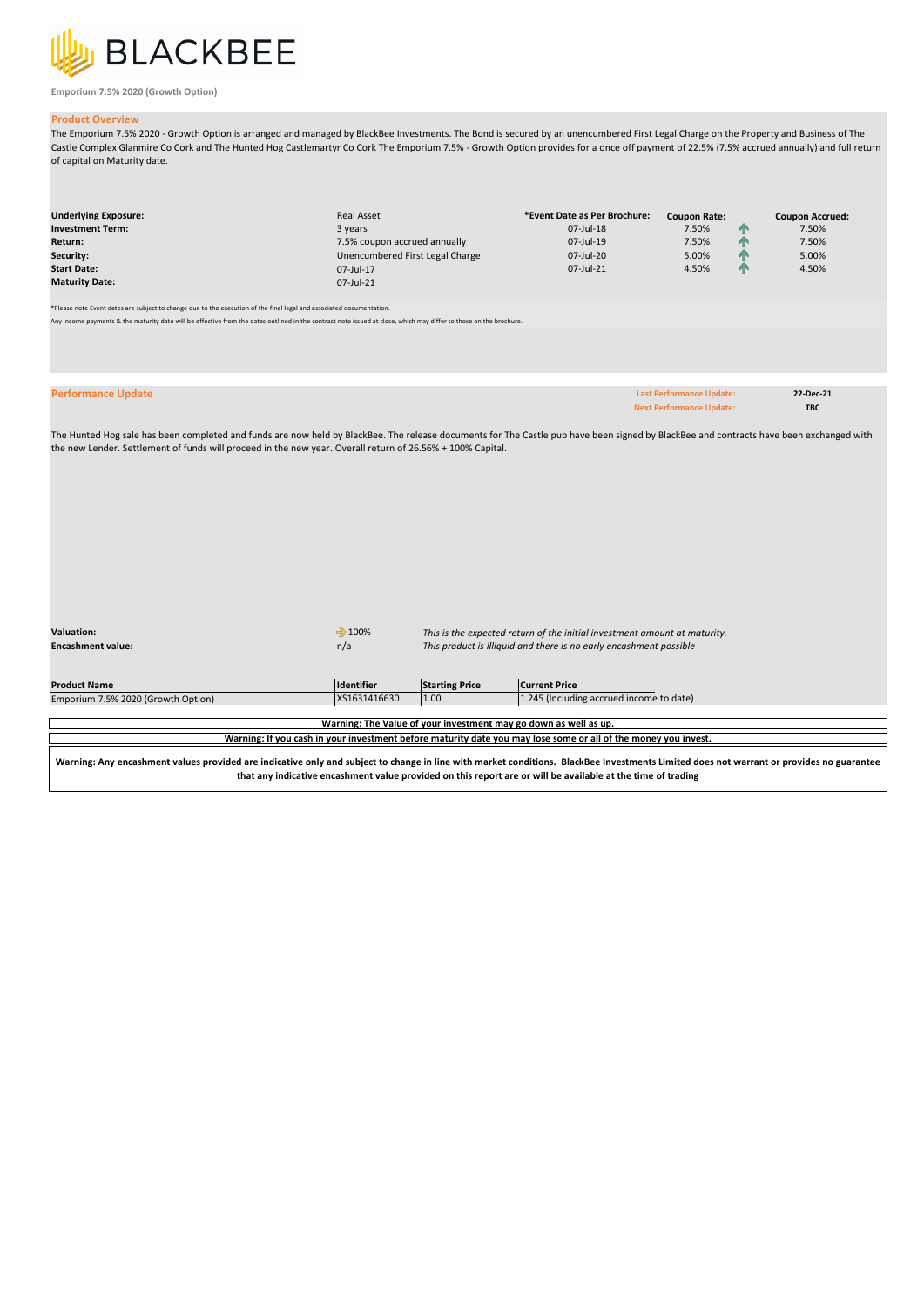

**Mulranny Park Bond 6.5% 2021 - Income Option**

## **Product Overview**

The Mulranny Park Bond 6.5% 2021- Income Option is arranged and managed by BlackBee Investments. The Bond is secured by an unencumbered First Legal Charge on the Property and Business of The Mulranny Park Hotel . The Mulranny Park Bond 6.5% 2021 - Income Option provides for an annual return of 6.5% after each Event Date paid annually and full return of capital on Maturity Date.

| <b>Underlying Exposure:</b> | <b>Real Asset</b>               | *Event Dates as per brochure: | <b>Coupon Rate:</b> |    | <b>Coupon Paid:</b> |
|-----------------------------|---------------------------------|-------------------------------|---------------------|----|---------------------|
| <b>Investment Term:</b>     | 5 years                         | 08-Jul-17                     | 6.50%               |    | 6.50%               |
| Return:                     | 6.5% coupon paid annually       | 08-Jul-18                     | 6.50%               | им | 6.50%               |
| Security:                   | Unencumbered first legal charge | 08-Jul-19                     | 6.50%               |    | 6.50%               |
| <b>Start Date:</b>          | 18-Aug-16                       | 08-Jul-20                     | 4.86%               |    | 4.86%               |
| <b>Maturity Date:</b>       | 08-Jul-21                       | 08-Jul-21                     | 6.50%               |    | 6.50%               |

\*\*Please note Event dates are subject to change due to the execution of the final legal and associated documentation. Any income payments & the maturity date will be effective from the dates outlined in the contract note issued at close, which may differ to those on the brochure.

| <b>Performance Update</b>                                                                                                                                                                                                                                                                                                                                               |                           |                       |                                                                                                                                                 | <b>Last Performance Update:</b> | 22-Apr-22 |
|-------------------------------------------------------------------------------------------------------------------------------------------------------------------------------------------------------------------------------------------------------------------------------------------------------------------------------------------------------------------------|---------------------------|-----------------------|-------------------------------------------------------------------------------------------------------------------------------------------------|---------------------------------|-----------|
|                                                                                                                                                                                                                                                                                                                                                                         |                           |                       |                                                                                                                                                 | <b>Next Performance Update:</b> | 18-May-22 |
| BlackBee are pleased to confirm that the loan is now being redeemed in full to City Quarter Capital II plc by the borrowing company. The total return for investors is 37.47% over a 5 year and 7<br>month term. The interest reduction in 2020 has been repaid. Following final legals and administration, settlement of capital and interest is expected by 18th May. |                           |                       |                                                                                                                                                 |                                 |           |
| Valuation:<br><b>Encashment value:</b>                                                                                                                                                                                                                                                                                                                                  | $\Rightarrow$ 100%<br>n/a |                       | This is the expected return of the initial investment amount at maturity.<br>This product is illiquid and there is no early encashment possible |                                 |           |
| <b>Product Name</b>                                                                                                                                                                                                                                                                                                                                                     | Identifier                | <b>Starting Price</b> | <b>Current Price</b>                                                                                                                            |                                 |           |
| Mulranny Park Bond 6.5% 2021 - Income Option                                                                                                                                                                                                                                                                                                                            | IE00BYYB4372              | 1.00                  | 1.00                                                                                                                                            |                                 |           |
|                                                                                                                                                                                                                                                                                                                                                                         |                           |                       |                                                                                                                                                 |                                 |           |
| Warning: The Value of your investment may go down as well as up.                                                                                                                                                                                                                                                                                                        |                           |                       |                                                                                                                                                 |                                 |           |
|                                                                                                                                                                                                                                                                                                                                                                         |                           |                       | Warning: If you cash in your investment before maturity date you may lose some or all of the money you invest.                                  |                                 |           |
| Warning: Any encashment values provided are indicative only and subject to change in line with market conditions. BlackBee Investments Limited does not warrant or provides no guarantee<br>that any indicative encashment value provided on this report are or will be available at the time of trading                                                                |                           |                       |                                                                                                                                                 |                                 |           |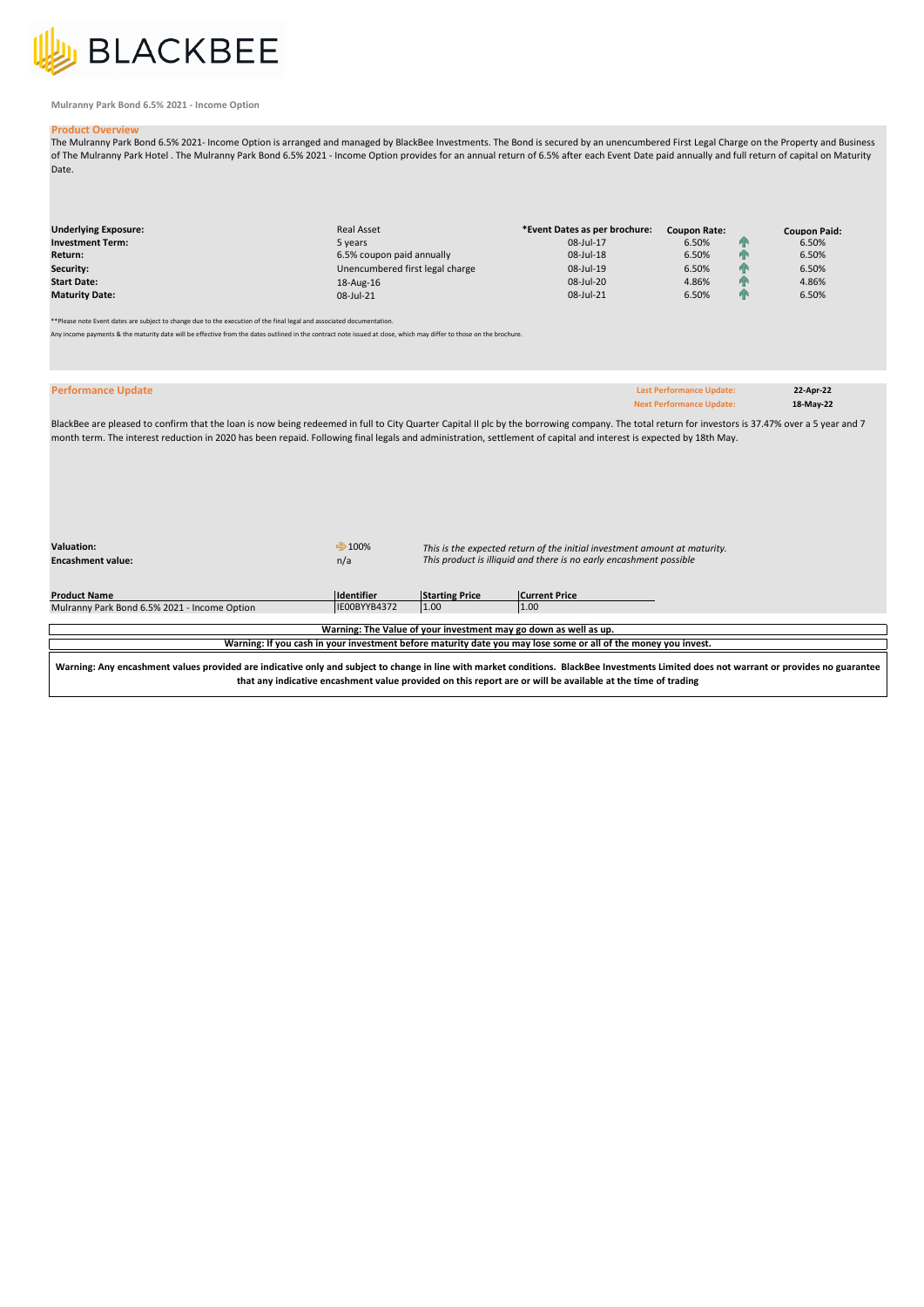

**Mulranny Park Bond 6.5% 2021 - Growth Option**

# **Product Overview**

The Mulranny Park Bond 6.5% 2021- Growth Option is arranged and managed by BlackBee Investments. The Bond is secured by an unencumbered First Legal Charge on the Property and Business of The Mulranny Park Hotel. The Mulranny Park Bond 6.5% 2021 - Growth Option provides for a once off payment of 32.5% (6.5% accrued annually) and full return of capital on Maturity date.

| <b>Underlying Exposure:</b><br><b>Investment Term:</b> | <b>Real Asset</b><br>5 years    | *Event Date as Per Brochure:<br>08-Jul-17 | <b>Coupon Rate:</b><br>6.50% | им | <b>Coupon Accrued:</b><br>6.50% |
|--------------------------------------------------------|---------------------------------|-------------------------------------------|------------------------------|----|---------------------------------|
| Return:                                                | 6.5% coupon accrued annually    | 08-Jul-18                                 | 6.50%                        | Й١ | 6.50%                           |
| Security:                                              | Unencumbered First Legal Charge | 08-Jul-19                                 | 6.50%                        | ИΝ | 6.50%                           |
| <b>Start Date:</b>                                     | 18-Aug-16                       | 08-Jul-20                                 | 4.86%                        | Й١ | 4.86%                           |
| <b>Maturity Date:</b>                                  | 08-Jul-21                       | 08-Jul-21                                 | 6.50%                        | ЙΝ | 6.50%                           |

\*Please note Event dates are subject to change due to the execution of the final legal and associated documentation.

Any income payments & the maturity date will be effective from the dates outlined in the contract note issued at close, which may differ to those on the brochure.

| <b>Performance Update</b>                                                                                                                                          |                           |                       | <b>Last Performance Update:</b>                                                                                                                                                                                                                                                                          | 22-Apr-22 |
|--------------------------------------------------------------------------------------------------------------------------------------------------------------------|---------------------------|-----------------------|----------------------------------------------------------------------------------------------------------------------------------------------------------------------------------------------------------------------------------------------------------------------------------------------------------|-----------|
|                                                                                                                                                                    |                           |                       | <b>Next Performance Update:</b>                                                                                                                                                                                                                                                                          | 18-May-22 |
| month term. The interest reduction in 2020 has been repaid. Following final legals and administration, settlement of capital and interest is expected by 18th May. |                           |                       | BlackBee are pleased to confirm that the loan is now being redeemed in full to City Quarter Capital II plc by the borrowing company. The total return for investors is 37.47% over a 5 year and 7                                                                                                        |           |
| Valuation:<br><b>Encashment value:</b>                                                                                                                             | $\Rightarrow$ 100%<br>n/a |                       | This is the expected return of the initial investment amount at maturity.<br>This product is illiquid and there is no early encashment possible                                                                                                                                                          |           |
| <b>Product Name</b>                                                                                                                                                | Identifier                | <b>Starting Price</b> | <b>Current Price</b>                                                                                                                                                                                                                                                                                     |           |
| Mulranny Park Bond 6.5% 2021 - Growth Option                                                                                                                       | IE00BYYB4489              | 1.00                  | 1.3086 (Including accrued income to date)                                                                                                                                                                                                                                                                |           |
|                                                                                                                                                                    |                           |                       |                                                                                                                                                                                                                                                                                                          |           |
|                                                                                                                                                                    |                           |                       | Warning: The Value of your investment may go down as well as up.                                                                                                                                                                                                                                         |           |
|                                                                                                                                                                    |                           |                       | Warning: If you cash in your investment before maturity date you may lose some or all of the money you invest.                                                                                                                                                                                           |           |
|                                                                                                                                                                    |                           |                       | Warning: Any encashment values provided are indicative only and subject to change in line with market conditions. BlackBee Investments Limited does not warrant or provides no guarantee<br>that any indicative encashment value provided on this report are or will be available at the time of trading |           |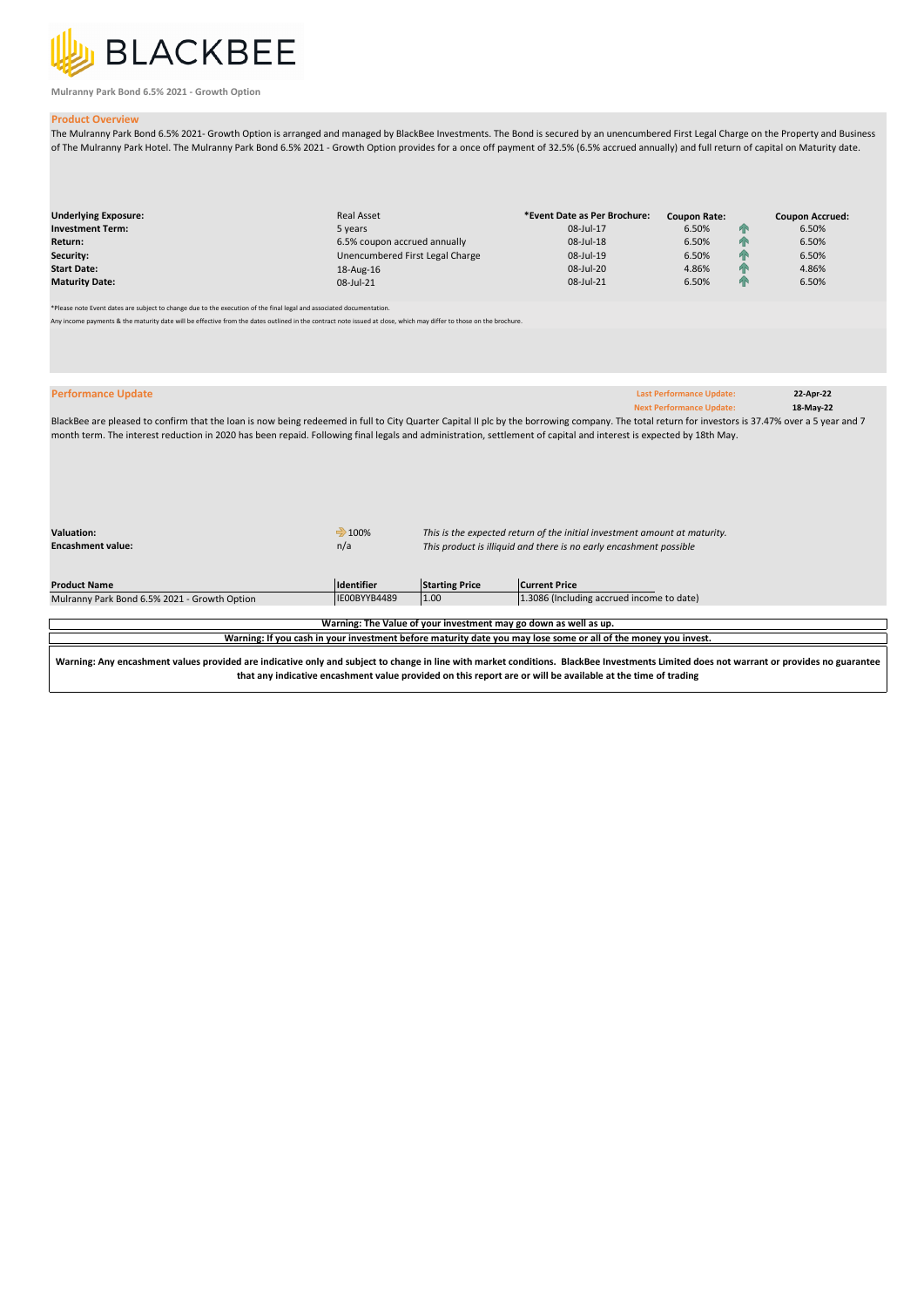

**Nursing Home Bond I 2022 - Income Option**

#### **Product Overvie**

Nursing Home Bond I 2022 - Income Option is arranged and managed by BlackBee Investments. The Bond is secured by an unencumbered First Legal Charge on the Lakes Nursing Home, Killaloe, Co Clare and St. Martha's Nursing Home, Charleville Co Cork. Nursing Home Bond I 2022 - Income Option provides for an annual return of 5% after each Event Date paid annually and full return of capital on Maturity Date.

| <b>Underlying Exposure:</b><br><b>Investment Term:</b><br>Return: | Real Asset<br>3 years<br>5% coupon paid annually | *Event Dates as per brochure:<br>13-May-20<br>$13-May-21$ | <b>Coupon Rate:</b><br>5.00%<br>5.00% | ив | <b>Coupon Paid:</b><br>5.00%<br>5.00% |
|-------------------------------------------------------------------|--------------------------------------------------|-----------------------------------------------------------|---------------------------------------|----|---------------------------------------|
| Security:                                                         | First legal charge                               | 13-May-22                                                 | 5.00%                                 |    |                                       |
| <b>Start Date:</b>                                                | 13-May-19                                        |                                                           |                                       |    |                                       |
| <b>Maturity Date:</b>                                             | 13-May-22                                        |                                                           |                                       |    |                                       |

\*\*Please note Event dates are subject to change due to the execution of the final legal and associated documentation. Any income payments & the maturity date will be effective from the dates outlined in the contract note issued at close, which may differ to those on the brochure.

| <b>Performance Update</b> | <b>Last Performance Update:</b> | 06-May-22 |
|---------------------------|---------------------------------|-----------|
|                           | <b>Next Performance Update:</b> | 15-Jul-22 |

The Lakes Nursing Home, Killaloe, Co Clare is a custom built, 57 bed care facility set in 1.5 acres of mature landscaped grounds. St Martha's Nursing Home, Charleville, Co Cork is a purpose built 36 bed, single story facility set on a 1.5 acre mature site. Both Nursing Homes have been run by Mowlam Healthcare since 2013.

- EBITDA margins in the investment remained broadly in line in 2021. Combined EBITDA / Revenue was c.11% in 2020 and 11% in 2021.

- However EBITDA margins in Q1 2022 have weakened to 2%. This is caused by low occupancy in St. Marthas amid a lack of demand for twin rooms.

- St Martha's occupancy rates have dropped slightly in 2021 to 94% in November YTD. This compares with 98% in 2020 and 99% in 2019.

- The Lakes has performed strongly in 2021 and we are encouraged by the upward trend in occupancy and trading performance. EBITDA Margin in November 2021 YTD is c.10%, a significant improvement from 2020's c. 0.9%. Occupancy rates have risen from 2020's 75% to current levels of c. 97%. The rise in occupancy is due to a pre-arranged contract for 10 beds. Removing these ten contracted beds (c. 17%), the occupancy rate in the home has risen in 2021 to c. 79%, a positive trend compared to 2020.

- Following a comprehensive review of performance with Mowlam, a capital expenditure programme for The Lakes is considered necessary to protect trade and asset value. A review of options to fund this is still ongoing.

A corporate advisor has been appointed to lead the process of sale of the nursing home portfolio which has reached its final stage. We expect the sale to be finalised in the coming 4 weeks. Various transaction types are being assessed and further details will be provided once the most credible options are analysed. Despite the heavy impact of COVID on the sector there has been very strong institutional demand globally to deploy capital into Irish nursing home assets. Blackbee targets the redemption of capital and coupons at the end of the sales process which is subject to legal and commercial reviews.

A further update on the sale process will be provided soon.

| <b>Valuation:</b><br><b>Encashment value:</b>                                                                                                                                            | $\Rightarrow$ 100%<br>n/a  | This is the expected return of the initial investment amount at maturity.<br>This product is illiquid and there is no early encashment possible |                              |  |  |
|------------------------------------------------------------------------------------------------------------------------------------------------------------------------------------------|----------------------------|-------------------------------------------------------------------------------------------------------------------------------------------------|------------------------------|--|--|
| <b>Product Name</b><br>Nursing Home Bond I 2022 - Income Option                                                                                                                          | Identifier<br>XS1972686627 | <b>Starting Price</b><br>1.00                                                                                                                   | <b>Current Price</b><br>1.00 |  |  |
| Warning: The Value of your investment may go down as well as up.                                                                                                                         |                            |                                                                                                                                                 |                              |  |  |
| Warning: If you cash in your investment before maturity date you may lose some or all of the money you invest.                                                                           |                            |                                                                                                                                                 |                              |  |  |
| Warning: Any encashment values provided are indicative only and subject to change in line with market conditions. BlackBee Investments Limited does not warrant or provides no guarantee |                            |                                                                                                                                                 |                              |  |  |

**that any indicative encashment value provided on this report are or will be available at the time of trading**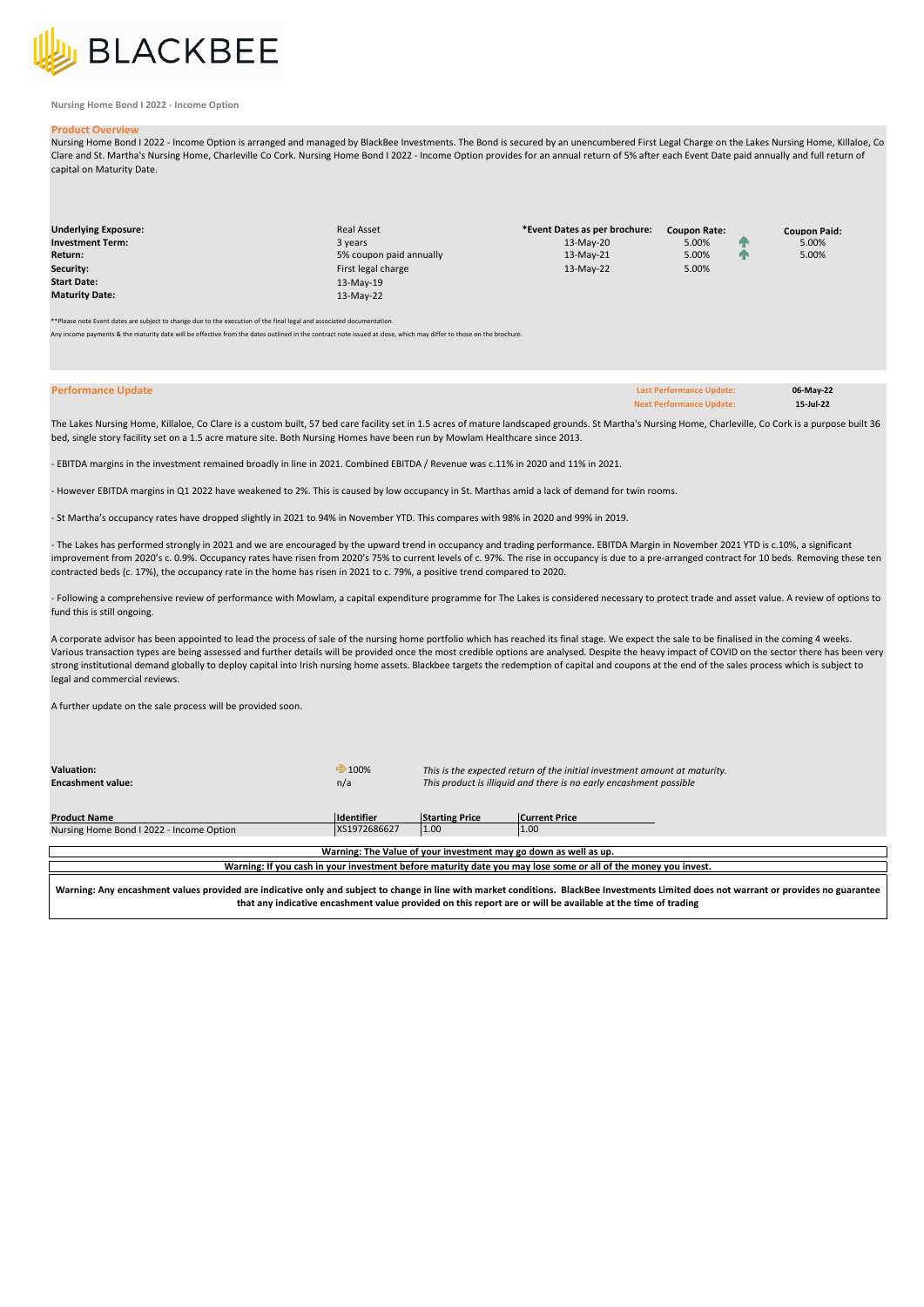

**Nursing Home Bond I 2022 - Growth Option**

# **Product Overview**

Nursing Home Bond I 2022 - Growth Option is arranged and managed by BlackBee Investments. The Bond is secured by an unencumbered First Legal Charge on Lakes Nursing Home, Killaloe, Co Clare and St Martha's Nursing Home, Charleville, Co Cork. Nursing Home Bond I 2022 - Growth Option provides for a once off payment of 15%, (5% accrued annually), and full return of capital on Maturity Date.

| <b>Underlying Exposure:</b> | <b>Real Asset</b>           | *Event Dates as Per Brochure: | <b>Coupon Rate:</b> | <b>Coupon Accrued:</b> |
|-----------------------------|-----------------------------|-------------------------------|---------------------|------------------------|
|                             |                             |                               |                     |                        |
| <b>Investment Term:</b>     | 3 years                     | 13-May-20                     | 5.00%               | 5.00%                  |
| Return:                     | 15% coupon paid at maturity | 13-May-21                     | 5.00%               | 5.00%                  |
| Security:                   | First Legal Charge          | $13-May-22$                   | 5.00%               |                        |
| <b>Start Date:</b>          | 13-May-19                   |                               |                     |                        |
| <b>Maturity Date:</b>       | 13-May-22                   |                               |                     |                        |

\*Please note Event dates are subject to change due to the execution of the final legal and associated documentation.

ents & the maturity date will be effective from the dates outlined in the contract note issued at close, which may differ to those on the broch

| <b>Performance Update</b> | <b>Last Performance Update:</b> | 06-May-22 |
|---------------------------|---------------------------------|-----------|
|                           | <b>Next Performance Update:</b> | 15-Jul-22 |

The Lakes Nursing Home, Killaloe, Co Clare is a custom built, 57 bed care facility set in 1.5 acres of mature landscaped grounds. St Martha's Nursing Home, Charleville, Co Cork is a purpose built 36 bed, single story facility set on a 1.5 acre mature site. Both Nursing Homes have been run by Mowlam Healthcare since 2013.

- EBITDA margins in the investment remained broadly in line in 2021. Combined EBITDA / Revenue was c.11% in 2020 and 11% in 2021.

- However EBITDA margins in Q1 2022 have weakened to 2%. This is caused by low occupancy in St. Marthas amid a lack of demand for twin rooms.

- St Martha's occupancy rates have dropped slightly in 2021 to 94% in November YTD. This compares with 98% in 2020 and 99% in 2019.

- The Lakes has performed strongly in 2021 and we are encouraged by the upward trend in occupancy and trading performance. EBITDA Margin in November 2021 YTD is c.10%, a significant improvement from 2020's c. 0.9%. Occupancy rates have risen from 2020's 75% to current levels of c. 97%. The rise in occupancy is due to a pre-arranged contract for 10 beds. Removing these ten contracted beds (c. 17%), the occupancy rate in the home has risen in 2021 to c. 79%, a positive trend compared to 2020.

- Following a comprehensive review of performance with Mowlam, a capital expenditure programme for The Lakes is considered necessary to protect trade and asset value. A review of options to fund this is still ongoing.

A corporate advisor has been appointed to lead the process of sale of the nursing home portfolio which has reached its final stage. We expect the sale to be finalised in the coming 4 weeks. Various transaction types are being assessed and further details will be provided once the most credible options are analysed. Despite the heavy impact of COVID on the sector there has been very strong institutional demand globally to deploy capital into Irish nursing home assets. Blackbee targets the redemption of capital and coupons at the end of the sales process which is subject to legal and commercial reviews.

A further update on the sale process will be provided soon.

| <b>Valuation:</b><br><b>Encashment value:</b>                                                                  | $\Rightarrow$ 100%<br>n/a | This is the expected return of the initial investment amount at maturity.<br>This product is illiquid and there is no early encashment possible |                                        |  |
|----------------------------------------------------------------------------------------------------------------|---------------------------|-------------------------------------------------------------------------------------------------------------------------------------------------|----------------------------------------|--|
| <b>Product Name</b>                                                                                            | Identifier                | <b>Starting Price</b>                                                                                                                           | <b>Current Price</b>                   |  |
| Nursing Home Bond I 2022 - Growth Option                                                                       | XS1972686890              | 1.00                                                                                                                                            | 1.1 (Including accrued income to date) |  |
|                                                                                                                |                           |                                                                                                                                                 |                                        |  |
| Warning: The Value of your investment may go down as well as up.                                               |                           |                                                                                                                                                 |                                        |  |
| Warning: If you cash in your investment before maturity date you may lose some or all of the money you invest. |                           |                                                                                                                                                 |                                        |  |
|                                                                                                                |                           |                                                                                                                                                 |                                        |  |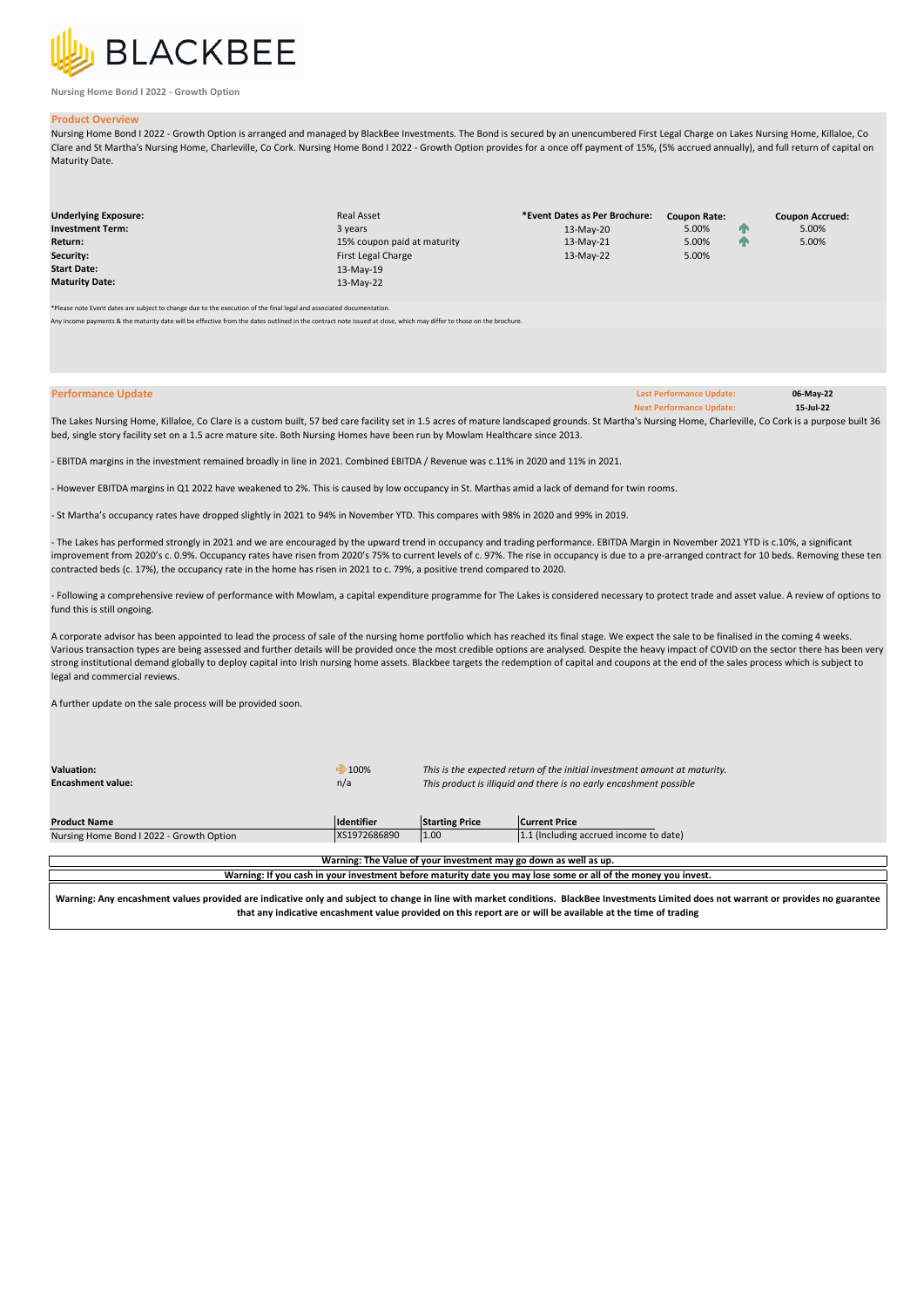

**Nursing Home Bond II 2022 - Income Option**

#### **Product Overvie**

Nursing Home Bond II 2022 - Income Option is arranged and managed by BlackBee Investments. Nursing Home Bond II 2022 - Income Option is an unsecured note which pays a 5% annual coupon and provides for participation in the appreciation of the share in the Underlying Asset at Maturity. Investors should understand that in the event that the Underlying Asset falls in value, their capital is at risk.

| <b>Underlying Exposure:</b><br><b>Investment Term:</b> | <b>Real Asset</b><br>3 years       | *Event Dates as per brochure:<br>13-May-20 | <b>Coupon Rate:</b><br>5.00% | $n_{\rm N}$ | <b>Coupon Paid:</b><br>5.00% |
|--------------------------------------------------------|------------------------------------|--------------------------------------------|------------------------------|-------------|------------------------------|
| Return:                                                | 5% coupon paid annually in arrears | $13-May-21$                                | 5.00%                        | <b>IN</b>   | 5.00%                        |
| Security:                                              | Unsecured                          | 13-May-22                                  | 5.00%                        |             |                              |
| <b>Start Date:</b>                                     | 13-May-19                          |                                            |                              |             |                              |
| <b>Maturity Date:</b>                                  | 13-May-22                          |                                            |                              |             |                              |
|                                                        |                                    |                                            | <b>Participation Return:</b> |             |                              |

\*Please note Event dates are subject to change due to the execution of the final legal and associated documentatio

Any income payments & the maturity date will be effective from the dates outlined in the contract note issued at close, which may differ to those on the brochure.

| <b>Performance Update</b> | <b>Last Performance Update:</b> | 06-May-22 |
|---------------------------|---------------------------------|-----------|
|                           | <b>Next Performance Update:</b> | 15-Jul-22 |

The Lakes Nursing Home, Killaloe, Co Clare is a custom built, 57 bed care facility set in 1.5 acres of mature landscaped grounds. St Martha's Nursing Home, Charleville, Co Cork is a purpose built 36 bed, single story facility set on a 1.5 acre mature site. Both Nursing Homes have been run by Mowlam Healthcare since 2013.

- EBITDA margins in the investment remained broadly in line in 2021. Combined EBITDA / Revenue was c.11% in 2020 and 11% in 2021.

- However EBITDA margins in Q1 2022 have weakened to 2%. This is caused by low occupancy in St. Marthas amid a lack of demand for twin rooms.

- St Martha's occupancy rates have dropped slightly in 2021 to 94% in November YTD. This compares with 98% in 2020 and 99% in 2019.

- The Lakes has performed strongly in 2021 and we are encouraged by the upward trend in occupancy and trading performance. EBITDA Margin in November 2021 YTD is c.10%, a significant improvement from 2020's c. 0.9%. Occupancy rates have risen from 2020's 75% to current levels of c. 97%. The rise in occupancy is due to a pre-arranged contract for 10 beds. Removing these ten contracted beds (c. 17%), the occupancy rate in the home has risen in 2021 to c. 79%, a positive trend compared to 2020.

- Following a comprehensive review of performance with Mowlam, a capital expenditure programme for The Lakes is considered necessary to protect trade and asset value. A review of options to fund this is still ongoing.

A corporate advisor has been appointed to lead the process of sale of the nursing home portfolio which has reached its final stage. We expect the sale to be finalised in the coming 4 weeks. Various transaction types are being assessed and further details will be provided once the most credible options are analysed. Despite the heavy impact of COVID on the sector there has been very strong institutional demand globally to deploy capital into Irish nursing home assets. Blackbee targets the redemption of capital and coupons at the end of the sales process which is subject to legal and commercial reviews.

A further update on the sale process will be provided soon.

| <b>Valuation:</b><br>Encashment value:                                                                                                                                                                                                                                                                   | $\Rightarrow$ 100%<br>n/a | This is the expected return of the initial investment amount at maturity.<br>This product is illiquid and there is no early encashment possible |                                                                                                                |  |
|----------------------------------------------------------------------------------------------------------------------------------------------------------------------------------------------------------------------------------------------------------------------------------------------------------|---------------------------|-------------------------------------------------------------------------------------------------------------------------------------------------|----------------------------------------------------------------------------------------------------------------|--|
| <b>Product Name</b>                                                                                                                                                                                                                                                                                      | Identifier                | <b>Starting Price</b>                                                                                                                           | <b>Current Price</b>                                                                                           |  |
| Nursing Home Bond II 2022 - Income Option                                                                                                                                                                                                                                                                | AP0000000016              | 1.00                                                                                                                                            | 1.00                                                                                                           |  |
|                                                                                                                                                                                                                                                                                                          |                           |                                                                                                                                                 |                                                                                                                |  |
|                                                                                                                                                                                                                                                                                                          |                           | Warning: The Value of your investment may go down as well as up.                                                                                |                                                                                                                |  |
|                                                                                                                                                                                                                                                                                                          |                           |                                                                                                                                                 | Warning: If you cash in your investment before maturity date you may lose some or all of the money you invest. |  |
| Warning: Any encashment values provided are indicative only and subject to change in line with market conditions. BlackBee Investments Limited does not warrant or provides no guarantee<br>that any indicative encashment value provided on this report are or will be available at the time of trading |                           |                                                                                                                                                 |                                                                                                                |  |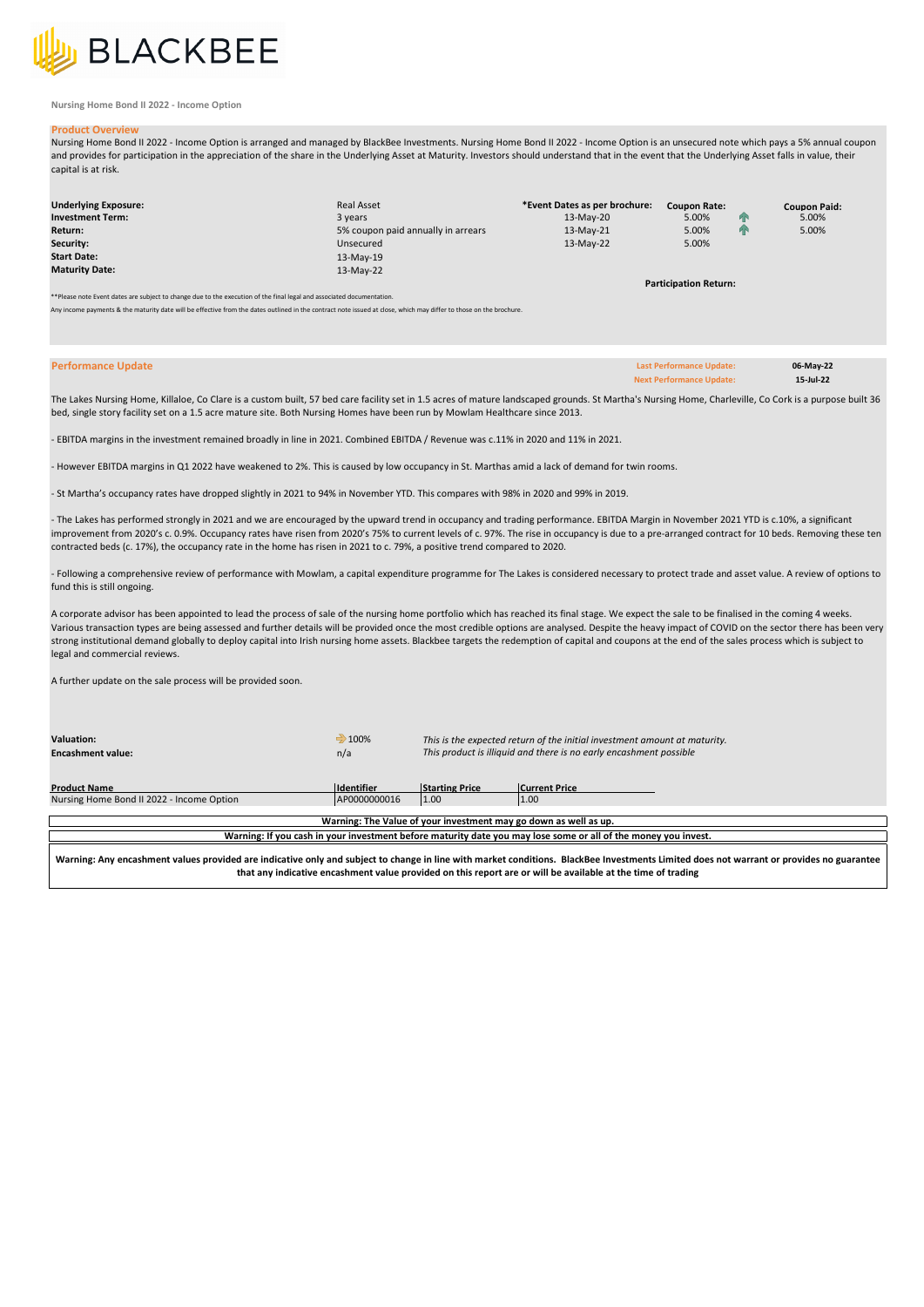

**Nursing Home Bond II 2022 - Growth Option**

# **Product Overview**

Nursing Home Bond II 2022 - Growth Option is arranged and managed by BlackBee Investments. Nursing Home Bond II 2022 - Growth Option is an unsecured note which pays a 5% annual coupon and provides for participation in the appreciation of the share in the Underlying Asset at Maturity. Investors should understand that in the event that the Underlying Asset falls in value, their capital is at risk.

| <b>Underlying Exposure:</b><br><b>Investment Term:</b> | <b>Real Asset</b><br>3 years | *Event Dates as Per Brochure:<br>13-May-20 | <b>Coupon Rate:</b><br>5.00% | им | <b>Coupon Accrued:</b><br>5.00% |
|--------------------------------------------------------|------------------------------|--------------------------------------------|------------------------------|----|---------------------------------|
| Return:                                                | 15% coupon paid at maturity  | $13-May-21$                                | 5.00%                        | ИΝ | 5.00%                           |
| Security:                                              | Unsecured                    | 13-May-22                                  | 5.00%                        |    |                                 |
| <b>Start Date:</b>                                     | 13-May-19                    |                                            |                              |    |                                 |
| <b>Maturity Date:</b>                                  | 13-May-22                    |                                            |                              |    |                                 |
|                                                        |                              |                                            | <b>Participation Return:</b> |    |                                 |

\*Please note Event dates are subject to change due to the execution of the final legal and associated documentation.

Any income payments & the maturity date will be effective from the dates outlined in the contract note issued at close, which may differ to those on the brochure.

| <b>Performance Update</b> | <b>Last Performance Update:</b> | 06-May-22 |
|---------------------------|---------------------------------|-----------|
|                           | Next Performance Update:        | 15-Jul-22 |

The Lakes Nursing Home, Killaloe, Co Clare is a custom built, 57 bed care facility set in 1.5 acres of mature landscaped grounds. St Martha's Nursing Home, Charleville, Co Cork is a purpose built 36 bed, single story facility set on a 1.5 acre mature site. Both Nursing Homes have been run by Mowlam Healthcare since 2013.

- EBITDA margins in the investment remained broadly in line in 2021. Combined EBITDA / Revenue was c.11% in 2020 and 11% in 2021.

- However EBITDA margins in Q1 2022 have weakened to 2%. This is caused by low occupancy in St. Marthas amid a lack of demand for twin rooms.

- St Martha's occupancy rates have dropped slightly in 2021 to 94% in November YTD. This compares with 98% in 2020 and 99% in 2019.

- The Lakes has performed strongly in 2021 and we are encouraged by the upward trend in occupancy and trading performance. EBITDA Margin in November 2021 YTD is c.10%, a significant improvement from 2020's c. 0.9%. Occupancy rates have risen from 2020's 75% to current levels of c. 97%. The rise in occupancy is due to a pre-arranged contract for 10 beds. Removing these ten contracted beds (c. 17%), the occupancy rate in the home has risen in 2021 to c. 79%, a positive trend compared to 2020.

- Following a comprehensive review of performance with Mowlam, a capital expenditure programme for The Lakes is considered necessary to protect trade and asset value. A review of options to fund this is still ongoing.

A corporate advisor has been appointed to lead the process of sale of the nursing home portfolio which has reached its final stage. We expect the sale to be finalised in the coming 4 weeks. Various transaction types are being assessed and further details will be provided once the most credible options are analysed. Despite the heavy impact of COVID on the sector there has been very strong institutional demand globally to deploy capital into Irish nursing home assets. Blackbee targets the redemption of capital and coupons at the end of the sales process which is subject to legal and commercial reviews.

A further update on the sale process will be provided soon.

| Valuation:               | $\blacktriangleright$ 100% | This is the expected return of the initial investment amount at maturity. |
|--------------------------|----------------------------|---------------------------------------------------------------------------|
| <b>Encashment value:</b> | n/a                        | This product is illiquid and there is no early encashment possible        |
|                          |                            |                                                                           |

| <b>Product Name</b>                                                                                            | Identifier   | <b>Starting Price</b> | Current Price                          |  |
|----------------------------------------------------------------------------------------------------------------|--------------|-----------------------|----------------------------------------|--|
| Nursing Home Bond II 2022 - Growth Option                                                                      | AP0000000017 | 1.00                  | 1.1 (Including accrued income to date) |  |
|                                                                                                                |              |                       |                                        |  |
| Warning: The Value of your investment may go down as well as up.                                               |              |                       |                                        |  |
| Warning: If you cash in your investment before maturity date you may lose some or all of the money you invest. |              |                       |                                        |  |
|                                                                                                                |              |                       |                                        |  |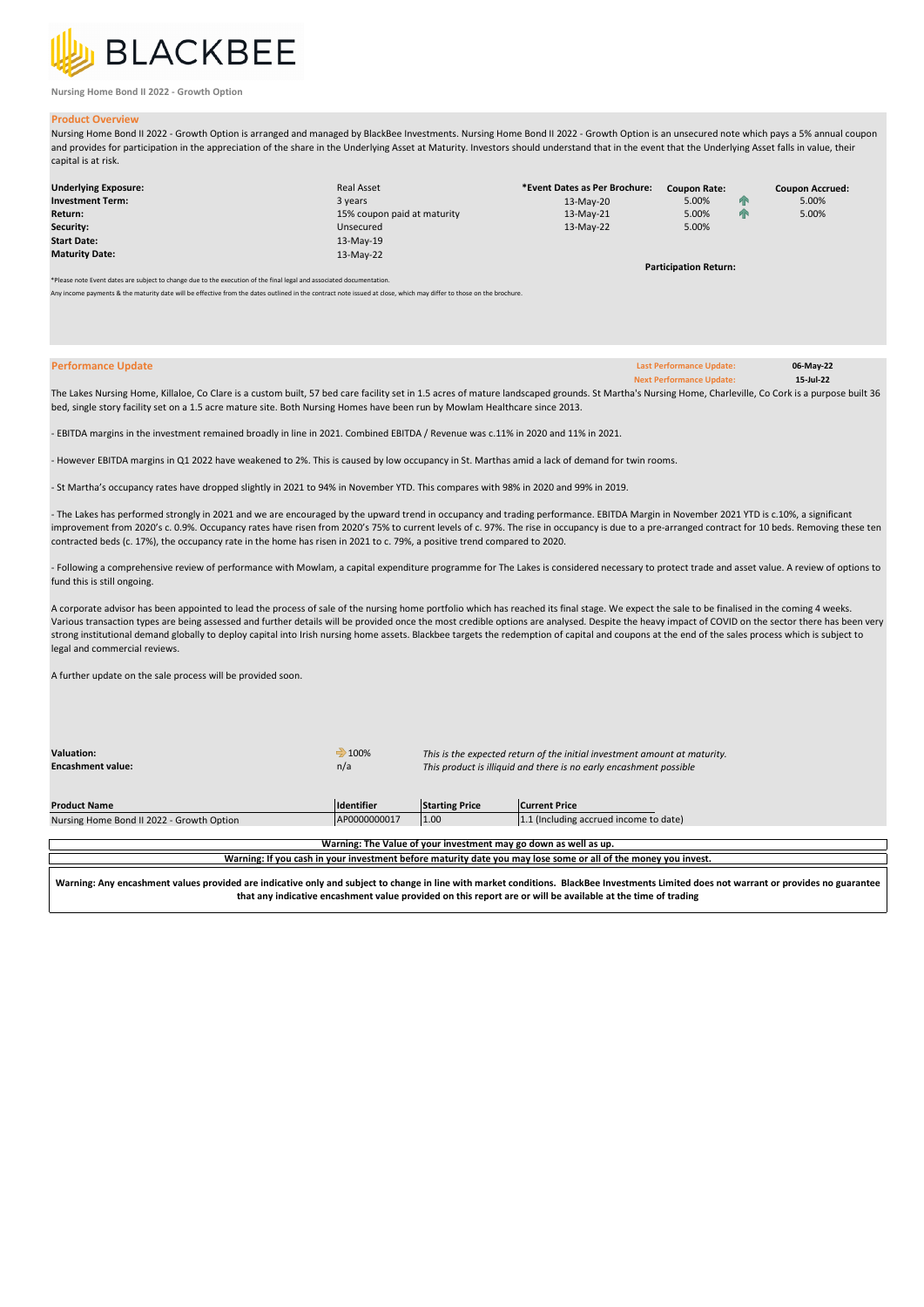

**Parkgate Office Bond**

#### **Product Overview**

The Parkgate Office Bond is arranged and managed by BlackBee Investments. The Bond is secured by an unencumbered first legal charge over Blocks C & D, Parkgate Business Park, Parkgate St, Dublin 6. These properties are fully occupied by government tenants (HSE and TII) on long term leases. The Bond provides for a Growth Option only with a projected overall return of 15% subject to asset performance.

| <b>Underlying Exposure:</b> | Real Asset                                   | *Event Dates as Per Brochure: | <b>Coupon Rate:</b> | <b>Coupon Paid:</b> |
|-----------------------------|----------------------------------------------|-------------------------------|---------------------|---------------------|
| <b>Investment Term:</b>     | 2.5 years                                    | 18-Jun-22                     |                     |                     |
| Return:                     | 15% Projected Overall Return                 |                               |                     |                     |
| Security:                   | First Legal Charge over the Underlying Asset |                               |                     |                     |
| <b>Start Date:</b>          | 18-Dec-19                                    |                               |                     |                     |
| <b>Maturity Date:</b>       | 18-Jun-22                                    |                               |                     |                     |
|                             |                                              |                               |                     |                     |

\*Please note Event dates are subject to change due to the execution of the final legal and associated documentation. ncome payments & the maturity date will be effective from the dates outlined in the contract note issued at close, which may differ to those on the bro

| <b>Performance Update</b> |  | <b>Last Performance Update:</b>                                                                                        | 31-Mar-22 |
|---------------------------|--|------------------------------------------------------------------------------------------------------------------------|-----------|
|                           |  | <b>Next Performance Update:</b>                                                                                        | 15-Jul-22 |
|                           |  | المستحدث والمنافر والمتحاول والمتحاولة والمتحاول والمتحاول والمتحاول والمتحاول والمتحاول والمتحاول والمتحاول والمتحاول |           |

A notable positive development since commencement of the Bond has been the recent submission by Chartered Land of a revised planning application for the development of a 30-storey apartment building on the neighbouring "Hickeys" site. The initial Strategic Housing Development that was submitted in February 2020 returned a split decision from An Bord Pleanala. Having granted permission for the majority of the development, including 321 homes, 3,698 sq m of offices, hospitality and retail space, both the board and Dublin City Council called on the developer to revisit the design of the scheme's landmark tower. The board's inspector expressed satisfaction with the height of the original 93 metre building but called for a further proposal in relation to its architectural detailing.

The neighbouring Parkgate C & D property (this property) is 4 storeys high, and the height and scale of the planning application reflects the intention of DCC to encourage higher density schemes within the strategic redevelopment zone around Heuston station. Heuston Station and its environs have been described as a strategic development regeneration area and has been identified as a western counterpoint to the docklands, offering the potential for buildings of more than 50m (16 storeys) in height. The location of the Parkgate property within this strategic zone was a key influencer for the Bond's investment strategy, and the progression of this planning application is an indication of the expected increase in profile and desirability of the area which will impact positively on the value of the property.

In further positive developments for the area and as reported in the national press, the adjacent Blocks A & B of Parkgate Business Centre were purchased by a European Investment Fund "Union Investment" in late August. This acquisition highlights the attractiveness of the buildings, tenant profile and area to institutional investment and BlackBee and the operators are both committed to realising the potential of the buildings over the coming months.

#### Update June'2022

The tenants continue to pay 100% of contracted rent and rent reviews are due to take place with both tenants over the coming months. We have reached out to the asset manager to discuss rent reviews aiming to significnantly increase the rental income to optimize return for investors. We anticipate the redemption of capital and coupon at the end of September 2022. BlackBee and the developers are engaged with corporate advisors to assess potential exit opportunities to ensure timely maturity of bond.

**Encashment value:** n/a

*This product is illiquid and there is no early encashment possible*

| <b>Product Name</b>                                                                                                                                                                      | <b>Identifier</b> | <b>Starting Price</b> | <b>Current Price</b> |  |  |  |
|------------------------------------------------------------------------------------------------------------------------------------------------------------------------------------------|-------------------|-----------------------|----------------------|--|--|--|
| Parkgate Office Bond                                                                                                                                                                     | AP0000000024      | 1.00                  | 1.00                 |  |  |  |
|                                                                                                                                                                                          |                   |                       |                      |  |  |  |
| Warning: The Value of your investment may go down as well as up.                                                                                                                         |                   |                       |                      |  |  |  |
| Warning: If you cash in your investment before maturity date you may lose some or all of the money you invest.                                                                           |                   |                       |                      |  |  |  |
| Warning: Any encashment values provided are indicative only and subject to change in line with market conditions. BlackBee Investments Limited does not warrant or provides no guarantee |                   |                       |                      |  |  |  |

**that any indicative encashment value provided on this report are or will be available at the time of trading**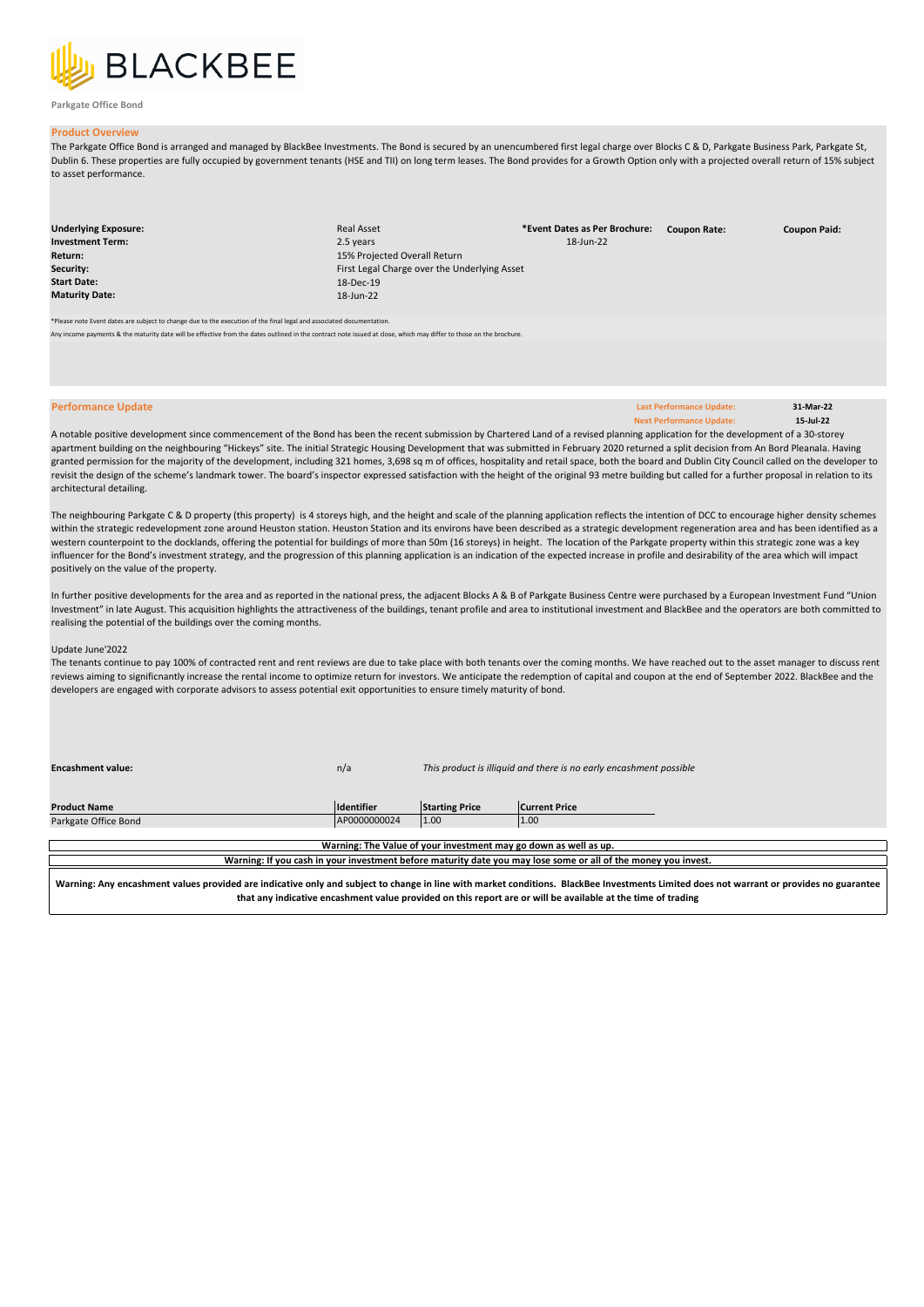

**Talacare Note 2022**

# **Product Overview**

The Ditchley Group Talacare Note 2022 is arranged and managed by BlackBee Investments. The investment Option is an unsecured note on the Property and Business of The Ditchley Group Talacare property knows as Academic and Primary Care Centre Tallaght Dublin. The Ditchley Group Talacare Note 2022 provides for an annual return of 4.1% in year 1, and 5.2% in years 2,3,4,& 5. Additional payment at Maturity ,dependent on capital appreciation of the Asset.

| <b>Underlying Exposure:</b> | <b>Real Asset</b>                    | *Event Dates as Per Brochure: | <b>Coupon Rate:</b>          |    | <b>Coupon Accrued:</b> |
|-----------------------------|--------------------------------------|-------------------------------|------------------------------|----|------------------------|
| <b>Investment Term:</b>     | 5 years                              | $03$ -Jul-18                  | 4.10%                        | ИΝ | 4.10%                  |
| Return:                     | Year 1: 4.1%, Years 2,3,4 & 5: 5.2%. | 03-Jul-19                     | 5.20%                        | ИΝ | 5.20%                  |
| Security:                   | Unsecured                            | 03-Jul-20                     | 5.20%                        | ИΝ | 5.20%                  |
| <b>Start Date:</b>          | 03-Jul-17                            | 05-Jul-21                     | 5.20%                        | ИΝ | 5.20%                  |
| <b>Maturity Date:</b>       | 04-Jul-22                            | 04-Jul-22                     | 5.20%                        |    |                        |
|                             |                                      |                               | <b>Participation Return:</b> |    |                        |

ase note Event dates are subject to change due to the execution of the final legal and associated documentatio

ants & the maturity date will be effective from the dates outlined in the contract note issued at close, which may differ to those on the broch

| <b>Performance Update</b>                                                                                                                               | <b>Last Performance Update:</b> | 29-Apr-22 |
|---------------------------------------------------------------------------------------------------------------------------------------------------------|---------------------------------|-----------|
|                                                                                                                                                         | <b>Next Performance Update:</b> | 27-Jun-22 |
| As advised in previous communications, BlackBee undertook a comprehensive review of the investment in Q4 2020. An overview on the review is as follows: |                                 |           |

## Capital Structure

Reflecting the strong fundamentals of the investment, the initial fundraise was oversubscribed with a total amount of €6.5m raised. This amount was provided to the operator to complete the purchase of the asset and fund any working capital as it progressed its business plan and secured full occupancy.

Bank of Ireland provided senior secured debt of €3.85m to the investment at the outset. Payments on this loan have remained fully in order and are up to date.

As previously communicated, negotiations with the HSE progressed to occupy the radiology unit and it emerged that the costs associated with the fit out of the unit would need to be borne by the landlord. This was not in line with the original business plan which had anticipated that these costs would be funded mainly by the tenant in line with previous engagements on other units in the property which were let to the HSE. However recognising the value of securing an additional government linked tenancy and also bringing the building to effective full occupancy, the decision was taken by the operator to progress with the fit-out of the unit. This was funded through an increase of €1m in the senior debt facility from BOI.

The properties are fully occupied and the senior debt balance was c. €4.3 million as of July 2021. Senior debt facilities are up to date and performing.

# Investment Structure

In line with objective of maximizing tax efficiency, the investment was structured as an unsecured equity linked loan note. This provided investors with a loan note from the SPV (Ditchley Group Talacare Ltd) and ownership shares (non-voting) in the SPV.

The loan note was provided on an interest free basis with annual payments being treated as loan repayments. This structure allows for these annual payments (passed on to investors) to be subject to CGT treatment. The share structure ensures that investors are entitled to all surplus proceeds (after repayment of senior debt and disposal costs) from the sale of the asset.

#### Red Book Valuation – Q2 2021

A red book valuation was performed on the assets of Talacare Ltd by an independent valuation specialist in 2021. The report cites the strengths of the primary care centre being in excellent condition and located in a densely populated area. Demand for primary care is cited as strong with limited local supply. That both properties from part of larger developments and are not under the

total control of the owner as per a detached or conventional freehold is considered a weakness by the third-party valuation agent.

Based on the valuation of the assets from Q2 2021, the forecasted IRR at July 2022 is c. 3.5%.

Investment Maturity

We note that Talacare Management are awaiting final audited accounts and an update will be provided once shared with BlackBee.

| <b>Valuation:</b>        | $\rightarrow$ 100% | This is the expected return of the initial investment amount at maturity. |                                                                                                                |  |  |
|--------------------------|--------------------|---------------------------------------------------------------------------|----------------------------------------------------------------------------------------------------------------|--|--|
| <b>Encashment value:</b> | n/a                | This product is illiquid and there is no early encashment possible        |                                                                                                                |  |  |
|                          |                    |                                                                           |                                                                                                                |  |  |
| <b>Product Name</b>      | Identifier         | <b>Starting Price</b>                                                     | <b>Current Price</b>                                                                                           |  |  |
| Talacare Note 2022       | XS1631415665       | 1.00                                                                      | 1.00                                                                                                           |  |  |
|                          |                    |                                                                           |                                                                                                                |  |  |
|                          |                    |                                                                           | Warning: The Value of your investment may go down as well as up.                                               |  |  |
|                          |                    |                                                                           | Warning: If you cash in your investment before maturity date you may lose some or all of the money you invest. |  |  |
|                          |                    |                                                                           |                                                                                                                |  |  |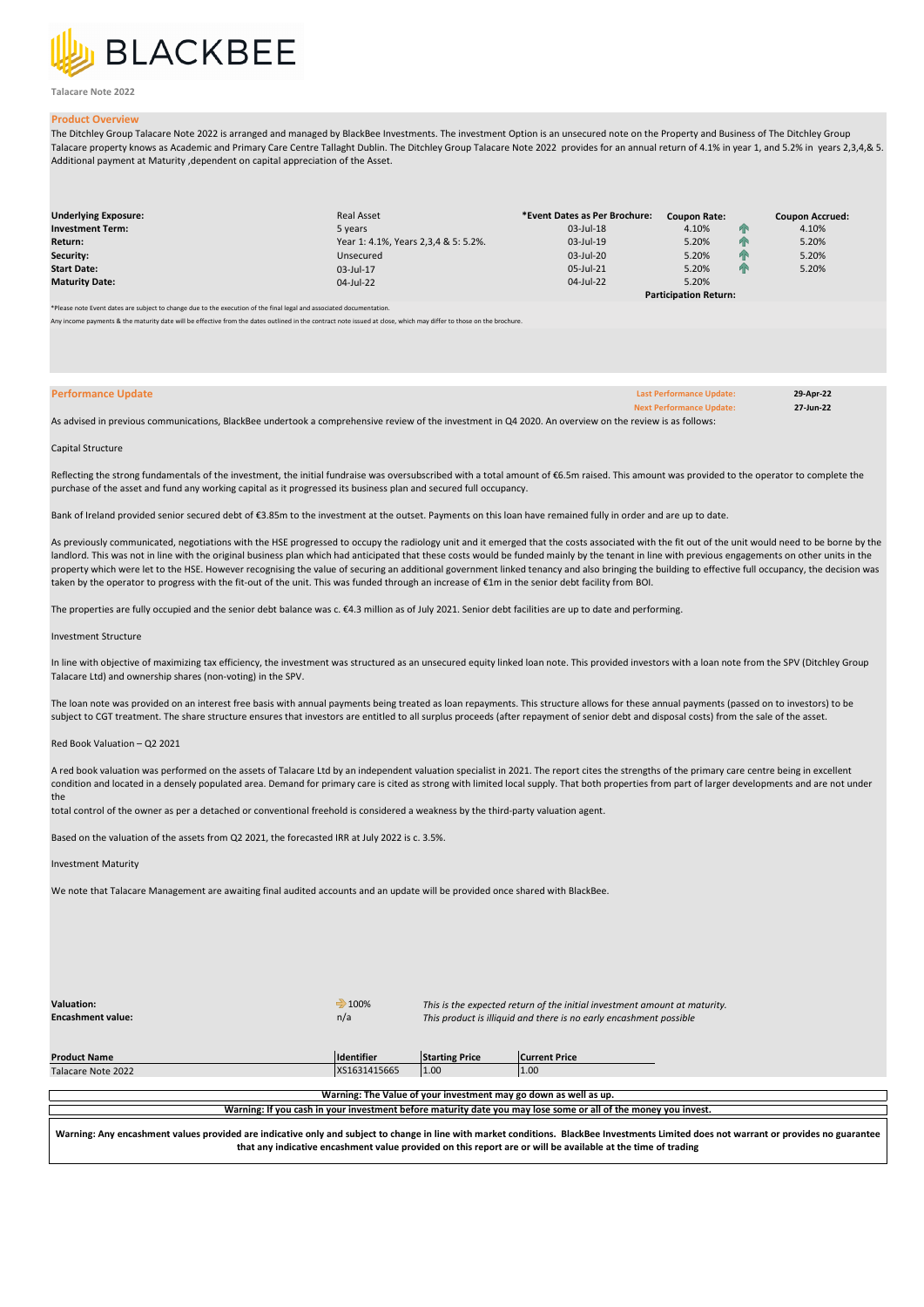#### **Disclosures**

Distainmergial is: (i) for your private information, and we are not soliciting any action based upon it nor are weffering any investment atoric whatsoever, (ii) not to be construed as an offer to sell or a solicitation of